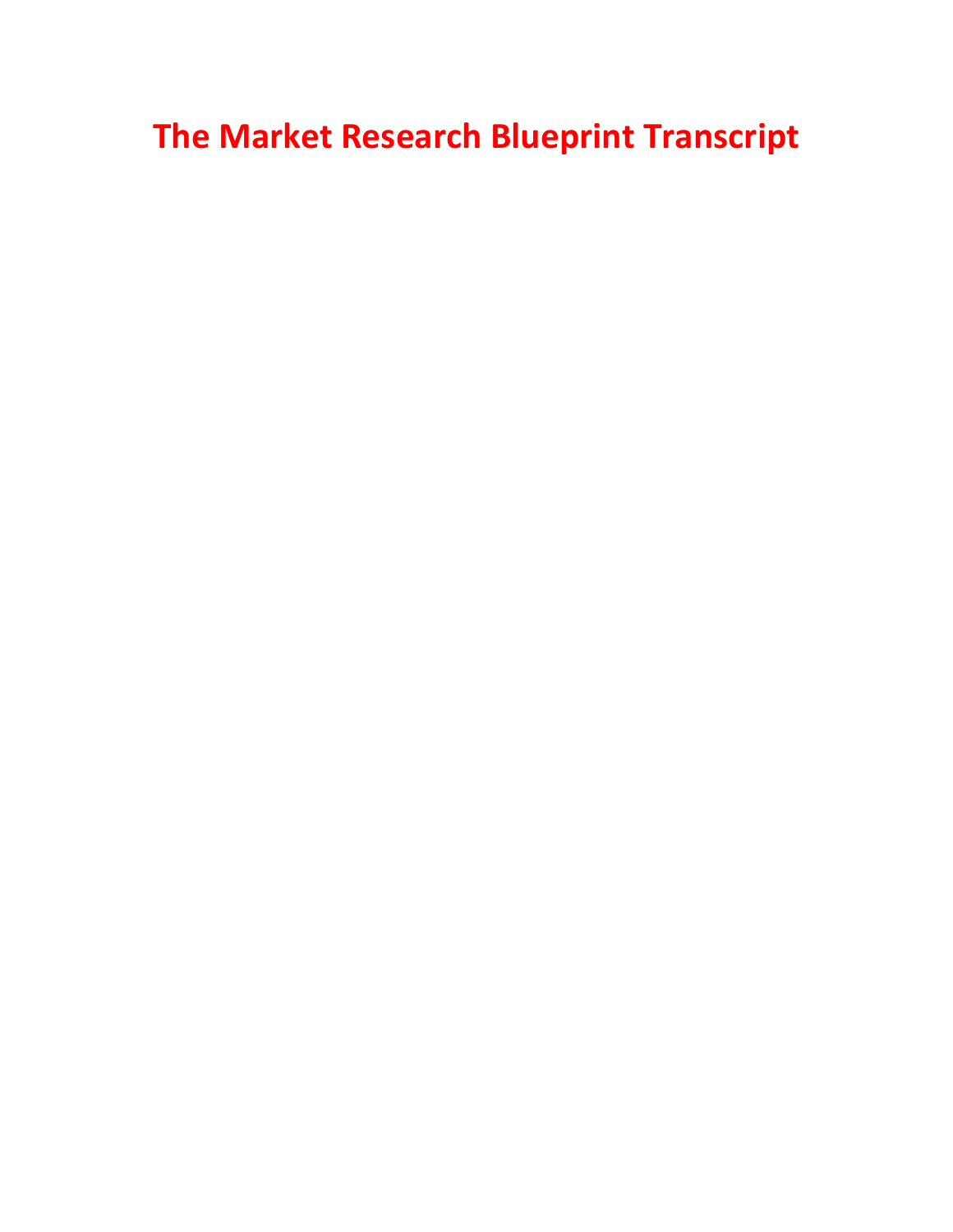## Brittany Lynch: Hello hello. Brittany Lynch here, and welcome to the Market Research Blueprint webinar training. I'm really looking forward to today's training. I have a lot of really great information planned out for you guys. I really believe that by the end of this call, you're all going to walk away with a much clearer understanding of how to assess a market and really what that market wants and is willing to pay for, and a lot of other really cool business strategies outside of that as well.

With that said, we're going to get started in a few minutes. I know people are still rolling in right now, so we're going to wait another two or three minutes. In the meantime, if you can hear me, please let me know in the question box by typing yes. Then that way I can do a volume check, and also let me know how you're doing and really, also what are you most excited about learning today, let me know in the question box.

All right, great. We're getting a lot of yeses. Great to see you Michael in [Telmo] 00:01:03], we've got Edwardo. We've got ... Michael says he can hear me, which is great. Fantastic. Everyone can hear me fine. That's good, and as I said, we're going to get started in about another two minutes or so. We'll wait two more minutes for people to arrive, and then we'll dive right in.

I anticipate that the training will take anywhere from an hour and a half to two hours. It really does depend on questions. I will be taking questions, and I will try to take them through out, but I am recording this and I don't want to disrupt the recording too much. We'll definitely take questions at the end of the call, and I'll make sure that I'm checking in with you throughout the webinar training to ensure that you're understanding everything.

Michael says he's looking forward to fine tuning his marketing, which is great. You're definitely, I think, will learn a lot of really great strategies for how to fine tune your marketing, anywhere from refining your product idea or clarifying new product ideas to lead generation strategies. I'm going to be sharing some really cool lead generation strategies, and then of course that sideways selling that I kind of eluded to in the emails. John says, "Hey Brittany, the west coast is sunny and warm." Absolutely. I'm in Santa Monica right now. It is gorgeous out side, but of course I'm inside, but it's been a good day.

Okay, so Michael says, "What I'm excited to learn is how to find my target market, and then a process to find and create multiple audiences to test out." Absolutely. You'll definitely learn that by the end of this call. I really try to organize everything very clearly, very concisely. You will be getting hand notes so that you ... I try to make everything as structured as possible. Michael says, "So is Kentucky." I bet.

Edward, it is, but we actually have a newer course. If you want to email Brittany@brittanylynch.com, I'll provide information and I can kind of answer that question in more detail because obviously certain things have changed, given that that was, I believe that was two years ago, so different techniques have changed just in terms of the ad end your in and all that. Facebook changes their dashboard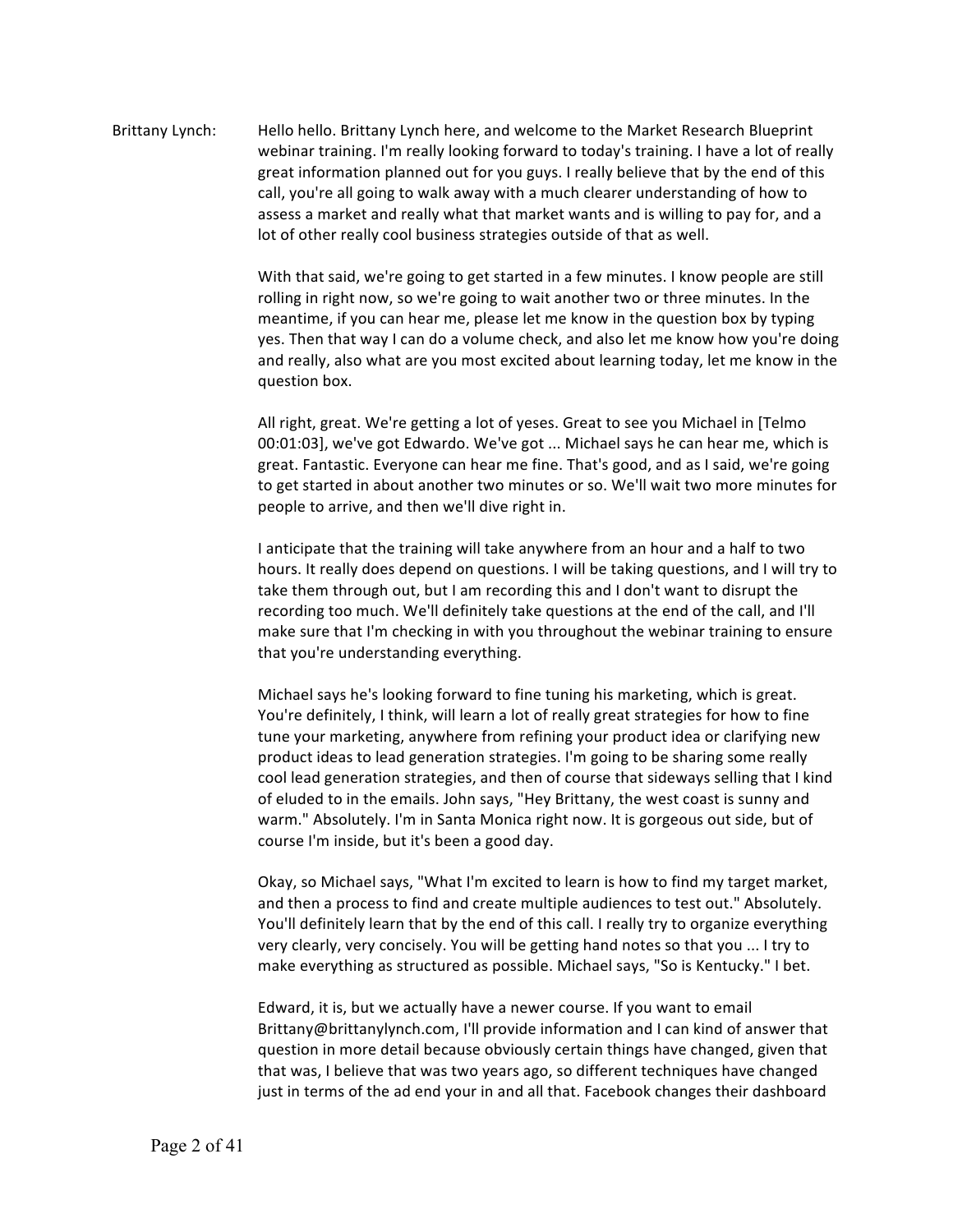quite a lot, but the strategies are similar.

John's in Richmond BC. Awesome. Yeah, I went to university in Burnaby British Columbia. Not too far from you John. Michael says, "Multiple Michaels." Yeah, there is about four or five different Michaels on the call right now. We'll give it about another 60 seconds, then we're going to go ahead, get started. As I mentioned, I will be taking questions. I'll go silent for a few seconds here, about 30 seconds, I'm going to hit record, and we'll take it from there.

Hey hey, Brittany Lynch here, and welcome to today's Market Research Blueprint training. I'm really looking forward to being here. We've got a great lesson planned for all of you on the call. My goal is really that you're going to walk away with a clear understanding of how to assess a new market and how to evaluate really and truly what that market wants and is willing to pay for. We're also going to go over a number of really interesting marketing strategies for generating new leads and sideways selling. With that said, I'm going to go ahead and I'm going to start by going through the agenda for today's call.

We're going the start by going through market evaluation, all right. This is really a bit like niche research, we're going to talk about how to really evaluate a market, what to look for in that market, and kind of warning signs that should be indicating whether you should be in it or not be in it.

Then we're going to go over competitor research. This is a really important area to start to give you clues into the types of people who exist in this market, and market gaps. We want to understand what is it that you're competitor is offering in this market so that we can understand where we can come in and improve on that and create our own unique selling proposition.

Then we're going to get into demographic research and avatar creation. This is the nitty gritty of gender, income, net worth, where is this person living. Starting to understand, really, who your prospect is. Now depending on where you're at, you may already have a customer list. You might not. Those are the two options we're going to be working with and I'm going to try to customize the training to both types of people today. I'll be showing you how to collect demographic research if you don't have a mailing list yet. I'll also be giving you some insight into how to collect demographic on your own customer base if you are someone who already has a mailing list.

The demographic section is very important for creating your Facebook ad, and using that to then eventually getting to a place where we can collect survey results and more detailed psychological information on that customer.

Next we're going to get into lead generation. What I'm going to try to do is put this all together into a system for you so that anytime you think of a niche idea, or if you're already in a niche and you want to just refine your concept, then you're going to have a unique process and a step-by-step system to go through and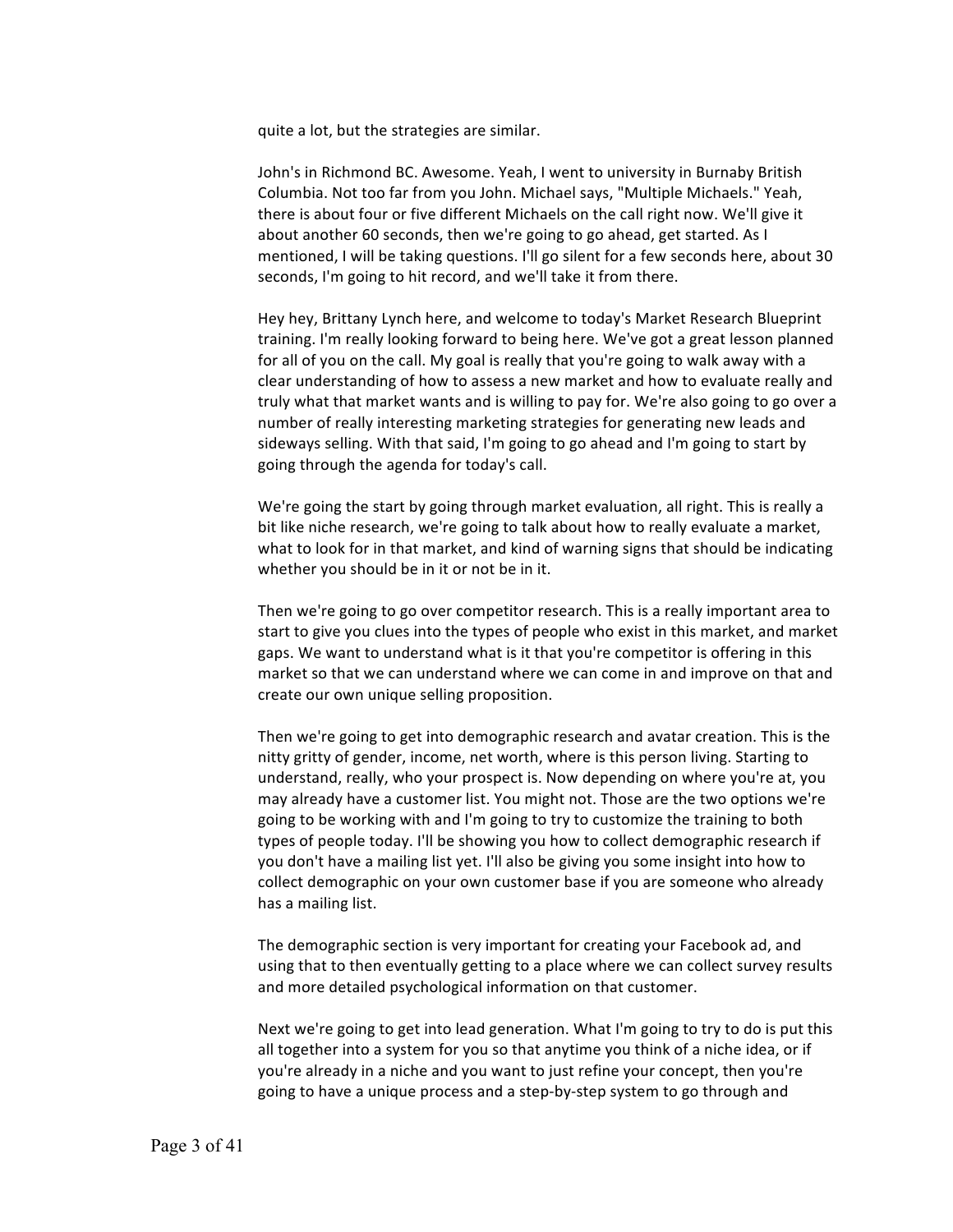evaluate that niche, everywhere from idea to actually testing out the demand of that market and hearing from real people, your prospects and your customers in that list, or in that niche I should say. We're going to get into email follow up. I'll talk about that in a little bit more detail in just a second. Then we're going to get into the psychographic evaluation and demand of that market. Then sideways selling.

Sideways selling is the idea that you can be building a niche in one market, let's say travel, and a lot of people have a really narrow focus. They're only ever selling travel offers to people in a travel list. What a lot of people fail to realize is that these people have interest outside of travel. Once you've established a relationship with them, you can actually be selling them products in other niches, outside of the niche you originally brought them on to you list for. The question is how do you actually identify their interests and then segment them into other mailing lists so that you can actually start evaluating those market growth opportunities.

Okay, so what I want to do is I just want to show you a quick mind map rate here. This is kind of the over view of how I'm going to work through the course, or this training. What I want to tell you is I'm going to be using power point slides very very little. This is all going to be a practical demonstration, as well as taking questions and answering them for you individually. We're going to be working through all of this live. As I mentioned, we're going to start with a market evaluation. We're going to lead into competitor research, eventually get into demographic research. We're going to get into lead generation where we're going to go over two different unique strategies for growing a mailing list, and I think you're going to be very amazed at the results that I'm getting. I really believe that you're going to be able to copy these results as well. We'll touch a little bit about email marketing. We're not going to go into a ton of detail outside of the emails that you need in order to get to the results for your market research. Then we're going to finally go into surveying your prospects, reevaluating the demand and passion in that market, or finding your product idea and then sideways selling.

What I want to call your attention to in just a second here is on your ... go to webinar control panel. There's a section called handouts. Does everyone see that? If you can see it, enter yes in the question box. I want you to download the market research blueprint templates, PDF, and the market research blueprint flow charts. That's the flow chart that you're seeing right here, then the templates that we're going to be working from on today's call. If you can see that, let me know. I'd really love to make sure everyone gets that.

All right, so if anyone doesn't see it, maybe let me know no. Most people have entered yes, so it's looking good. Again, you're going to, by the end of this call, have really clear understanding of how to use this template yourself. It's normally going to come in handy from the very first niche that you're going to get into, but also an existing niches you're in now that maybe you haven't had success with, or if you want to develop new products in that niches, and then any future niches, so from sideways selling, you're going to go through that process again with any future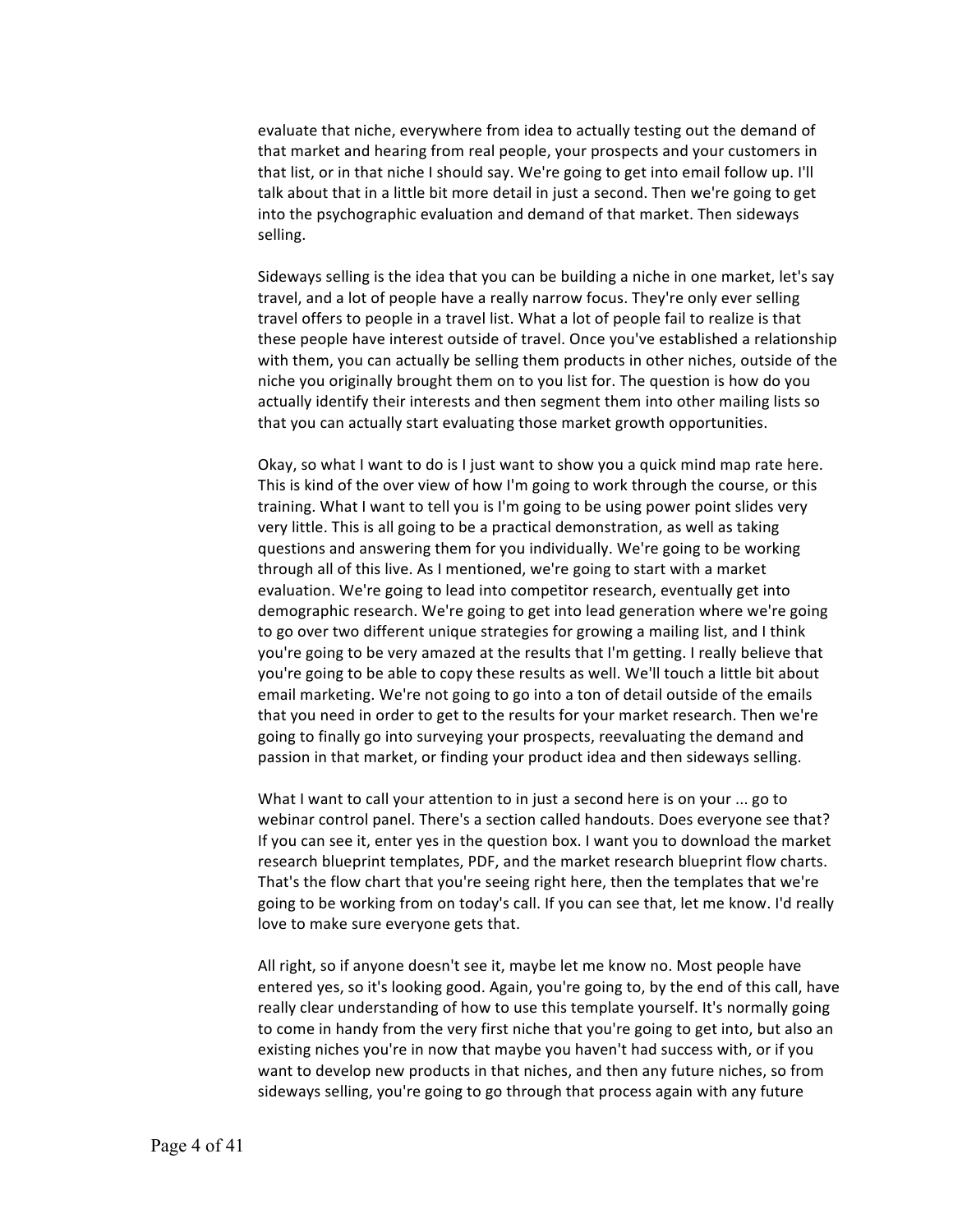niches that you're going to want to enter into in the future.

That was the big thing that I wanted to show you there, unfortunately my animation's a bit messed up here, but I want to kind of start with going over what my goal is for this training and what I want you to walk away with in terms of a sense of clarity. I really want you to walk away with an understanding of whether this market is good for you. I want you to understand what this market wants, and is actually willing to pay for. This isn't just form research, we are actually going to be talking about strategies to get in touch with the people on your mailing list, and hear directly from them what they're wiling to pay for and what they want.

We're going to try to figure out who's in this market. We're going to create a story around this person. Are they male or are they female. Where are they located? We're going to get all of this information. Just give me one second, I hear a background noise. Give me one second.

Okay, so that should be better. We're going to get into who's in the market, demographics, we're going to really assign everything that you need to know about your customer, and this is extremely important for every phase of your business. This is one of the biggest mistakes I see people making at the beginning of starting an online business, but even advanced marketers who are making money online, not properly connecting with their market.

How to use the demographic and behavior information to create targeted Facebook ads. This is important for a lot of different reasons, but when you're starting out, if you can't create a targeted Facebook ad, you're going to have a really hard time testing whether your product has even reached product market fit.

We're going to talk about how you can discover new advertising locations and methods, so media buys and targeted custom audiences. Again, we're going to talk about improving copy writing, and how to remove buying objectives. These are all things that you're going to be able to do a lot easier by the end of this call because you'll know exactly who it is that you're talking to. Of course, how to utilize sideways selling and identifying growth opportunities and new markets to expand into.

As I mentioned, make sure you've downloaded the market research blueprint template, and what I'm going to do is I'm going to go ahead and exit out of the slideshow. That's really it for the slides. If any of you have been on a training with me before, you know that I'm really big on having interactive presentations and viewing live demonstrations rather just working from a slide deck.

I have the market research template open right now in front of me. I'm going to work my way through this entire document. Again, the goal is that I'm either starting with assessing a new market, or perhaps you're already in a market and you are having trouble making sales in that market, or you're just someone who wants to understand what the next product extension is going to be. What that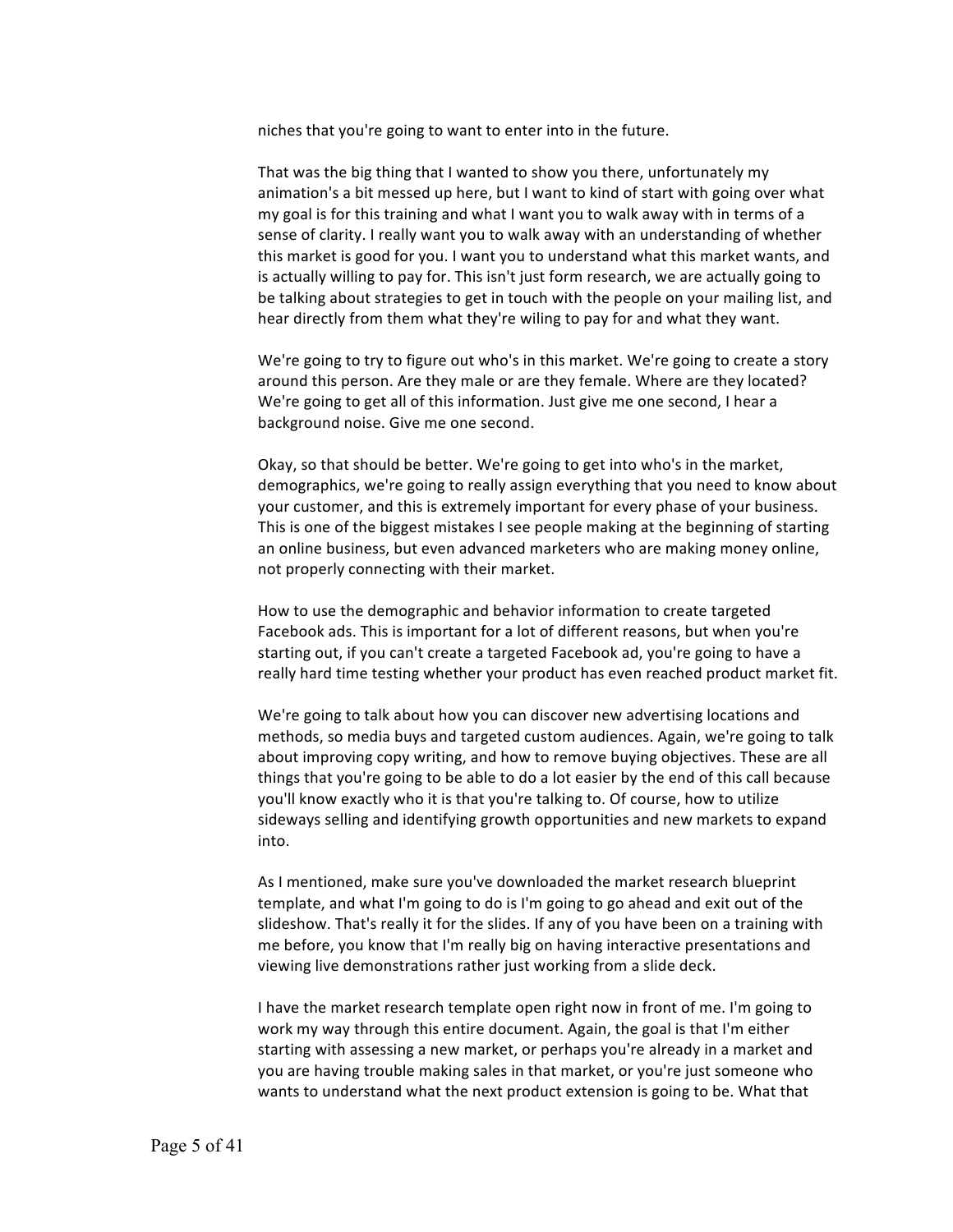said, I'd actually love to hear from you. If you could take two seconds to just enter in the question box and let me know where you're at and the big reason why you wanted to join this training so I can understand where everyone's at on this call and make sure I'm addressing all those different areas. Just take a few seconds to do that right now in the question box.

Okay, so a number of people need more sales in current niche market. Then a number of people are also kind of brand new. Those are the different areas that you can be in, but the applications for this training go far beyond just product creation or finding product ideas. It really goes into expanding into new markets as well as lead generation, and many other areas too.

Let's start with market evaluation. Now number one is is there direct competition. I'm going to go into this in a lot of detail in the next section. There's an entire section dedicated to this, so I'm going to circle back. The second section is is there a consistent passionate market. What I mean by that is is it hobby focused. Have they had an interest in this for a long time? Or is it kind of something that is fair weather, so maybe an example of that is puppy training or training a dog. That's not something they're going to have to deal with every single day. They're going to have to teach their dog how to be potty trained, or teach your children how to be potty trained for a small segment of time. You're able to go into markets like that, but it's not my preference. My preference is to go into a market that has more longevity to it than that. That someone's going to be in that market, interested in that market, for a very very long time, whether it's gardening, or health and fitness, those are examples of markets that are consistent and have a passionate market base. Now I'm going to talk about how we can really determine what passion means and whether people are just fanatic about this topic in a later section of this webinar.

Number three is is the market every green, so it's not a fad. We want it to be, again, something that people were interested in a while back, and they're going to be interested again in the future. A great example of this is the travel niche. This is a niche that I've been involved in for a long time. People are interested in travel 10 years ago, they're going to be interested in travel in another 10 years from now. This is a market that I'm not going to waste my time. I don't want to invest a lot of time in something that's going to go away really quickly.

Finally, are people spending money in this market? I'll go through examples of how to find each one of these, the very first one is on advertising. Are people spending money on advertising? Are people spending money on recurring opportunities in this market, whether that's information products or physical products. Are their high end products in this market place. Are people spending \$1000 plus in this market? Is there affiliate products as well. These are all four sections that I want to see in a market. In an ideal situation, the market would have all four. Just because there aren't all four, that doesn't mean that I'm not going to go into it, but if I'm choosing between niches, I'm certainly going to go into the one that has all four of these or hits all four of these over the other one.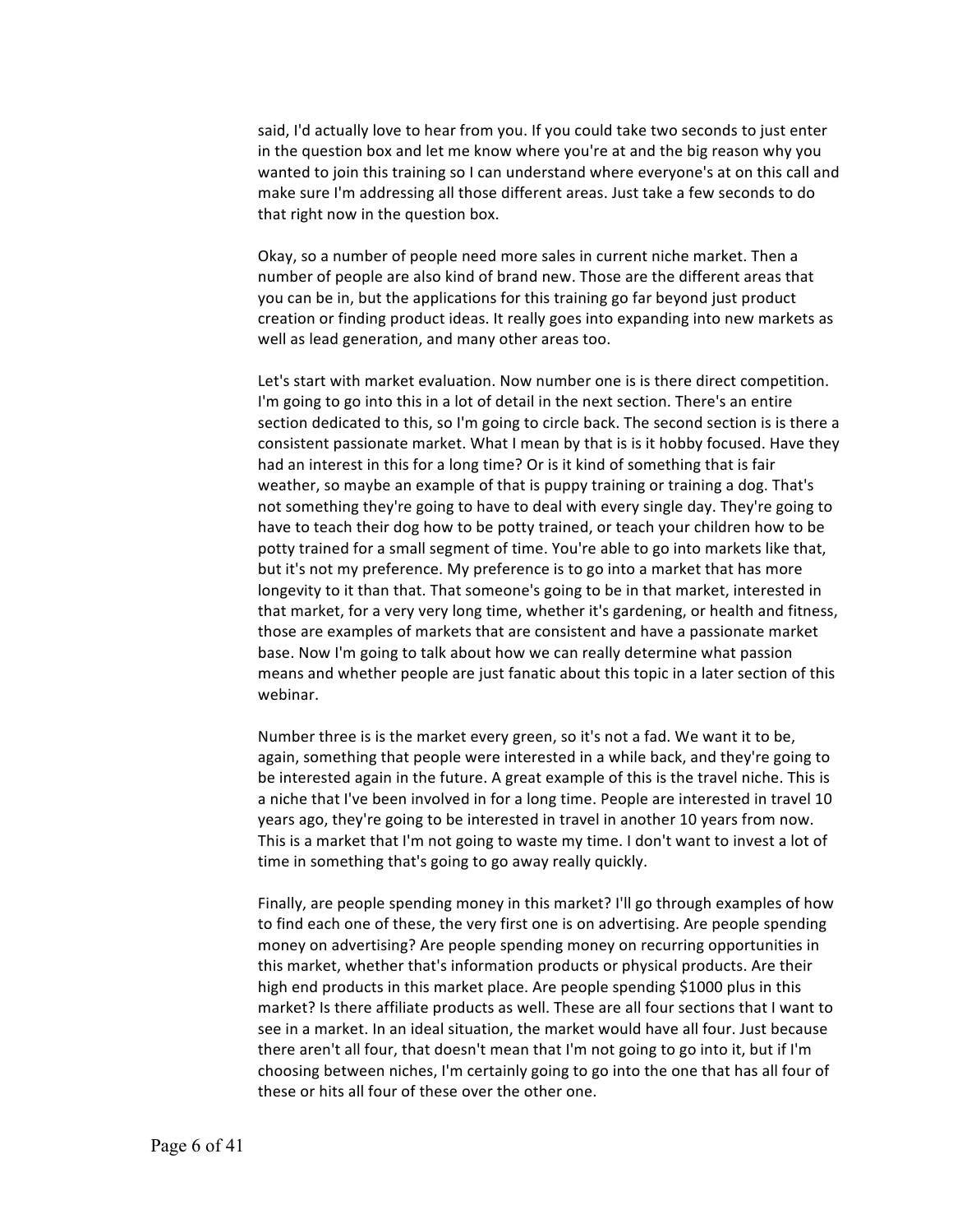B, C, and D, we're going to go into detail in the competitor research section. Number 4A, are they spending money in the market on advertising. I want to know are people, or are my competitors actually paying for Facebook ads, or Google ads, paid traffic. If they are, that indicates to me that they're profitable. We want competition and we want people spending money in this market because to me that indicates that you're going to make money in this market, or at least there's an opportunity for you to make money in this market.

To figure out whether they're spending money in advertising you can just go to Google. We could search how to start a blog, and see okay, are their ads on this topic. Maybe you're someone who wants to create an eBook on how to start a blog, or maybe you have a service, so this market research is applicable to a lot of different things to sell, whether it's a service or a physical product, or an information product, you can use these strategies for all of those. How to start a blog, these people are actually advertising on this topic. They're spending money to advertise and display their ad every single time someone searches this.

Now, the Google tool is a tool that a lot of people are familiar with. There's a few other tools that I'll show you as well. What I did was I went to this website here, and I'll actually type it into the chat box down below. Okay. I entered in, "how to start a blog." I just want to see, are people advertising on this keyword. I go to this tab, PBC competitors, and I can see different people who are spending money every single month on this topic. This is a tool you could use. There's a free tool and there's a paid tool, to get a sense of whether people are advertising and actually spending money on ads in this market. It's a good thing if they are. A lot of beginners are fearful of competition, but without competition, it would be a huge red flag for me. I want competition in a market. What I'm going to show you throughout the process of today is how to go into a market that has competition, and figure out where there's a gap in the market and then where that gap exists that people are willing to pay for. That's one tool.

Another very similar tool is Sypfu.com. Same thing, I could enter in a competitor website, so maybe in the travel niche I would do point sky. Oops, point sky. You could do the same sort of thing. You kind of see if they're spending money on paid traffic, or organic. They are spending money on paid traffic, but most of their traffic is coming from organic traffic. I just go through and try to get a sense of who's spending money in this market. This is a great way to start to figure out who your competitors are in this space. Are there any questions on this so far?

Okay great, so I'm going to keep going. Okay, so again as I mentioned, section B, C, and D, we're going to talk about in the competitor research section. So I'm going to move onto is there traffic. Now you want to make sure there's traffic because you want to get a sense of how large the audience is that you're able to market to. Is this something that you can generate six figures from, seven figures from? Is there even an opportunity for me to spend money on ads to get my message out there and get my product out there? You want the answer to be yes. There's a lot of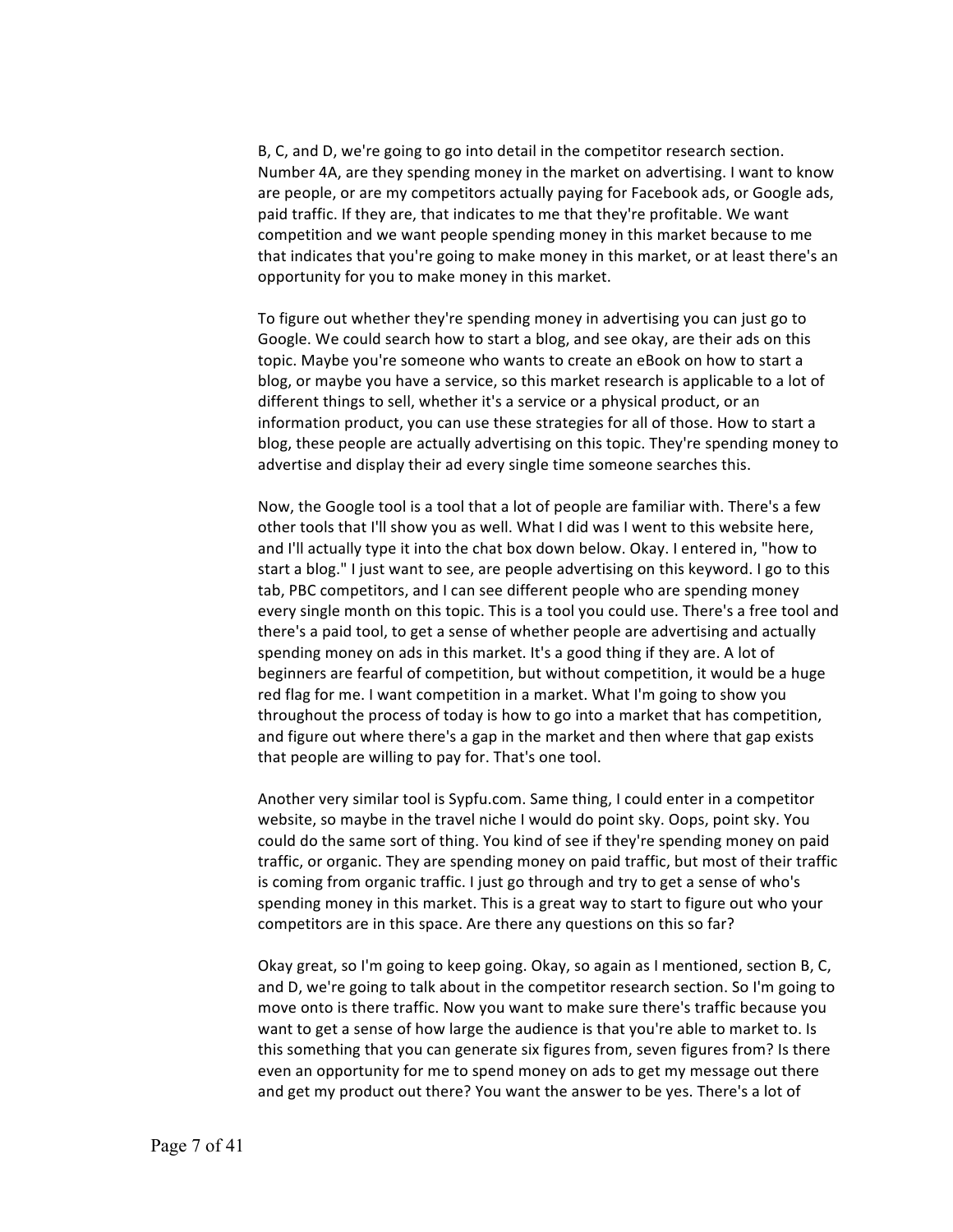different ways that you can go about assessing this. You could go to the Google [query 00:21:47] tool, you could go onto Facebook ads and evaluate the interest on there.

One of the high level strategies that I use to determine if there's enough traffic in this audience, or this niche, for me to even consider is to look at how large, to look at the size, the monthly visitors that go to the top five or so websites in that market. To do this I use a tool called Similar Web. This is a free Chrome extension, and they do have a website as well. You can see up here in the right hand side of my browser, there's this little button that says Similar Web. This is a Chrome extension, and if you just Google Similar Web Chrome extension, you'll that and you'll be able to install it really easily on your browser. If I click it, it will tell me how many estimated visits are coming to this website. I like the Chrome extension because it's a little easier to use than just coming back to this website every single time. You can really quickly assess how many visitors there are. I'll just give you another example. You can see that this website, the Wellness Mamma has 2.3 million visitors last month. Now again, this is an estimate, but I find that they're relatively accurate. Obviously 2.3 million is far beyond that 100,000 mark that I mentioned, so this would about qualify. That's Similar Web.

Okay. That's important for the market evaluation is just going through these steps and making sure that you understand whether this market is even worth spending any further time evaluating. For that number four question, as I mentioned, many of those we're going to go over in the part two competitor research section, but you do want to make sure that at least three out of four of those boxes are ticked so that you have growth opportunity. This is another thing that a lot of people forget when they're starting an online business, is they're very very focused on what's the first product that they're going to create, and they forget to think about what are other possible products that I can release in the future. Most businesses, to be exceptionally profitable, need to have more than one product. The first product is often used as a way to, at the very least break even on your advertising costs, and your back end is where you make a large amount of your money. You want to make sure that you're thinking of your product extensions as well.

With competitor research, I want you to focus on finding five direct competitors, and I want you to fill in the worksheet for every single one of them. Now the worksheets quite long, and that's okay, I don't want you to rush through this section. This section's really important because it's going to start to give you a sense of the players in the market, what they're doing well at, what they're not doing well at, and through that process starting to understand what areas you could maybe come in and improve on and use as you're USP. Does that make sense? All right, great.

Basically, a lot of people, when they're starting a niche, they already have a sense of the players in the market. If you don't, there's a few ways that you can find different players in the market. I'm just going to take a niche, I'm going to chose the niche DIY Beauty, or just DIY in general. If I want to find blogs or websites in that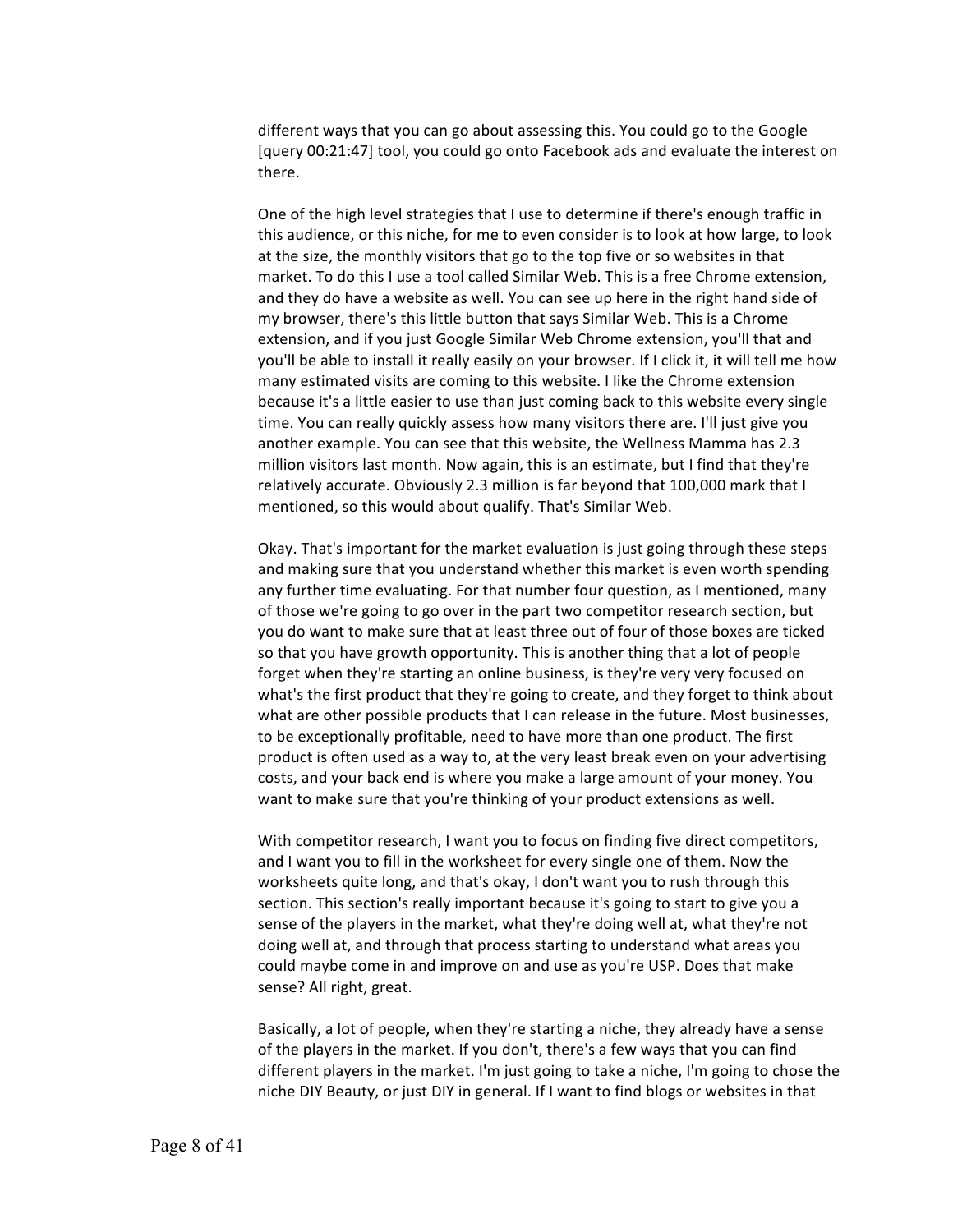category, the first thing that i do is I go to Google and I just enter it in. DIY Beauty, all natural. Just some sort of keyword in that market in order to start assessing what blogs, what websites, what authorities are out there in this space. Wellness Mamma is a website that comes up all of the time in this space. I would consider them a direct competitor.

Now before I go on, I want to clarify what I mean by direct competitor. The niche that you're going into, you're going to come across people who are selling all sorts of different products. In this case, I'm referring to a direct competitor as someone who is selling the same type of product that you're selling. If that's an information product, you're looking for other people who are selling information products. If that's a software, you're looking for other people who are selling softwares, physical products, services, kind of the lowest hanging fruit is a blog with ad space. You want to find someone who is your direct competitor so that you can really evaluate apple to apple.

In this case, I would write down the website Wellness Mamma. Then I'm going to just go through some of the stuff here. What we want to look for is the name of the owner on the website URL. Get a sense of their back story. What is the website's mission and promised results. What are they promising? What is the goal of their website? This information is going to give you an understanding of their unique view on this niche. The wording that they use is going to give you an idea of who they're speaking to, is it moms, is it men, is it women? These are good examples of websites knowing their audience, or in some cases, not knowing their audience well enough, and tailoring their copy writing to that demographic and to that customer avatar.

For the back story and the mission and promised results, what I normally do is I go to their about section. Whenever I evaluate a competitor, I always go to the about section first. In this case, right away we find out that this lady's name is Katie. She's a wellness mamma. You can see, right away we can find out the goal. "My goal is to help other families live more naturally through practical tips, real food recipes, natural beauty, cleaning tutorials, and natural remedies." Remember, this person's getting over two million views a month. That's very impressive. In this case, given that I want to sell an information product, this is someone that I would consider maybe a direct competitor. We'll find out in just a second whether they have information products, but my guess, based on this up here, is that they do.

We're able to figure out, "Why did they get started?" This is a way that they're connecting with their audience. How are they creating a relatable relationship with their audience? She says she started when her son was born and she read something that said, "For the first time in centuries, the current generation of children will have a shorter life expectancy than their parents." Which is actually crazy to hear. This was something that was really shocking to her, so that kind of encouraged her to go out and start her blog and to change her lifestyle and to get healthy for her family. Again, you can see that she reiterates several times what her goal is. Her goal is to make the transition of living naturally easier for you than it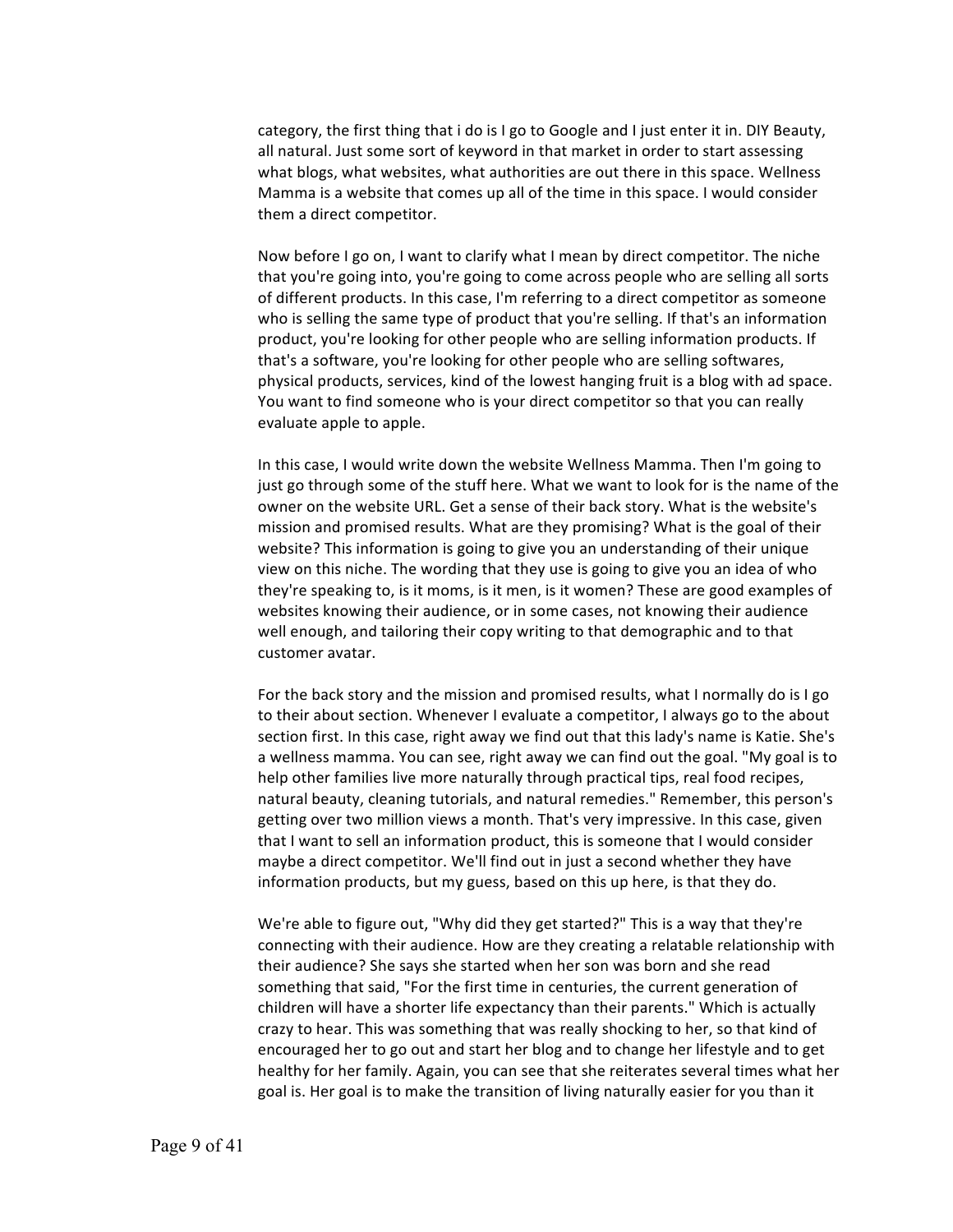has been for me.

This is actually pretty decent copy writing. She's kind of identifying with her audience again. "I'm not a doctor or a lawyer or a health guru, I'm just a mom." These little words, again, give me a clue as to who her audience is. My guess is that her audience is probably also mothers who have a family, probably a young family like hers. Again, you can learn a lot in the about section. Like right here, I'm wondering if she had a professional copy writer do this, but, "Are you just a mom?" She's clearly trying to identify with moms. This is the information that we would be looking to fill out in the competitor blog template, because this is important information when we go to the next step of communicating with our audience and coming up with product ideas and identifying the market gap.

All right. I would just two or three sentence, highlight what is her back story. Her back story is she had her first son, she realized that they're not going to live as long as other generations, and so she wanted to get healthy for her son and then share that journey with everyone else. Her mission, and I believe it says right on here, is ... Oops, lets see here, is, "To make the transition to living natural easier for you than it has been to me." There's a lot of other little things you could say in here. She sticks to real food, natural living. The mission in here is really important. It's very very clear. She's trying to educate the market, other moms who have young families, on how to live a healthier life, healthier chemical free life, which is probably an important point.

I know that this sound probably quite boring, and to be honest, a lot of this, depending on how you look at it, isn't the most exciting, but skipping this step, skipping these steps, is a critical error. If you haven't gone through and done this, you need to be doing this. Just the process of going through and filling these templates out makes you aware, makes you more connected with the market. Makes you more aware of who that audience is, makes you more aware of what pulls on their heart strings, and areas that your competitors are doing but that you could improve on. Okay?

Blog post length. Again, I'm just really trying to figure out the style of this competitor, how they communicate with their audience. This is a really great tool for that. I will actually post this in the members area, or in the chat box right now, and you guys can follow along with me.

What this tool does is you're able to actually enter in any competitor website, or your own website for that matter, and in this case you can see I entered in Wellness Mamma and I hit search. From that we can get an overview of some basic data. The data that I'm interested in is in this content insights tab, right here. I might need to reload this search because it's been a little while since I did it. Okay. Let's go to content insights. There we go, okay, perfect. Now we're starting to get a better sense of their publishing schedule. This tool analyzes the days that the blog posts are published. Now this blog post has a large audience. It's been around for quite a long time. My guess, I can't say this 100%, but my guess is they analyze their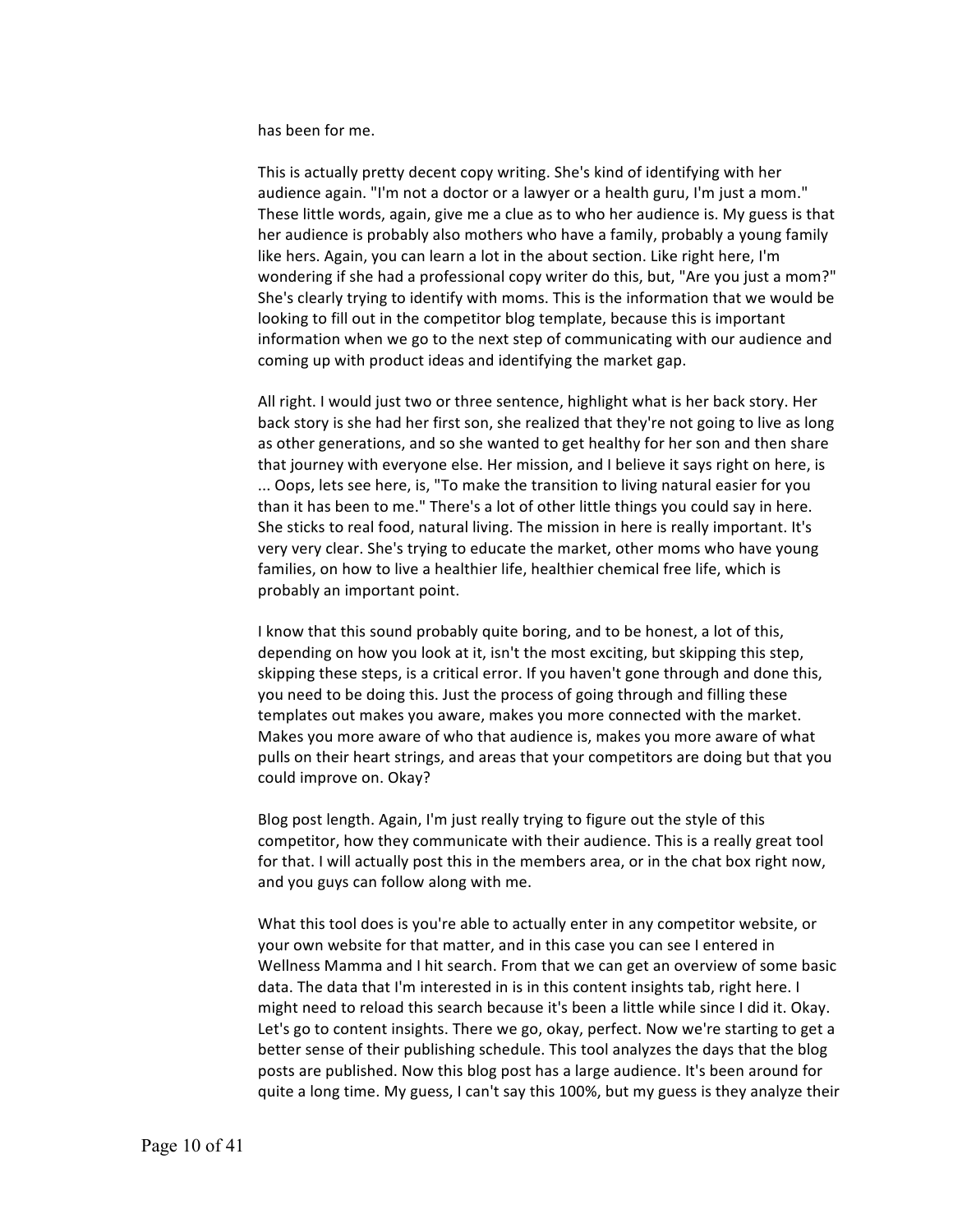data to see what are their best days for views and readership and all of that stuff, and then based their publishing schedule around that. We don't know for sure, but if we're looking at five competitors and they all seem to be posting primarily on Tuesday and Monday, then again, that's probably a pretty safe trend to follow.

Okay, the next thing I want to look at is text analysis. You can see that 42% of her posts are actually very long. This is not going to be the same for every single niche, and again, this is giving you an idea of what this market responds well to. Do they prefer shorter posts? Some niches absolutely do prefer shorter posts, so don't make the assumption that just because this niche, or this particular blog is posting 1000 to 2000 word blog posts, that that's what you should do if you're going to include a blogging component in your online marketing strategy. Again, this is why you're looking at five competitors at the very least. You want to get a sense for the trend. As you're comparing the different websites, you're comparing and seeing which websites are following this trend, 1000 to 2000 word count per post. If four out of the five websites do that, then again, that's a pretty good clue to you that that might be a good strategy to follow.

I'm filling this out as I'm going along, just to make sure that I really understand the market. Blog post length, popular days to publish. Those are all things that you can get from the tool in the chat box that I just posted.

Now strengths and weaknesses. What do I mean by that? I really want to understand what is it that people love about this blog, and what is it that people don't love about this blog. It could be a website, it doesn't have to be a blog. You could be looking at just a product, but I like to start on the blog level of someone who's really connecting with their audience. I want to figure out what are their strengths and weaknesses, because this is going to be our first really good clue of areas that then we can come into and improve on to create our own USP.

Strengths and weaknesses, how do we actually go about determining what those are? The first place that I would go is I would actually look in the blog comments of any of the blog posts that she publishes. Let's see here. We go up to the very top and I can choose the section that's most relevant to me. Maybe you're someone who is a mother and you want to get into the motherhood niche, you can go into this section or natural home. I'm going to go into big beauty section. That's the section that I'm most concerned about. Let's just select how to make sea salt soap. This one has 18 comments. Now this post was posted more recently, so it doesn't have as many comments as some of the older posts, so you might want to look at the older posts too. Basically just looking at the comments, and looking to see what recurring questions kind of come up. As I'm doing this, I would not only have my customer template, or my market research template with me, but I would also have a word document or something like that where I can start to copy in questions that continue to come up, whether they're positive or negative.

Basically this question, if I was to summarize it, it's a question on how would you make a substitution to this recipe, or how would you alter this recipe for other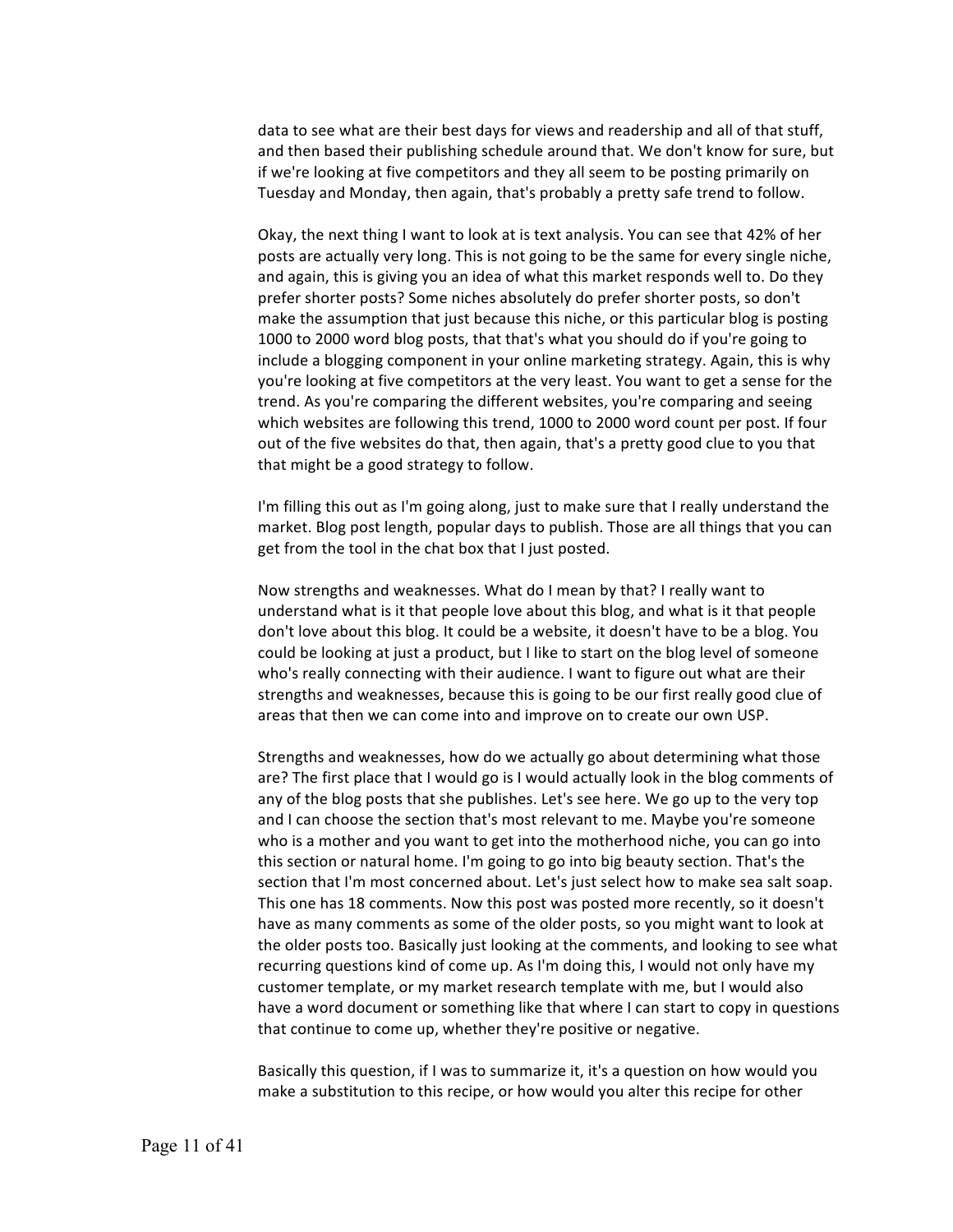ingredients. Again, you can see this is the same type of question, "How would I alter this recipe?" Okay, this question that comes up is, "How does this formulation cleanse an oily tired skin without lather?" Again, that's probably a question I'll see that comes up quite a lot. As I'm going through this, this is a great way to refine either my existing product, or future products that I'm going to come out with.

Now in step four of the market research blueprint, we're going to cross reference all this information with what my audience is actually telling me. We're going to go through surveys and we're going to look to see, "Okay is my audience actually telling me this, not just reading it on blogs and forums." It's a good way, again, just to start to create a tally of buckets of what problems are in this niche, or common questions that come up, because these could be good for future product. It's almost like a product's white file of bullets or ideas. Does that make sense?

Okay, again, I want to make sure sound is coming through okay because someone just asked if there's a problem with sound. If you can hear me, enter yes in the question box. Yes, Catherine, there will be a replay. Okay, great. We're getting lots of yeses here.

Another substitution question, that's interesting. We've seen about four or five substitution questions. Just kind of going to keep going through this here and see if I see anything else. Again, I'm going quickly. Do not rush this step. Go through and read all these comments. This one's really interesting. "I wonder if you could post a video on how to make soap." I'm going to take this information and I'm going to put it into kind of summarize it into strengths and weaknesses. I have, let's see here, I have an example of a customer avatar or a market research blueprint template that I've already started to create. I can share this with you guys if you think that this would be helpful, but I started kind of separating into the weaknesses and in the strengths. Weaknesses maybe isn't a great word. It's more like weaknesses/feedback or recurring questions. What I saw as I went through that website earlier was a lot of people were asking questions on more information on ingredient substitution. A number of questions came up on video demonstrations. More information on customizing recipes to specific skin types. More information on where to find ingredients, and what brands to buy, and then also a few concerns about, "Is this safe for kids?" "Is this a good hobby for kids?" Those were comments, not so much weaknesses, but criticisms or feedbacks that came up when I was going through the blog.

Strengths and how I looked at strengths was, and this is another strategy outside of the blog commenting, is you can go to Google and just search I love Wellnessmamma.com. I would look for websites that are not Wellness Mamma related, or even right here. This is probably in the comment section. You can see right here, "This is why I love wellnessmamma.com, you are so sincere and kind and that is a rarity these days." Okay. Here, "I love Wellnessmamma.com for a ton of home made skin recipes and reviews of the safest products for my home." This is another great strategy, and you can say I hate Wellnessmamma.com, I dislike Wellnessmamma.com, I like Wellnessmamma.com, different variations of that,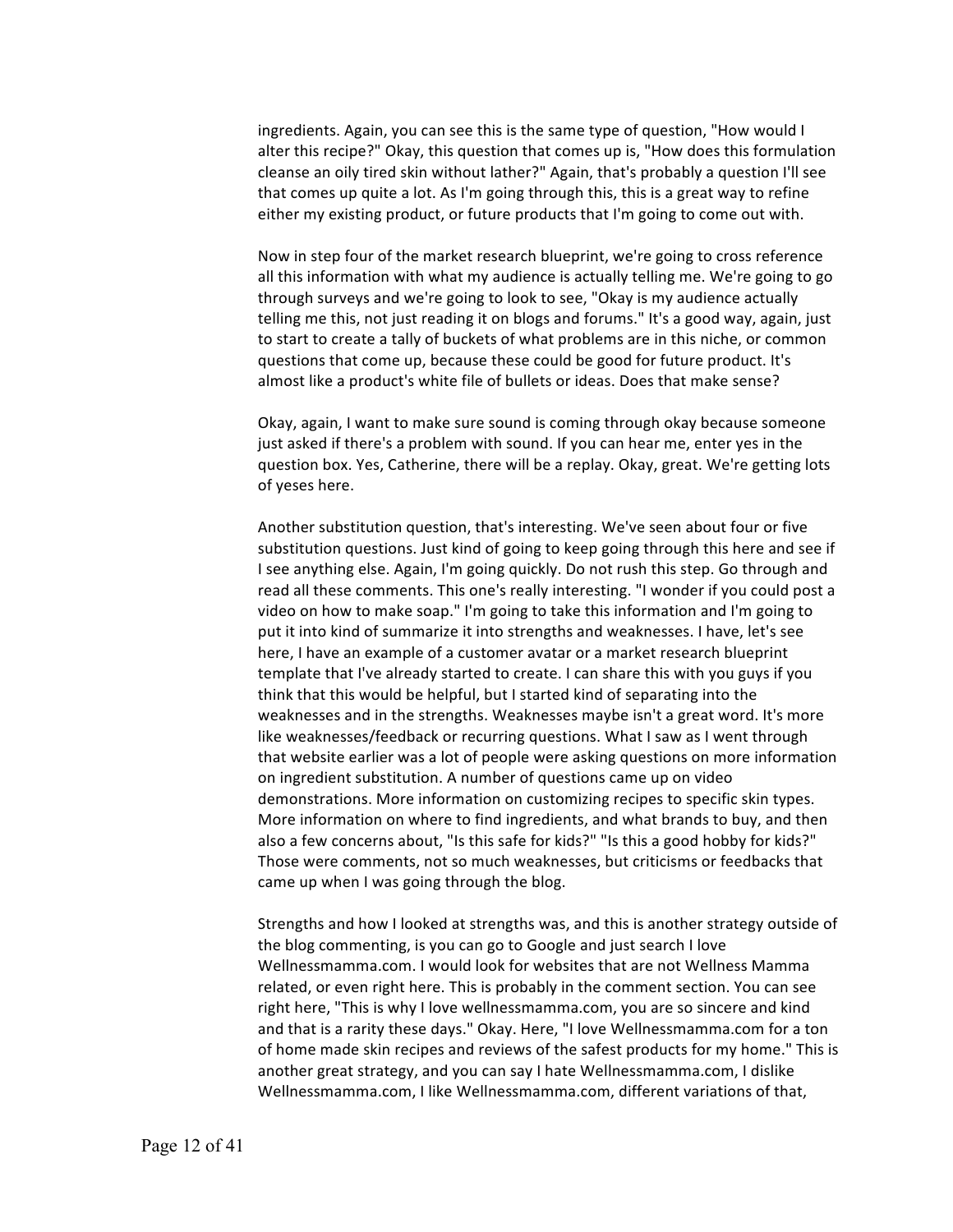you'll be able to get a snap of what, basically, people are saying about this website outside of the blog comment. That's another strategy that I use to kind of get an understanding of what is liked by the audience and the market about my competitors and what is disliked about the audience and about my competitors.

In terms of strengths, a number of the strengths were generous in her postings, relate, great recipe quality, honest review, family safe products, sincere, kind, high standards, and appreciate the research put into the blog.

Now, a blog is just an example. This is just content, period. That could be eBook, it could be email marketing, whatever it is that you're looking at, all of this information is going to be important and relevant when you go to develop your online business, or any business for that matter, these are all things you're going to want to keep in mind when you're making business decisions. You can kind of see as you slowly piece this together with five competitor information, you can see are there overlapping weaknesses amongst my competitors and people are constantly giving feedback on that. If so, that's an opportunity for you of a possible market gap. Maybe it turns up that a lot of people really do want video demonstrations and you're someone who can film those video demonstrations, or you can create a very clear section in your eBook on how to customize any recipe to your skin type. All this is just information you're going to use to identify the market gap. Does this make sense so far guys, and are you enjoying this?

Awesome, so getting yeses, lots of yeses. Very very good. Casey says, "Since there's so many posts, should we focus on the more popular post comments?" Yeah, I think you'll kind of get a sense to it. There's no right or wrong answer. You can choose the older posts because those usually have the longest comments on it. Sometimes when you go to a blog, this one doesn't, but often ... Oh actually, this one does. What you want to do is you want to go to the start here section. A lot of blogs have a start here section. This is so interesting. A mom or dad, or anyone, but anyone was the last choice. Really, she's targeting parents, right, who cares about drastically rising rates of obesity and disease and wants better for her children. Et cetera, et cetera. This is going to kind of summarize the website for you. Usually there's top posts that you should look at. This one doesn't seem like it does have that, but sometimes there's the top most popular 10 posts on the start here section.

I would just work your way through a number of them. Again, don't rush this. I'm giving you an example and a demonstration right now, but the longer you spend on this, within reason, the more information and the better understanding of the market and how you can be better than your competitors. That's really what you're trying to do, is how can I be better, how can I improve. Not in every area, but in a specific area in order to get started or in order to expand my business, in order to be successful online.

Ed says, "How much time should we expect to spend on this portion and how many blogs to look at?" As I mentioned, I think five is a good number to start with. As far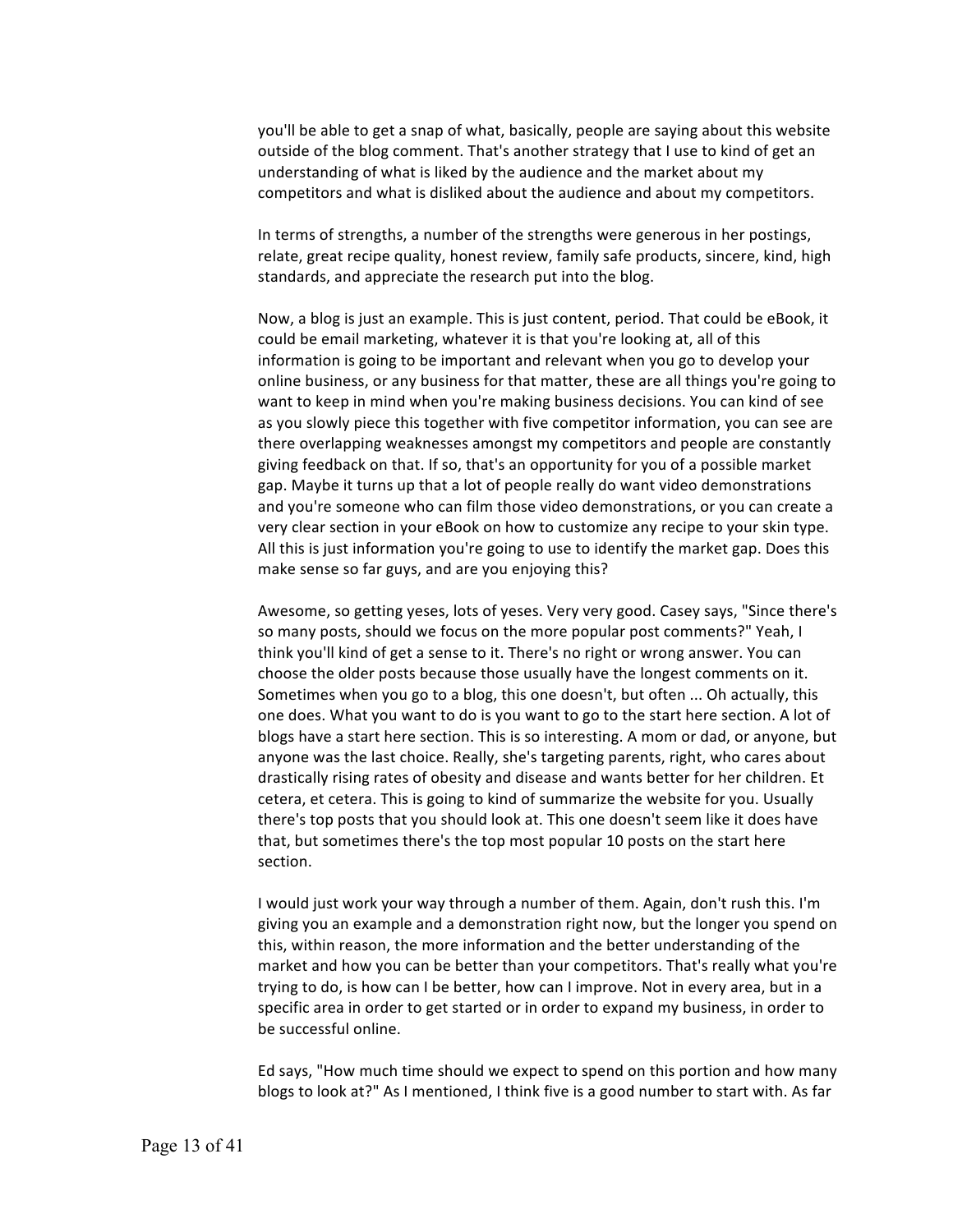as how much time, I think you'll get to the point where you kind of know because you'll have categorized weaknesses and strengths into certain buckets, or feedback into certain buckets. You'll start to see recurringly negative themes or weaknesses that come up amongst competitor sites, or recurringly positive things. Once you get that point where you're seeing a lot of repeat between not just the individual blog, but between other blogs as well, that's when you'll know that you're kind of ready to move onto the next section. There's not ... I'm not going to tell you, "Spend a half hour" because you might read really slow or maybe you read really fast. You kind of got to go with the information that you're taking and digesting, and processing, into this template. All right.

Let's keep going here. Okay. This is where we get into the marketing section. This is a great opportunity for you to improve on things. You also want to evaluate from your competitors, do they have a news letter? Are they collecting opt-ins? How often do they mail their list? Do they promote their own products or affiliate products in their email? How often are they making promotional emails? Can the email marketing be improved? If so, how? This is where you actually want to add yourself to your competitor's mailing list and you want to get a sense for what are they doing in their marketing, and use this to see how you can improve on that.

Let's see here if Wellness Mamma has a news letter. I sure hope that they do. Let's see what their free membership is here. Okay, so she has a news letter. Probably a pretty big one. This is some sort of members area. She probably has an opt-in as well. Should be on her home page. This is an area where I personally would then, "Okay, I'm going to improve on this by adding an opt-in page on the blog." Now obviously she's a blogger. She's not really ... She didn't start this with a market in mind, and that's where you can come in and have a leg up on a lot of your competition because they're not optimizing things as well as they possibly can. That would be an area where I would mark down that they could improve it on their website. Have a more prominent call to action to the opt-in page.

I would add myself to my competitor's news letters. I would start to get a sense to how often are they emailing? Are they emailing on certain days? Are they promoting products or are they not using that? Are they just email all content and no promotion, or all promotion and no content? You can start to get a sense of, again, especially in information marketing business, this is a personalty driven business where I want you to get a sense of, "What do I like about this person's marketing, and what do I not like about this person's marketing." And use that to form an opinion of how you're going to drive your business forward and make a real relationship with your subscribers based on those decisions. Does that make sense?

Okay, again, you're going through and you're filling this out. This is all information that again, you're going to use when you either launch your business, or if you already have a business, you're looking to improve your business on areas that your competitors are not doing properly.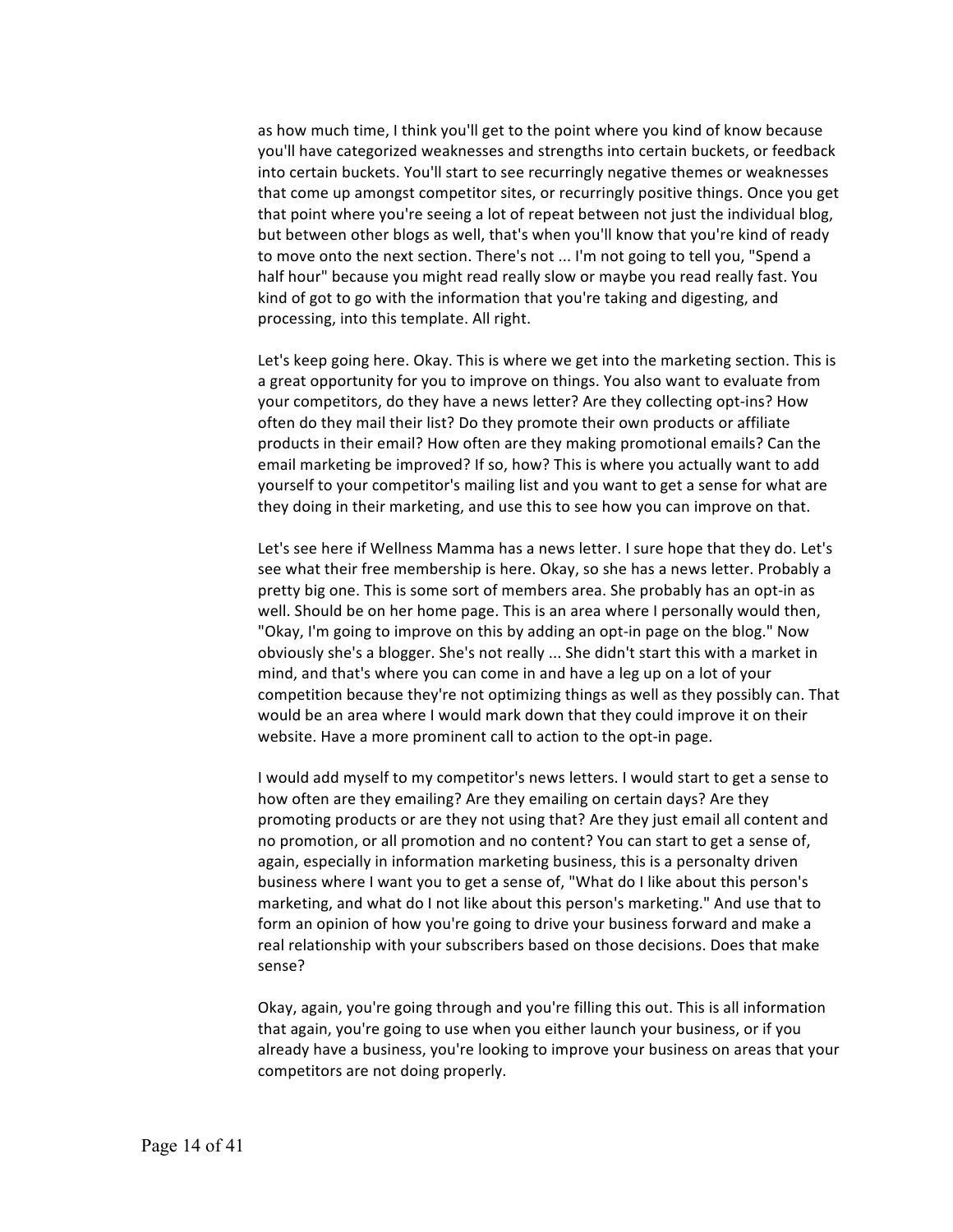The next section we're going to look at is how are they monetizing their site. Are they just selling ads? Is it just Google Adsense? Are they doing sponsorship where a brand pays them \$1000 to do a sponsorship post? Are they selling physical products? Are they selling services, softwares, information products, again, I want you to really focus in on people who are direct competitors to you, so whether you're looking to sell an information product, or a new information product, or whatever, try to narrow down on people who have that product, have a similar product in the same market. Just because you have an information product, doesn't mean that they might not also be selling physical products in these other things, so again, this is a good way for you to maybe get ideas on how you can expand your monetization down the line. You are focusing on product number one, however, you also want to be focusing on what's product number 2, 3, 4, 5, and so on. Go through and kind of fill this out. As you go through this with all the different competitors, you will start to see gaps in the market of where you can come in. Really, the only way that you can do that is by going through this and filling it out with the competitor's information.

In this case, if they do have in information product, you'd want to write down important information about that. In this case, I found out that Wellness Mamma has a number of eBooks. She has four eBooks. The one that was most relevant to me was the natural beauty guide, so I clicked that. This is the sales page. I was actually really happy to see that this is the sales page because again, it's not a marketer sales page. It's got very very basic copy writing on it. To me, I look at this sales page and I think, "Okay, this is actually something that is an opportunity for me because I can improve on the information on this page, the marketing on this page, and I believe I can make more sales, or higher conversion rate than what this competitor is doing." I would include that information in the template that I'm going to be filling out.

You can see this is \$24. You do want to get a sense of price point. This is a big question that I get a lot of times is, "How much should I sell my product for?" Well, I want you to go out there and see what are your competitors selling their product for. What seems to be a good president for a product price point in this market, and go out there and just compare. This one's \$24. Maybe another one's going to be \$37 or \$47, or \$34. You're going to start to see where they're grouping. You're going to see a grouping of different price points and you'll probably price yours right around there initially. After you get sales, you can adjust the price point up or down, based on what you're finding, but this is kind of right off the hog.

Bonuses, I don't think I saw any bonuses on this sales page. Definitely not. What is interesting about this type of sales page is it's not overly salesy, which is a good thing for us because we can improve on it, but it's also, I think it's also kind of a comfort level with the market. I don't think you want to come into this market and have a really hypei overly internet marketing style sales page because that might scare this audience away too. You want to pay attention to aesthetics as well. The branding that they're using is white and green, and that's kind of an earthy, calming, kind of relaxing tone for this market. My guess is fitness would not have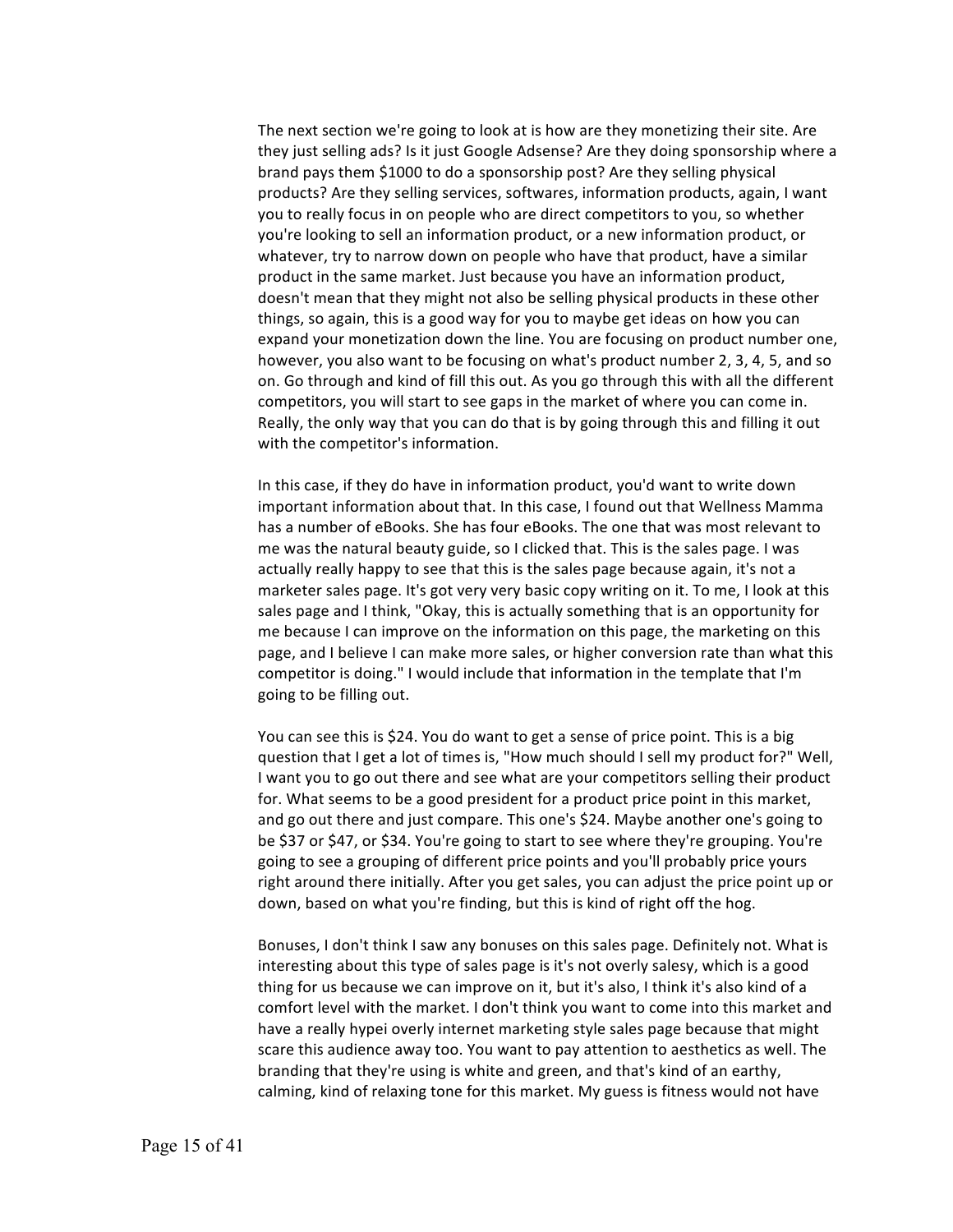the same colors, or other niches would not have the same colors and aesthetics.

You're looking to the market to make all of your decisions. Any of you that have ever been in an internet marketing program before, you probably ask a lot of questions. 90% of those questions can be answered by the market. You shouldn't be asking yourself, you shouldn't be asking your instructor, you should be asking your market. That's obviously what the goal of this whole training is about is how to get the right answers from your market, accurate answers. We are going to be getting into more advanced training shortly, but this stuff is important and I don't want to skip it. Is that making sense to you guys so far? If it is, let me know in the question box. If it's not, now's a good time to let me know too.

Perfect. Okay. A few other things you want to fill out is is there a guarantee? Did she decided to have a 30 day money back guarantee? What is a consistency in the market? Is there no guarantee? Is that an area for an improvement for us? Can we come in and do some risk reversal and offer a 30 day money back guarantee and maybe give us a leg up on the competitor? What is the deliver method? Is it a digital product? Is she mailing it in the mail? Are there worksheets? Are there checklists? Are there videos? Are there up sells and down sells? What does the sales funnel look like? Do they have a high end product? Is there an up sell to this? Do they have recurring revenue? Can you improve your email marketing over the competitor, yes or no? If so, how?

If you opt-in into your competitor's mailing list, and they're literally never mailing you, then you know that's a pretty obviously way that you can improve on your relationship with this audience is by putting into place an email marketing campaign that's goal is to, will align with whatever your goal is. If you don't have a product yet, it's to collect information on what product you should create, and then get them to join a wait list. If you do have a product, it's to sell that product. If you've sold the product, it's to get them to engage with that product. Again, it depends on your goal, but you want to observe how other people are treating their customers, and again, look for areas you can improve.

How can you improve on the marketing of your competitors? In this case, I would look at that sales page and I would say, "There's probably more information or an FAQ section that ..." excuse me. I thought I quit this. There's probably an FAQ section that you can add to that sales page, and ... I don't know why that came up. There's probably an FAQ section that you can add to that sales page in order to help educate the market better. There's probably a guarantee that you can add to that sales page in order to provide better information to the audience and the prospect.

How can you improve the sales funnel over this competitor? For example, is there an up sell? If there's not, consider adding one. What does the up sell sales page look like? Again, is it the same sort of thing? Can I add a guarantee? What little things can I add in order to make me do better than my competitor.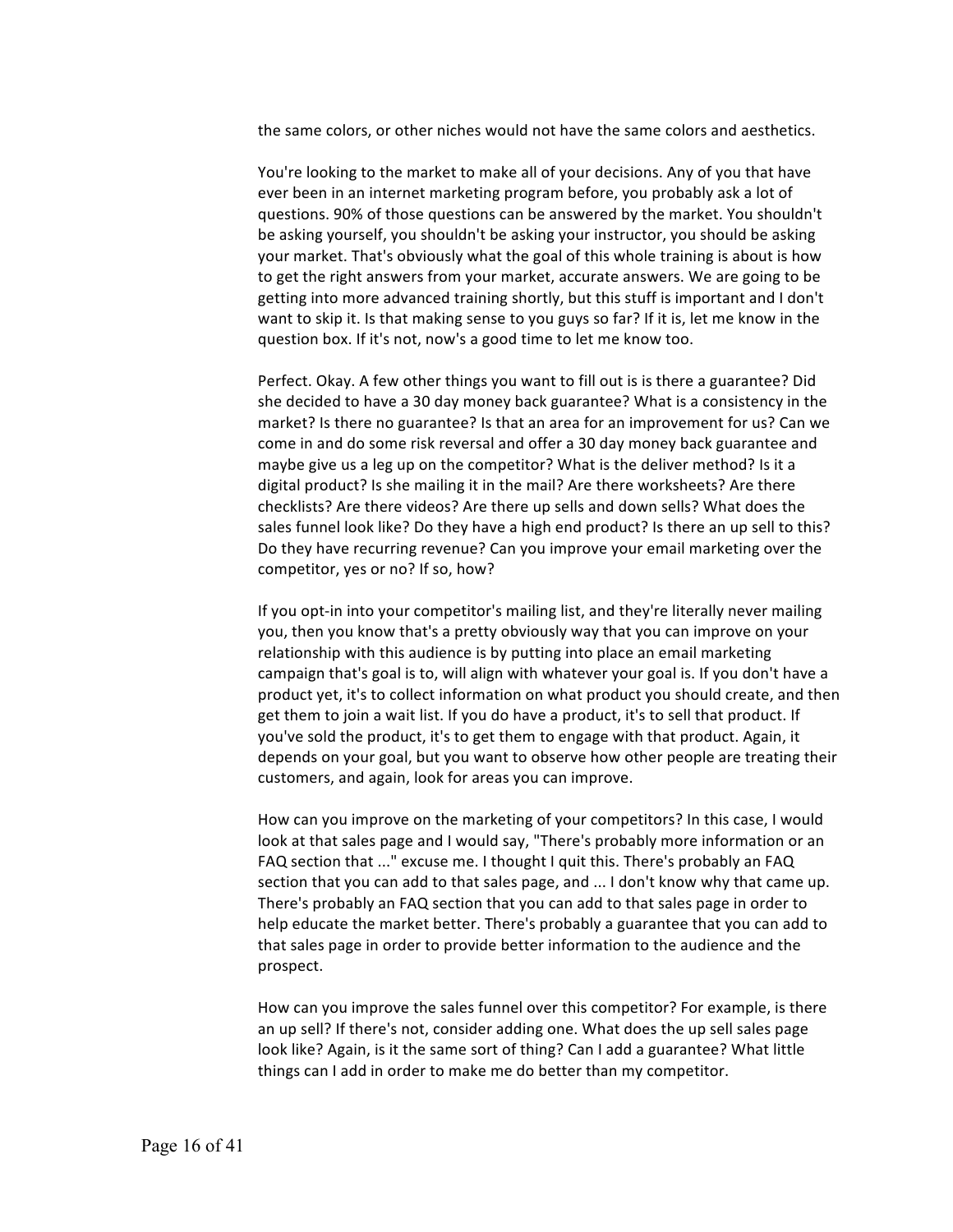This is very important to do. Again, depending on where you're at, this is, for obvious reasons, very important if you're new and looking to go into a new niche. However, even if you already have a niche, this is still important to do if you're someone who isn't consistently making sales, maybe you're missing subtleties in the market, or a gap in the market that you can improve on in order to increase your sales process.

I just want to go back to our chart here for just a second. What we wanted to do is we wanted to start with a market evaluation and then go into competitor research. Those are two sections we kind of focused in on here. Now the next section I want to go into is demographic research. Now, if you're someone who doesn't have a mailing list yet, this is important because you're going to be coming up with the demographics for what you're going to be using in your Facebook ad campaign. Even if you do already have a mailing list, I'll give you some strategies to try to figure out the demographics of your customers, rather than your competitor's customers.

Now depending on the list size, that may be a limitation for you, but I'll go through the process. This is an important step because what we want to do is we want to collect the demographics and interests of this customer base so that we can target them on Facebook. We want to start building our own list. No matter what, even if you don't have a product, you still want to be building a mailing list so that you can actually survey them and get more information from that user. The survey information's going to be very important because it's going to help you reassess demand and passion for that audience, refine your product idea, and then get into that concept of sideways selling. I am going to give you examples of how to build your mailing list, concrete examples that you can walk away with today, to start building your mailing list fast. Connecting it back to market research, the reason why I'm going over this today is because you need a customer base in order to survey them, or I should say a prospect list, in order to survey them, in order to clarify what your product idea should be, understand who it is that is on your mailing list, and connect with that audience better. No matter where you're at, the stage in your business, all these steps are working together.

I see a few questions. I'm going to answer them in just a little bit. I think it makes sense to go through demographic research first, and then we'll take questions when we get to lead generation. Okay?

Let's get into demographic research. The demographic and customer research that we want, there's quite a lot of information that we want. We want to know their name. This is where the avatar comes into play. Obviously there is going to be people with lots of different names on your mailing list. On my mailing list, there's lots of Michaels. There's going to be people with different names on your mailing list, but what we want to do is we want to create a template or an avatar, a character, of just one person so that when we're writing copy, when we're creating an ad, when we're making decisions about what's going to be in our product, we're thinking about that one person. We're making decisions for that person. It's easier,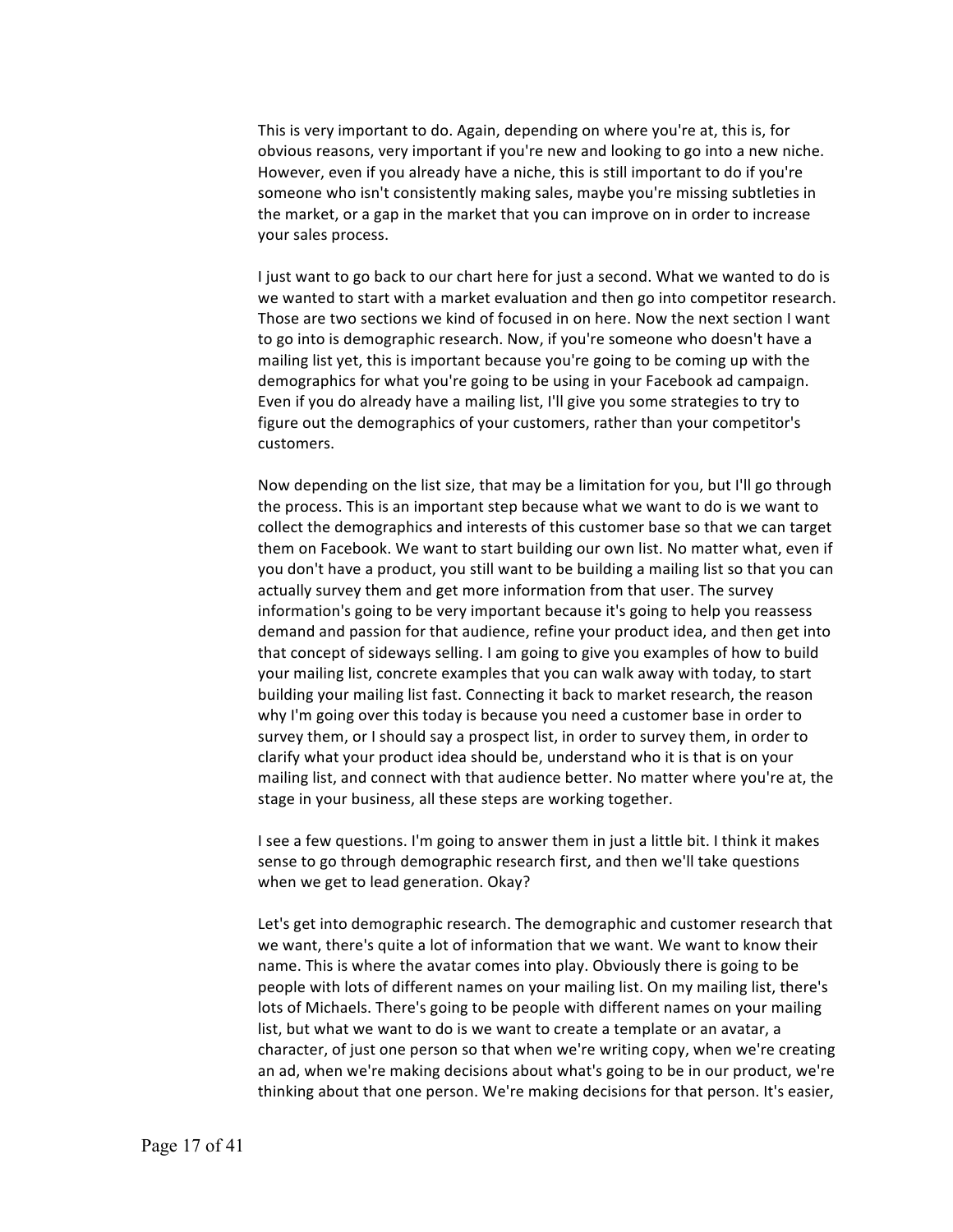everything, literally everything in your business becomes so much easier when you know how you're talking to. What you might realize going through this process is you might have a few different personas on your mailing list. You might have basically a large bucket on your mailing list might be 40 to 55 and male, but you might have 20% of your audience who is 20 to 30 years old, and they would have different education levels, they would have different, may be at different points in their life and they would have a different story. Right now we're just going to focus on developing a customer avatar for the largest market, or the largest segment in my market.

I'll go through a few different tricks to filling this out. The tool that we're going to primarily be working with today is the Facebook audience insight tool. By the way, this tool also give you ideas for how to discover more competitors. Earlier I went to Google and I just found Wellness Mamma right away. Before I move onto the demographic section, I actually feel like I should kind of elaborate on that. If you do want to find more competitors, using the similar web tool, you can discover more possible competitors by going to similar sites, on the left hand side right here. See, Mommypotamus, Balanced Bites, DIY Natural, these are all sites that I would, again, add to a Word document or an Excel spreadsheet, whatever you work best with, as potential websites to explore myself to see are these a direct competitor of mine? Does Mommypotamus.com, do they have an eBook that they sell? What is the price point for that? Similar Web's a great additional tool to use to find other competitors in your market, and then the audience insight tool is another tool that you can use for that as well, which we'll go over, actually, right now.

Let's see here. Facebook audience insight tool. To get to the Facebook audience insight tool, I'll post an ad, actually, right in here, or the URL right in the chat box. Okay. This is the audience insight tool. How many of you have used the audience insight tool? Enter yes or no in the question box. Okay, it's a mixed bag. A lot of you have but some of you haven't as well. Okay. Just give me a sec here.

Right away, what we're looking at is just the audience of Facebook in the United States. There's a slightly bigger audience of women on Facebook then there are men. The biggest audience seems to be age 25 to 34. This section down here, this is a very interesting section, which I used to ignore, but actually have found some really good information on there, so I'll get into that in just a second. You can see relationship status, education level, job titles, let's see. We can see what pages people like, location. What I'm going to do first, actually, is I'm going to go ahead and I'm going to enter an interest into this box down here.

We know that one of our direct competitors is Wellness Mamma. You can see right here on the left hand side, interests. What I'm going to do is I'm going to enter in Wellness Mamma. There we go, so we found that website. You should note that not all websites are going to come up in the Facebook audience insight tool. They usually need an audience of several 10s of 1000s before it actually shows up in the audience tool. In this case, Wellness Mamma popped up because it's a fairly large audience. Now on Facebook, the audience is 400 to 450,000 monthly active people.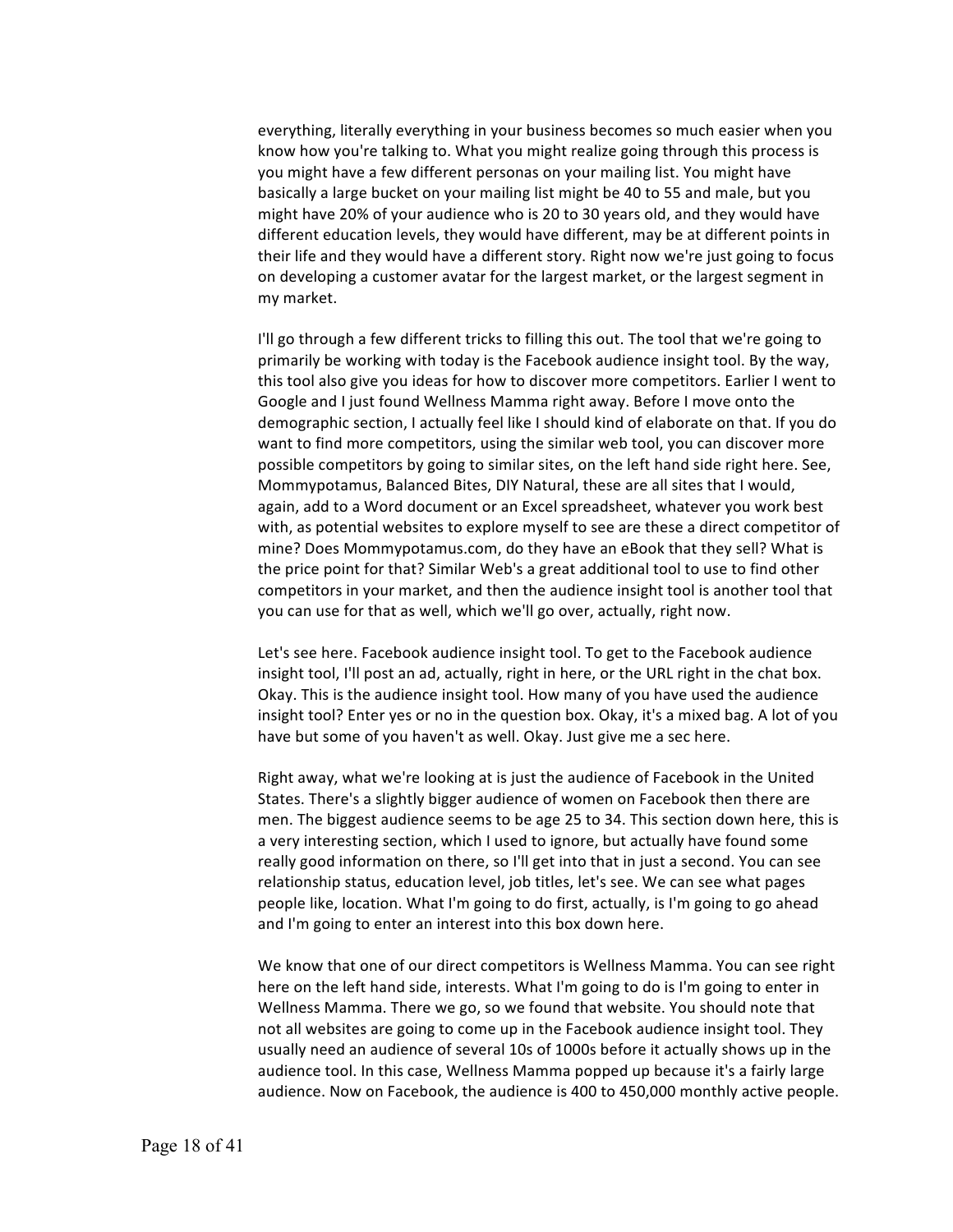Right away what is interesting, but not surprising to me, is that 96% of her audience is women. Again, that's not terribly surprising to me because of the way she was talking on her website. Again, I talked about earlier the wording on the website is a way to kind of figure out who her audience was. She called out several times, "Are you a mom?" That obviously indicates female, women, right? Again, the biggest age demographic, 34 to 44, that's that mom age. The second biggest demographic, 25 to 34. I should say mom age, young young family age. You can see that the largest bucket is 35 to 44, but over 60% of the audience is 25 to 34, and it's probably skewed on the higher end of that. It's probably like 30 to 44.

Coming down, so I would fill this out in the demographic section. Gender, female. Age, what was the age here? 35 to 44. Coming down, lifestyle. Basically what this is, Facebook works with a number of big data companies. This is where a lot of this information comes from. What Facebook does is just give you a high level of understanding of where this information comes from, is Facebook takes your email address and your information that's on your profile, and it works with big data companies to get more information on you. In this case, this is actually run by Acxiom, which Personicx is a subsidiary of Acxiom, and basically they've put together, I believe it's 72 what they call lifestyle clusters. These clusters are basically like a customer avatar story about your audience. May sound kind of funny, tots and toys, soft grain, SUV, outward bound, but these are hints into what drives your audience. I'll give you a really great resource on that in just a second, but there's two kind of areas that you want to look at. Your audience, or this audience, 4% are tots and toys. You might be wondering why is this higher up than country comfort. That's because it's comparing it to the rest of these books. Your audience habit, it is 83% more likely to fall into this category than the rest of these folks. That's valuable information.

We'll come back to that in just a second, at the end of the demographic section. I want to come back how you can use this information. Okay, so not surprisingly, 74% of this audience is married. Facebook would absolutely have accurate data on that. It's a very collage educated audience, but interestingly, 12% is grad school, so there's higher likelihood of this audience going to grad school compared to the rest of Facebook audience. It's a well educated audience. You can see that probably the largest audience is health care and medical. That is interesting, but again, probably not too surprising because this is a healthcare, in a way, related website. I would go through and I would fill this information out. Education level, in this case I would select college. I would select married. Occupation, I would say healthcare and medical.

Then with I would want to do next is I would want to go to household. Household income, 50,000 to 75,000. That's kind of the largest bracket. Compared to the average population, they're slightly better compensated. The majority of them are home owners. They have a fairly good market value for the house, \$200,000 to \$500,000. Household size. You can see the number of adults and children who live in the house. A lot of them have kids. Spending methods, you can take a look at that. I don't usually pay too much attention to this. It's kind of good when they use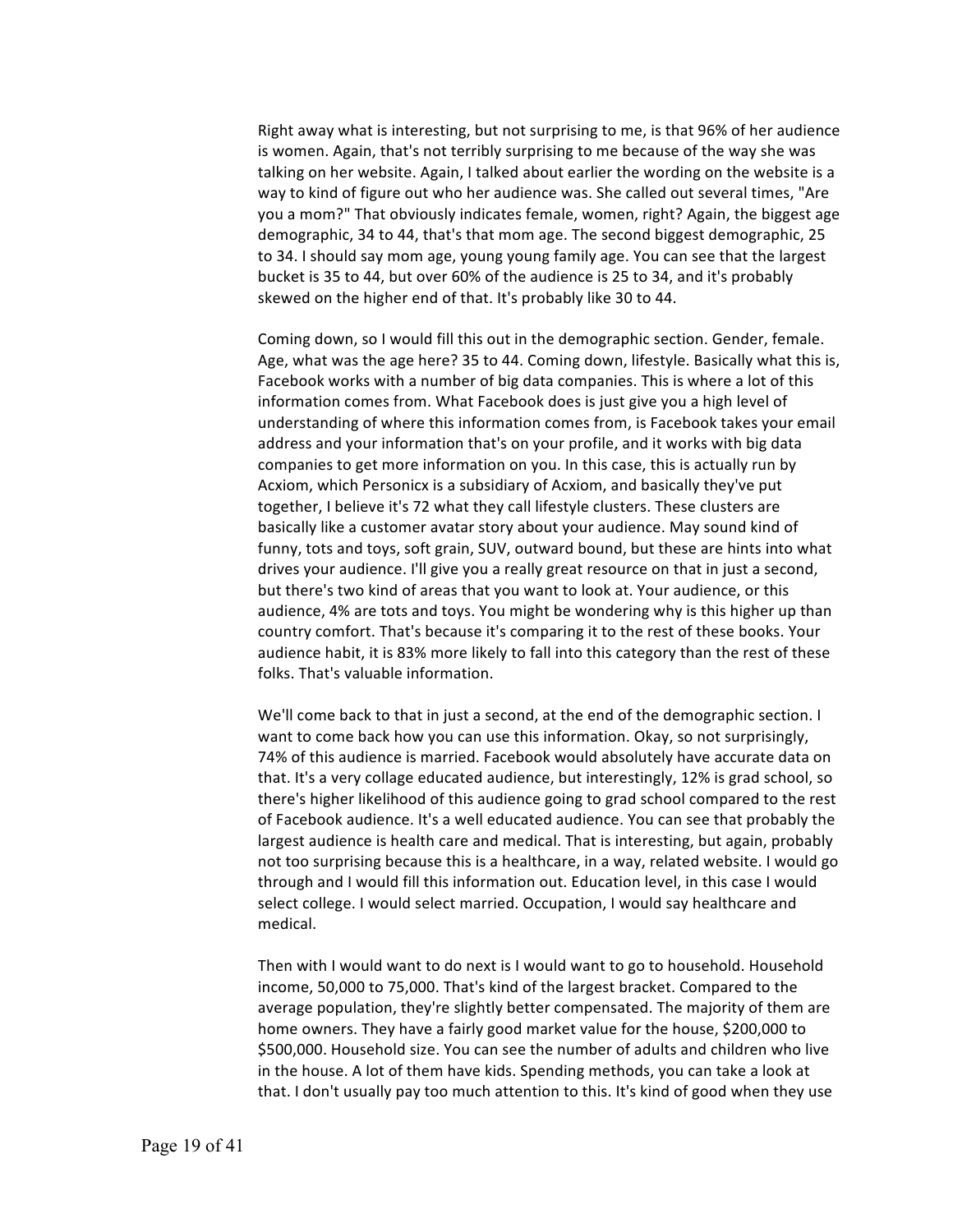credit card because they go online shopping. Then this is kind of just what are they purchasing, kids products, business purchases, health and beauty. All of this is information that you should be plugging into your demographic and customer research profile. This is information that you're going to pull from directly when you go and make your first Facebook ad to create very very targeted ads. All right? Use the information on the Facebook audience insight tool to plug into your demographic as well, your demographics.

One thing that I like to do to kind of crystallize all of the learning that I've just gone through, the first three parts, that's the market evaluation, the competitor research, and the demographic research, is I like to make a customer avatar story. That is, I'll show you an example. For Wellness Mamma, I created this information. For name, basically what I did was the largest bucket was 44 to 55 or something. 35 to 44. 35 to 54. In order to come up with the name Lisa, I didn't just make it up, it's not like my pet. What I did was I figured out, "Okay, how old are they? What decade were they born in?" If they were born in the '60s, I went to Google and I Googled most popular baby names in the 1960s. I chose the most popular female baby name. That happened to be Lisa. Again, we're not just making things up as we go along, we're using data driven decisions that are going to help you have better results in your business. All right?

I filled this information out. Then I basically came up with a little bit of story. Lisa's affluent. She's well educated. She's married, they're a working couple with preschool aged children. Lisa and her husband are home owners in a single family house. She's consumed by work and family. These are all things that I came up with through the first three steps of this process. However, what I also used, and this is going to be extremely helpful for you to create your story, was that Personicx, or that Acxiom data that I was talking about earlier.

I'm going to show you what I mean by that in just a second, but I do also want to say you'll refine this story once you start surveying your customer base. You'll come back to this with the wording that your customers actually use, and what your customer is actually telling you.

Let's go to the Facebook audience insight tool. For example, you can see the selected audience, apple pie family, solid single parents if you look at the compare feature like tots and toys, software and SUVs, outward bound. What does this really mean? Facebook does give us a summary of this, but I went online and I did some research and I was able to find the exact life stage clustering system that they use in much more detail. For example, let's just go to tots. Tots and toys. This was the highest affinity in our group, tots and toys. Tots and toys is dominated by affluent well educated working couples, so this first sentence is the sentence that Facebook had, the rest is all new information, which is helpful to us because they've done a lot of research on this information. What Facebook is doing behind the scenes is not only are they looking at demographic information that you have, they're also cross referencing the zip code, and that zip code is very closely related to that individual and that neighborhood. There's some very complex things going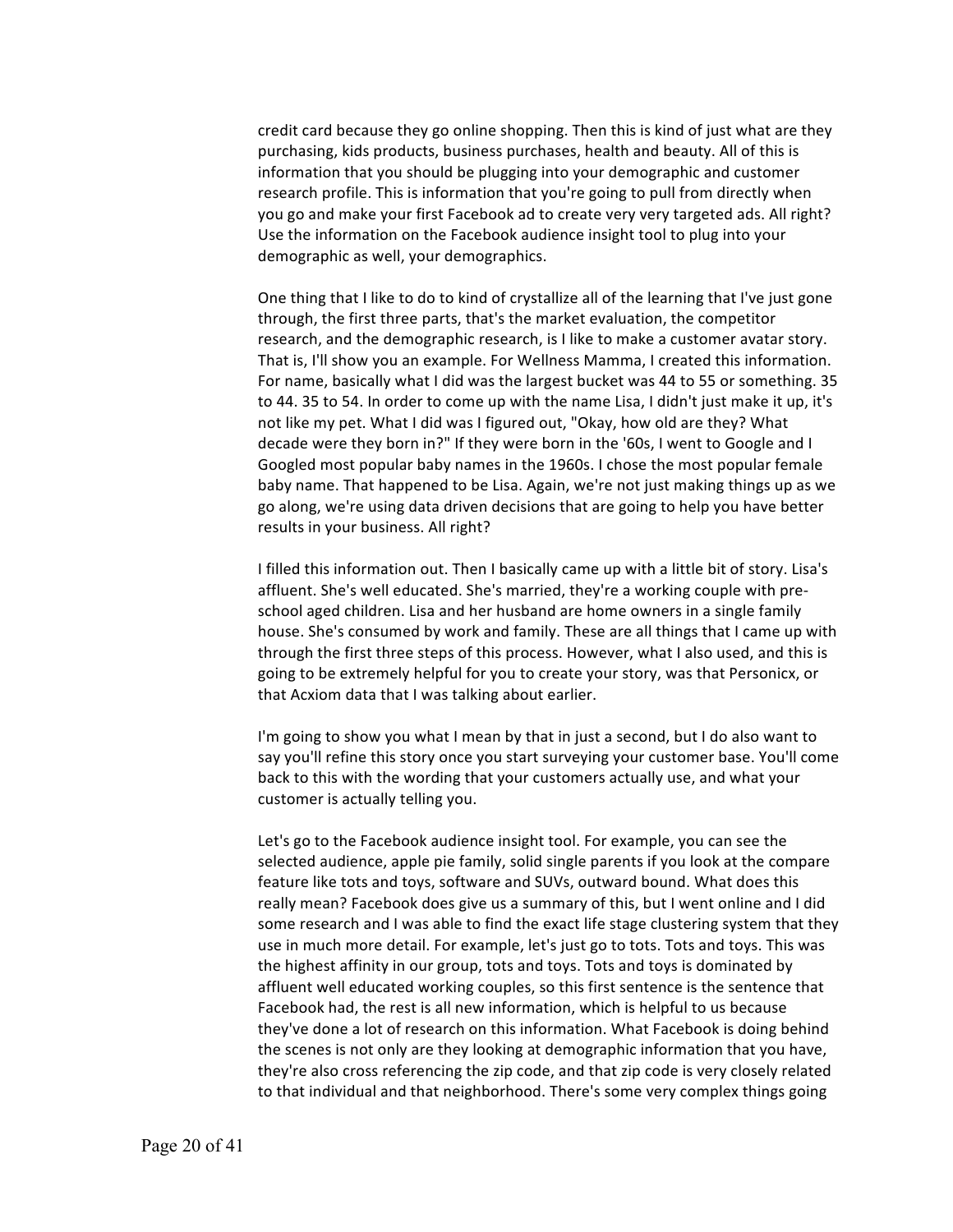on in the background that Facebook is doing and giving you information. I kind of feel like this information is under utilized because it's not very helpful the way that Facebook presents it because we really don't know what it means, but when you're creating a customer avatar story, this information is very helpful.

The joys of home ownership and early parenthood combined to ensure that money made is quickly spent. When not car pooling or going to the zoo, they're busy buying clothing their toddlers, baby accessories, and regular purchases over the internet at Toy-R-Us. Any spare time is jogging, aerobics, softball. They tend to exercise at fitness clubs, and they're TV viewing is heavily weighed towards shows like Disney, Nickelodeon, as well as sitcoms. Hopefully you're starting to see why this information is important, but just to give you an example, if you're writing email marketing copy, or if you're writing sales letter copy, if this is the audience you're targeting, you want to reference the Disney Channel. Make a joke about always having that on in the background. You want to reference things that are connecting with your audience in order for them to feel like, "Yes, this is me. I'm in the right spot. This is something that I'm going to buy." Okay? Does this make sense? Guys, is this helpful so far? Awesome, getting lots of yeses.

Just so you know, I've been posting all of the links in the chat box so that you can take a look at this. Michael says, "Great info for copy. It almost writes itself." That's absolutely right. It really does come in handy when you are writing copy, which a lot of people don't spend enough time doing. This is the stuff that's going to drive sales in your business. If you're not knowing this, if you're not paying attention to this, if you're making the mistake as writing this off as boring and unnecessary, you're going to do that at the cost of your profit. Do yourself a favor and pay attention to all this. Don't write it off. Go through these steps.

Now we are going to get into the more exciting stuff that people really like, which is cheap lead generation and sideways selling and all that stuff. We are going to get into that, so we are going to have the sexy stuff too, but this stuff is very important and I want you to understand that. Okay?

Let's see here. Where are we. At this point we have gone through and we have talked about the market evaluation. We've gone through the competitor research. We've talked about demographic research and the importance of writing a customer avatar story. Now let's talk about lead generation. Now the reason why we're doing demographic research right now is because we want to know who to create our initial ads to. Speaking of demographic research, if you do already have a customer base, and if you have an audience, if you have a following, what you can do is you can create a custom audience on Facebook, and you can select that custom audience from the drop down menu. Based on that you can basically see the data change.

Now the problem and the limitation with this is that even when the mailing list is very large ... let's see here. That one should be 8000 people. Even when the mailing list is really large, it doesn't give you enough information. It says, "You're audience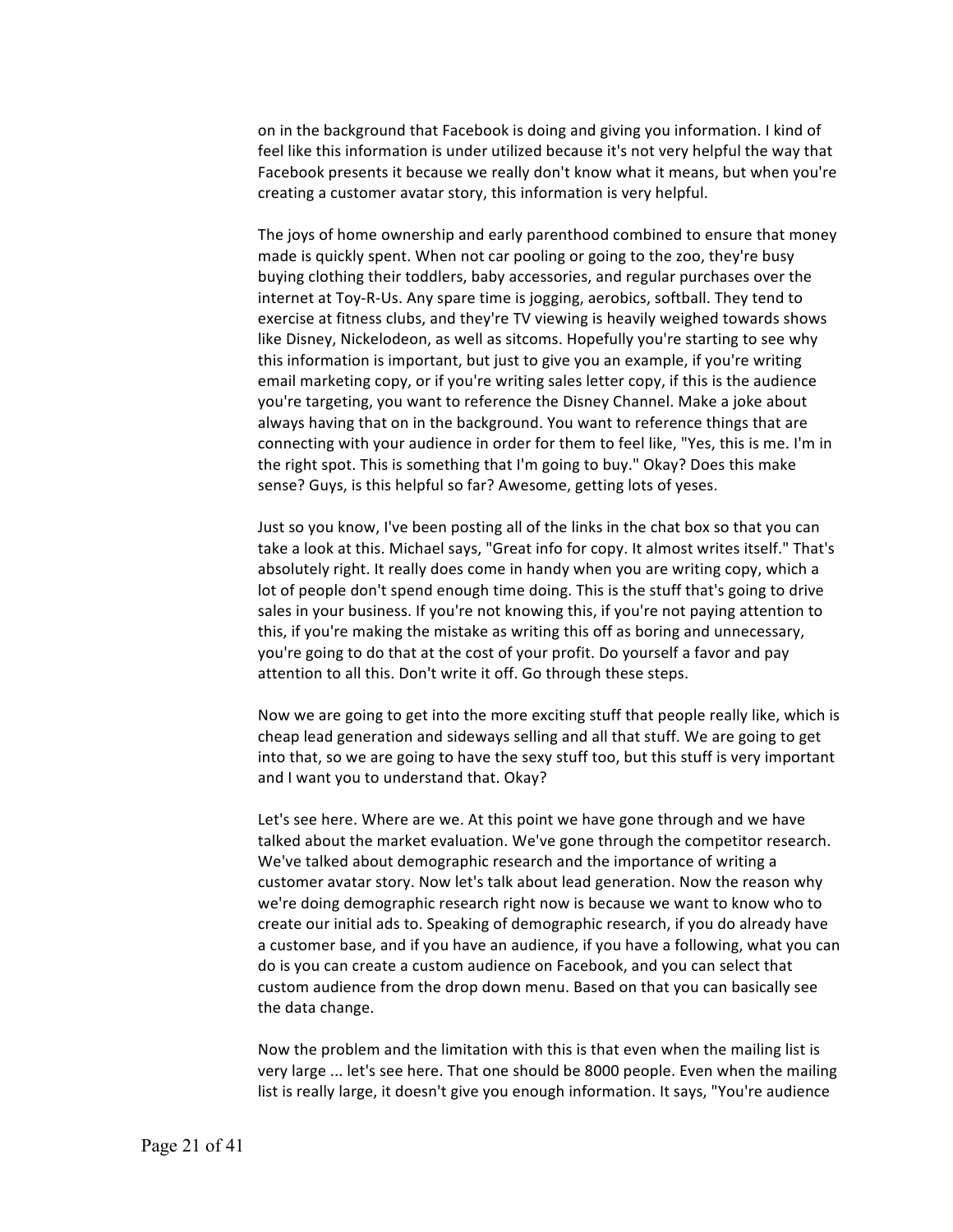is fewer than 1000 people selected." That's not true. I actually have 8000 people in that custom audience. This is one of the problems with the Facebook audience tool. Its' two fold, it's one, you need a large audience already in order to get demographics on your people. Facebook views it as a security thing. They don't want you to be able to enter in one person's email and see all of their demographic information. That's an issue, and even when you do have 1000 people, or whatever number it is, you often won't be able to see page likes or other information. I find you actually need a list closer to 20,000 people in order to get meaningful data.

Now that's frustrating because lots of people do a 20,000 mailing list, but a lot of people segment their mailing lists. Even me, I wouldn't even want to upload my mailing list, which is well over 20,000 people, but I've got a lot of different segments. What if I wanted to look at just the buyers of this one product and add that information in there. That is a bit of an obstacle with the Facebook audience insight tool, which is why I suggest looking at your largest competitors.

Originally I was going to do a demonstration of a software that I'm releasing that does just that, it would pull in your autoresponder information and it would ... It doesn't matter if you have one person or 100 people on the mailing list, it would tell you the demographics, the interests, all of this information on your own audience immediately, without the limitations that Facebook audience insight does. I wasn't able to do the demonstration today, so I'll give you information on how to find out more about that later on. I am trying to come up with a solution for that, and I do have one, but the Facebook audience tool, unless you have a really large list, it is limiting to your own audience, which is why it is better to look at customer demographics.

Let's see here. Catherine says, "When will you release that tool?" Actually next week I'm going to be inviting 20 people on as beta testers, and then in a month from now it will be available to the public. Basically, just to give you a quick summary of what it does is it integrates with your autoresponder and every time someone enters in, is added on to your mailing list, you get instant data on 35 different data points, from demographics, to income, to household, net worth, to interests. Do they like travel? Do they like blogging? What is their occupation? Are they a nurse? Are they a business owner? All of this information that is extremely powerful, that you can't get on that scale from the Facebook audience insight tool, and you can't get on a one-to-one information.

What the software does also is it pushes the information back to your autoresponder so you can easily do sideways selling. You can do list segmentation based on net worth. You can to emails just to males versus females. It's very very advanced data information for someone who's a marketer, essentially. I'll post the link. Again, there's nothing for sale there right now, but the software will be coming out. I'm going to be opening it up to 20 beta testers next week. If you want to join the wait list for getting notified for that, I just entered it into the chat box. It's idealme.com/listinsights. Enter in your email there and you'll get notified.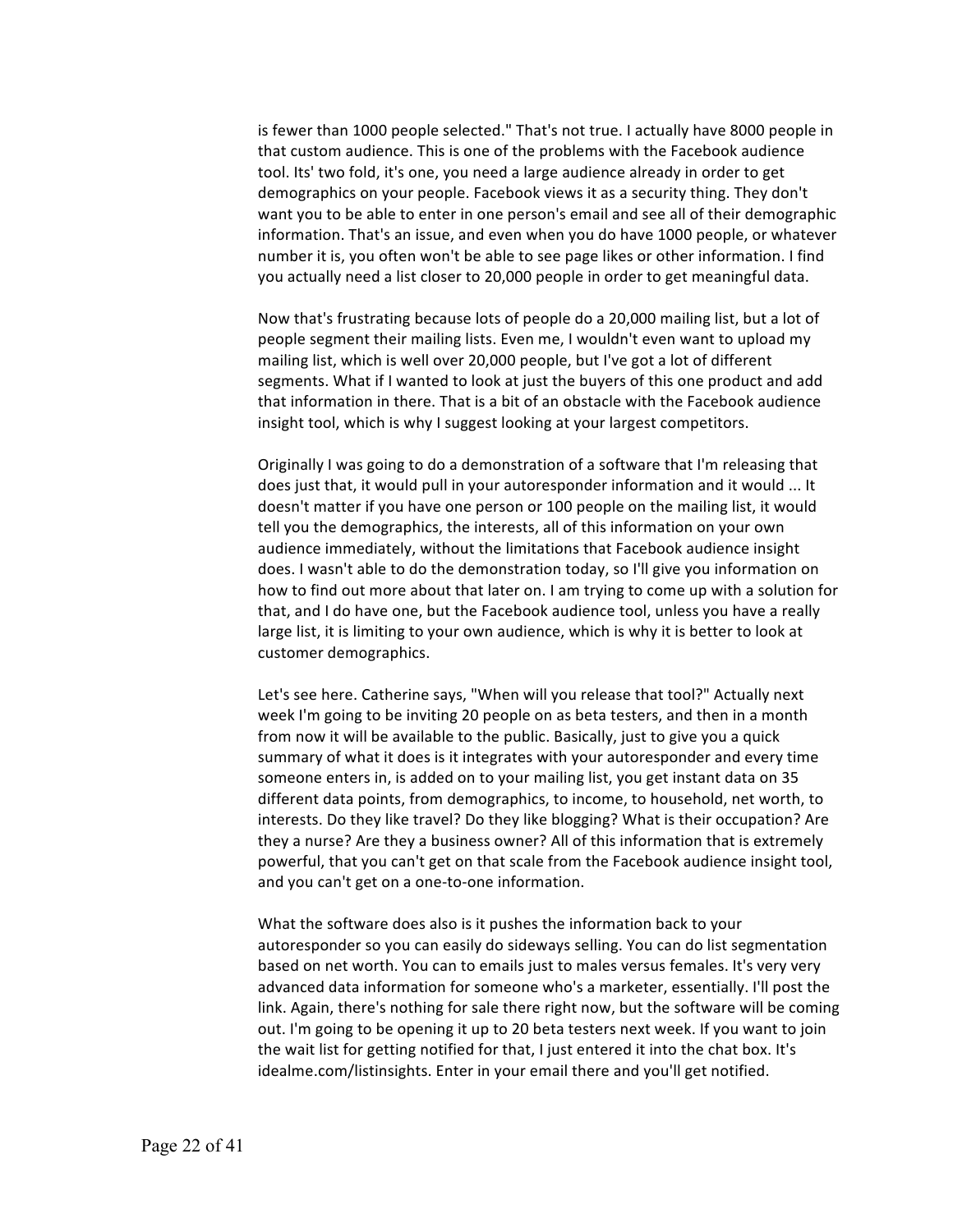What that said, we have gone over market evaluation, competitor research, and demographic research. Now what I want to do, I want to get into the exciting stuff, and I want to talk about lead generation. Just give me a second here. Open up the question box. Okay. We need to talk about lead generation next. The reason why we need to talk about lead generation next is because we're still not done on market research. The next step in market research is we want to survey our audience. That's where we're going to get valuable information on the types of products they want, their biggest obstacles, they're biggest fears, all of that stuff that you can deduce from market research, but it's better coming from the people on your mailing list. In order to survey people on our mailing list, we need to have a mailing list in the first place. I want to give you two very clear ways to build a mailing list on today's call. I'm going to give you examples of how I've been building my mailing list, and an example of a campaign. Does that sound good to you guys? Do you guys want to see a few different examples of lead generation? Awesome. All right, so let's do it.

The two ways are using quizzes and doing giveaways. Giveaways are a topic that has been talked about a lot. I've been doing giveaways for years now and they've always worked very well for me. Quizzes are something that's a little newer for me, but is working like crazy well. I want to go over the pros and cons of both.

A quiz is literally just that. I'm sure you've seen them on Facebook. The quiz that I'm running right now is "What essential oils suit your personality?" I'm trying to get people who are interested in DIY beauty onto my mailing list, people who are interested in DIY beauty are really interested in essential oils. The quiz I came up with is what essential oils suit your personality. The giveaway I'm running right now is enter to win the DIY ingredient package. There's pros and cons to both, and let me give you an example right now. I'll tell you the softwares I'm using. Don't go and jump and buy these softwares right away, because I want to give you my honest assessment of the pros and cons of them, and kind of give you some insight. Some of them aren't cheap. Some of them are, but I want to give you some insight on that.

This is the giveaway landing page. Enter to win DIY Beauty giveaway. This is the landing page. I'm using contest.io. I've already opted in here, but if I hadn't opted in, then this would show up first and there would be a button that I would just optin. Actually, my conversion rate on this one is 45%. Pretty good, right? 45% conversion rate, really it's tough to get much better than that. That's a damn good conversion rate. This is for the giveaway. Then I want to show you the quiz as well. The quizzes is run by leadquizzes. I created this quiz in, literally, about five minutes. Essential oil personality quiz. Discover which essential oil suits your personality.

I want to go over briefly the pros and cons. Let's start with the giveaway. The pro of the giveaway is typically you have a higher conversion rate, but not only that, you have a much higher email accuracy rate. What I mean by that is often when you're running an opt-in page, people enter in fake email addresses because they just want whatever you're offering or promising on the download page. With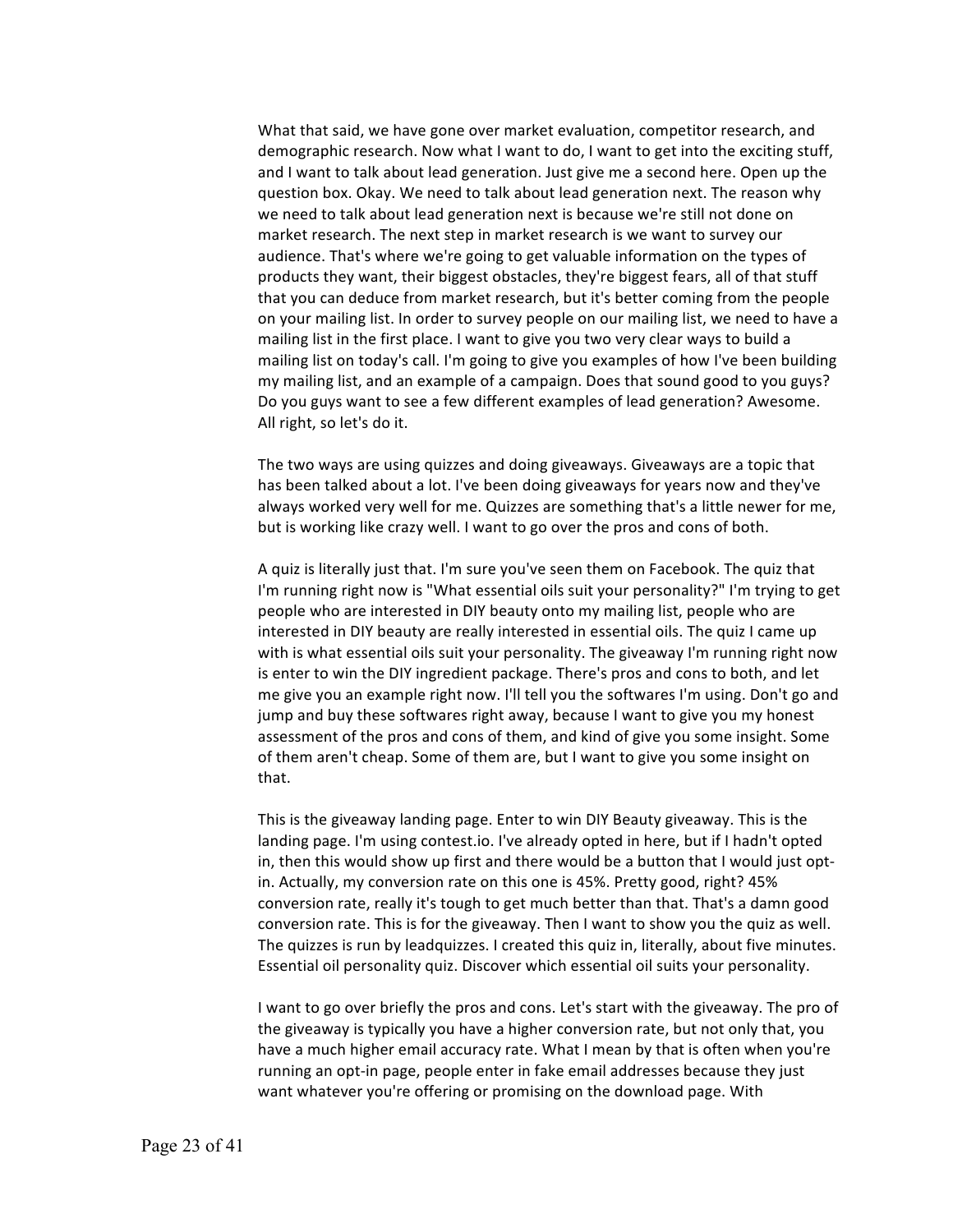giveaways, you have almost zero fake emails because people want to hear from you again. They want to know if they won. That's actually a really big insight. The other pro to that is they're actually watching your emails a little more closely because you're going to announce who won the giveaway at some point. Engagement tends to be a little higher. Higher email accuracy, a bit higher engagement, and let's see, what was the other one, a higher conversion rate. The conversion rate's quite high.

The downside to a giveaway, is of course, you actually have to physically give something away. You have to put together a package, this is added costs. Because our cost per click and our cost per lead is so low, you can afford to do this. I'll go over cost and I'll show you my ad campaign in just a second. I just want to go over pros and cons right now. My lead cost for this, I believe, is about .23 per lead. That's pretty damn good. .23 per lead is pretty damn good, and I've added like 300 people to my mailing list in the last five or six days. Again, I'll show you the ad campaigns, we can confirm all this information. I'm pretty happy with all that. That's all really good information.

Now one of the cons, another con of the [inaudible 01:24:55] giveaway, or the giveaway in general is giveaways aren't perfect for every single niche. Just to give you an example, a giveaway wouldn't work in a copy writing niche. I was talking with my brother the other day and we were brainstorming on what would be a good lead generation opportunity for him for getting more copy writing clients. He couldn't really do a giveaway because what would be a good fit for that audience? There's nothing really physical that he could give away that would be good, that I could think of right off the bat. That's a limitation. When it works, it works really really well, and when it doesn't work, it just, it literally just doesn't work. A lot of niches you can't do it in. That can be really frustrating.

That kind of brought me to the other opt-in category, which is quizzes. Quizzes are literally like God's gift to marketers, because they're the best thing every. This is a quiz. It works in just about every niche. There's not a niche I can think of that it doesn't work in. That's a positive. The conversion rate is still quite high. I'm going to show you this conversion rate here. The conversion rate's lower. It's about 10% lower. It's 33% conversion rate, but look at how many leads I've generated since March 25th. Almost 1000 leads that I've generated in the last five days. Is that pretty damn good? Yeah, absolutely. What's even better is the cost per lead, and the cost per lead is .07. The cost of the quiz lead versus the giveaway lead is much lower. I was already happy with the cost of the giveaway lead. This is frankly amazing.

The interesting thing is even though the conversion rate's lower, the cost is lower because the engagement on the actual ad is much higher. What that indicates to me is people are more excited about engaging with a quiz because people like to learn about themselves. That's why people like horoscopes, they like to be told about themselves and learn about themselves, and that's what you're doing here. Not just that, what's great with quizzes is you can use it as a tool to learn more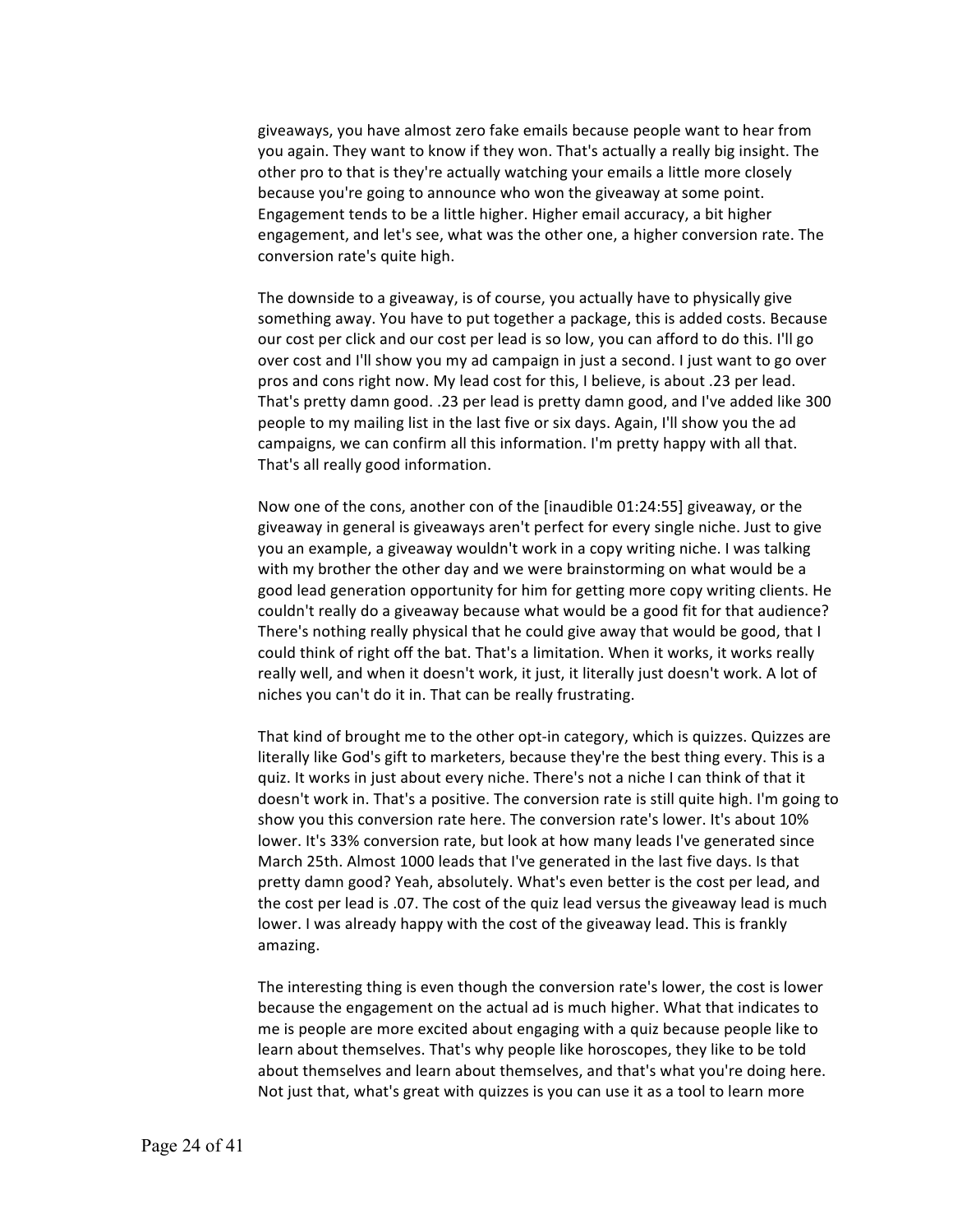about your audience. Are you a boy or are you a girl? Are you 40 or are you 50? You can learn survey related questions actually in your opt-in process. That will increase your response rate dramatically. Those are some of the pros.

Some of the cons are that email, like the emails that people use, they have, I noticed, a little bit higher fake email rate. For 1000 leads in the last five days at .07 each, it's still definitely worth doing, but the number of fake emails is slightly higher. The other thing is the quiz softwares are quite expensive. This one, there's a seven day trial, after that it's like a few hundred dollars a month I believe. For anything worth looking at, I think it starts at \$47, but you can only have 100 leads. It's like you're going to blast through that in one day. I think that the monthly package is like \$149 or something. That's why I said I wanted to give you the pros and cons. The other con is this particular software, while I love it, it's great, obviously I'm doing very well with it, the segmentations are not quite where I want them to be. In an ideal world I would be able to ask multiple choice questions. You can see right here, but also ask open ended questions. I could sneak in a survey related question, so that way I wasn't having to survey them then later. It's not a deal breaker, it's just something ...

I'm trying out another quiz software as well. I'll send you an email in the next few days and let you know my results on that. That one is more affordable. You can do open ended quiz questions, and close ended quiz questions, but of course I want to make sure conversion stays the same in all of that. I'll report back.

Let's look at our actual ad campaigns. Let's start with the giveaway campaign. With the giveaway campaign, you can see, my cost per engagement is low. It's .07. What's going to drive that cost per engagement low is getting a high click through rate, so, a high click through rate and a well targeted offer to the ad. Now we're going to have great targeting because that's what we've gone over in the first portion of this call. We've got great targeting. You want to make sure you've got a good giveaway. I would try a giveaway and a quiz. If you can spend \$5 a day budget, and you can still get a ton of leads. This one, actually, let's see, let's take out the calculator and see what our cost per lead is. My conversion tracking wasn't properly tracking on here. I'll show you my actual mailing list in just a second.

Here we've got the DIY beauty giveaway, and there's 292 active leads. You can see that we actually have 297 total contacts, but we had a few unsubscribes. We spent about \$70. Okay. One second. It's about .23, .24 per lead for this campaign, right here. Which again, honestly, most people would be thrilled about that. It's just that my DIY giveaway campaign for \$59, look how many leads I've got. 852 active leads. I had 265 total subscribers, but I have 852 active leads. For this campaign, I started five days ago. Obviously the cost for subscriber is like .06 or .07 for that. That is, in this niche, the clear winner. Now the quiz is not always going to be the clear winner, but both of these strategies are really amazing strategies for building your mailing list.

Targeting was just based off of the demographics that I came up with. I'm not going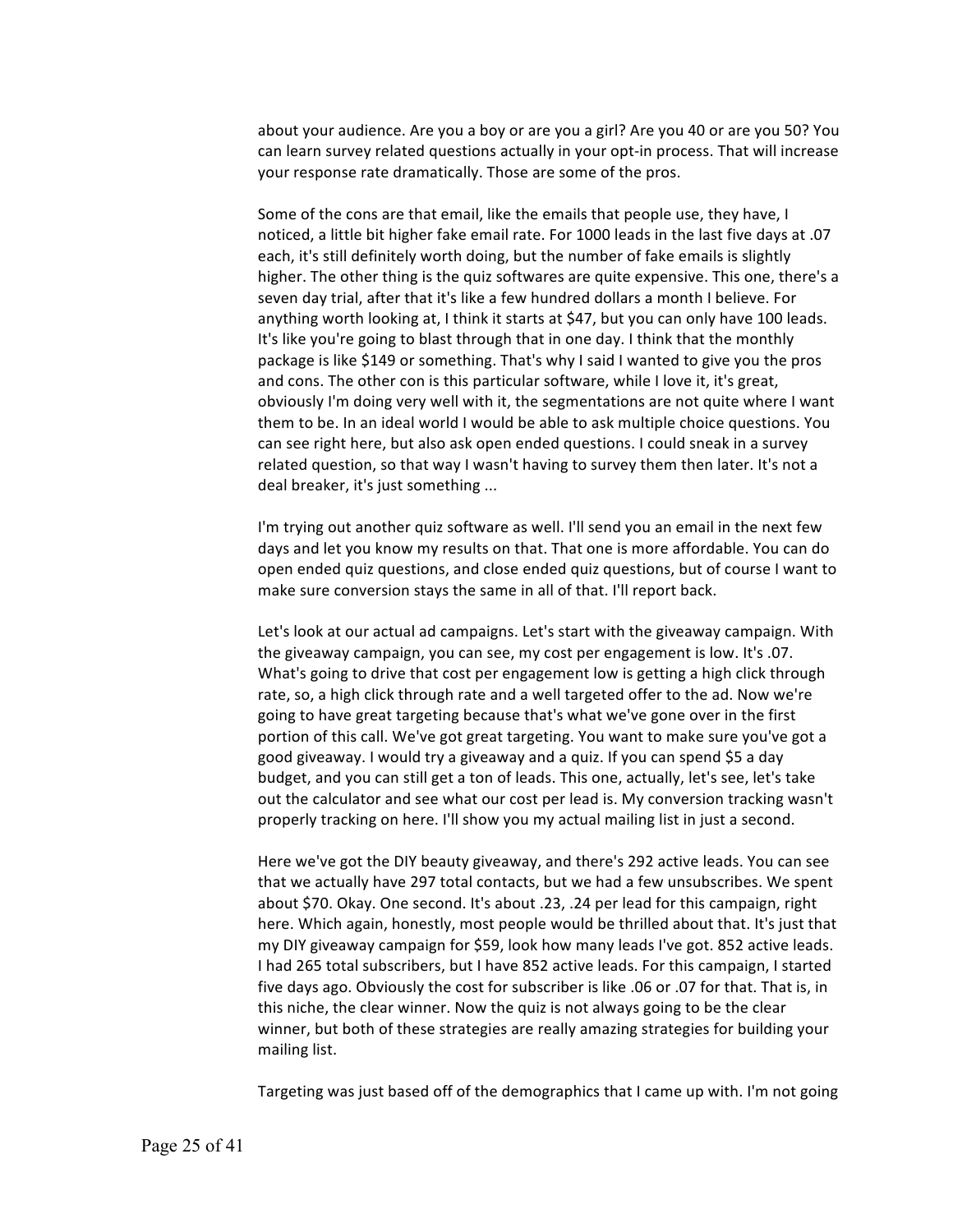to give you my exact interests and all of that stuff because this is still a business that I'm in and I can't give away all of that detail, but the process that you would go through is the process that I've gone through today. In terms of interests that I'm targeting, let's go back to the Facebook ads tool too. I forgot to go over this tab, page likes. Let's go back to Wellness Mamma. Ah, that's why it wasn't showing up, because I had Wellness Mamma as well.

Page likes. This is another great way to find competitors and potential interests to target. You can see again, Wellness Mamma, Mommypotamus, there's a real mom theme in this category, Coconut Mamma. These are all people that I would target initially. All right? Now the goal here is to get people on to my mailing list. I'm using Active Campaign right now. I made the switch over here about two months ago. I haven't fully transitioned, but all my new leads are on Active Campaign because it's awesome. Basically, let's see here, we want to get people added on to our mailing lists. I mentioned quizzes and giveaways. I'm using both, both are working very very well. Quizzes are especially working well, and I want to get people onto my mailing list so then I can then survey them.

Once people are added onto my email marketing list, it depends what your goal is. Maybe you don't have a product yet and you want to clarify what it is your market wants, or maybe you already have a product and you're going through a launch sequence so you have a pre-sale sequence and your goal is to get them to get excited and join a wait list. Maybe you already have a product, you want to sell them the product, or sideways selling, all of this comes down to surveying as well, and so the first email that you're going to send out is, "Thanks for signing up. I would love to get an idea of the type of content you want to hear from me. I want to learn more about you." I'm going to go over into the next section, which is section four, which is all about surveying your prospects.

Before I go into that section, I really want to make a recommendation for a book that every single person on this call should read if you're going to do any surveying. That's the book called Ask, by Ryan Levesque. You can buy that on Amazon. It's like \$10. It's a really really great book on surveying. He's used surveying in his business for like 15 years. He's got a very very scientific process for surveying. He gives you a lot of examples of survey questions, and how to analyze those survey results. I would highly suggest check out that book. I learned a lot of great things from it. Today I'm going to talk about how I use survey in my business, and how I kind of analyze them.

Okay, I have a few questions here. I'm going to get the link to the book because a few people are asking. See, it's \$7. This could not be anymore worth is. Pick up this book. I'm not affiliate or anything like that. It was just a really great book. Check it out because it's all about surveying customers and I think you're really going to like that. It's extremely helpful. Michael says he owns it. I think there are about five Michaels on this call. Michael says, other Michael says, "Is the only way you differentiate your Facebook audiences by interest? The rest of the info is the same?" No, absolutely not. I actually use a lot of the different information from the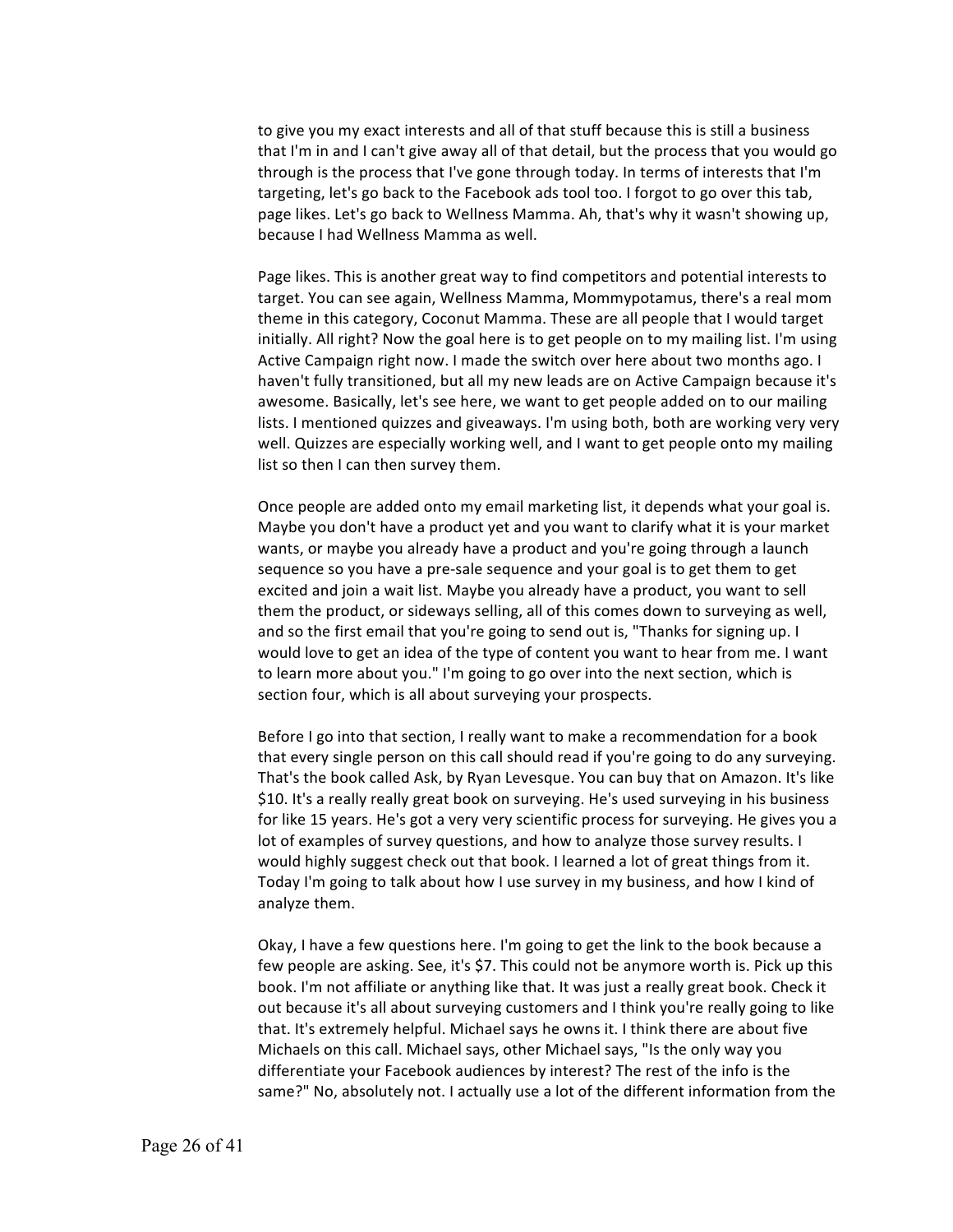## demographics.

I'll just give you an example here, if I'm in the Facebook Ads tool right now, about how I would actually take the information from the Facebook audience insight tool from our demographic profile that we created, and I would enter into here. Usually what I would suggest you do is start with a more narrow portion of your audience. You want to start by targeting the most targeted portion of your audience. I'm going to select United States. 96% of the audience was women, so I'm just going to target women. Then I'm going to go to, I believe it was 35 to 44, which was the largest segment. Then I'm going to enter in Wellness Mamma. You can see that using that information that I got from the Facebook audience insight tool, I can target 120,000 people.

Now the majority of people on there were also home owners and married. If I wanted to target maybe a more affluent part of that crowd, I could also cross reference and add a behavior, and add a home owner. Let's see. Okay. You have to be careful because Facebook changed their ad platforms, so you want to narrow the audience. You don't want to add it like you would stack it before, because this says I'm targeting a woman in the US who is a home owner, or like Wellness Mamma, not a home owner and like Wellness Mamma.

Just to give you an idea, what I just did was I selected narrow audience, and then I'm going to select browse demographics, home, and then home ownership, and I'm going to select home owner, then I'm going to remove it from up here. Now this reduces the audience down to 91,000 people. I want to keep it at at least 100,000, but again, I would target a narrow very targeted section of my audience based on the demographic profile I constructed, and see, "Does this quiz, does this giveaway, does my offer, is my survey, are these things getting conversions, or is my product, if I have a product yet, am I getting conversions?" If so, then I can expand the audience. Then I can get rid of home owner, I could expand the age bracket a little bit, I could add other interests, but I want to start with a narrow focus first and then broaden out. Does that make sense to you and was that helpful? Awesome. A lot of people saying yes. Great.

I'm glad that I went through that. I meant to go through that. That kind of goes full circle on how you actually get the traffic and how you're using the information that we conducted the market research on earlier to actually create a targeted ad campaign. Okay?

With that said, as I mentioned, the goal is to get people on to our email list so that we can survey them and learn more information about them. Right? I want to give you an example. This is a survey I've been running. I just started running to this DIY space. This functions ... this has a lot of purposes. First and foremost, I should hide those email addresses. First and foremost is I want to learn more about this audience, so I'm asking yes or no questions, but primarily open ended questions. Do you make your own beauty and household products? I want to understand who's on the list. Do they want to learn or are they already doing it?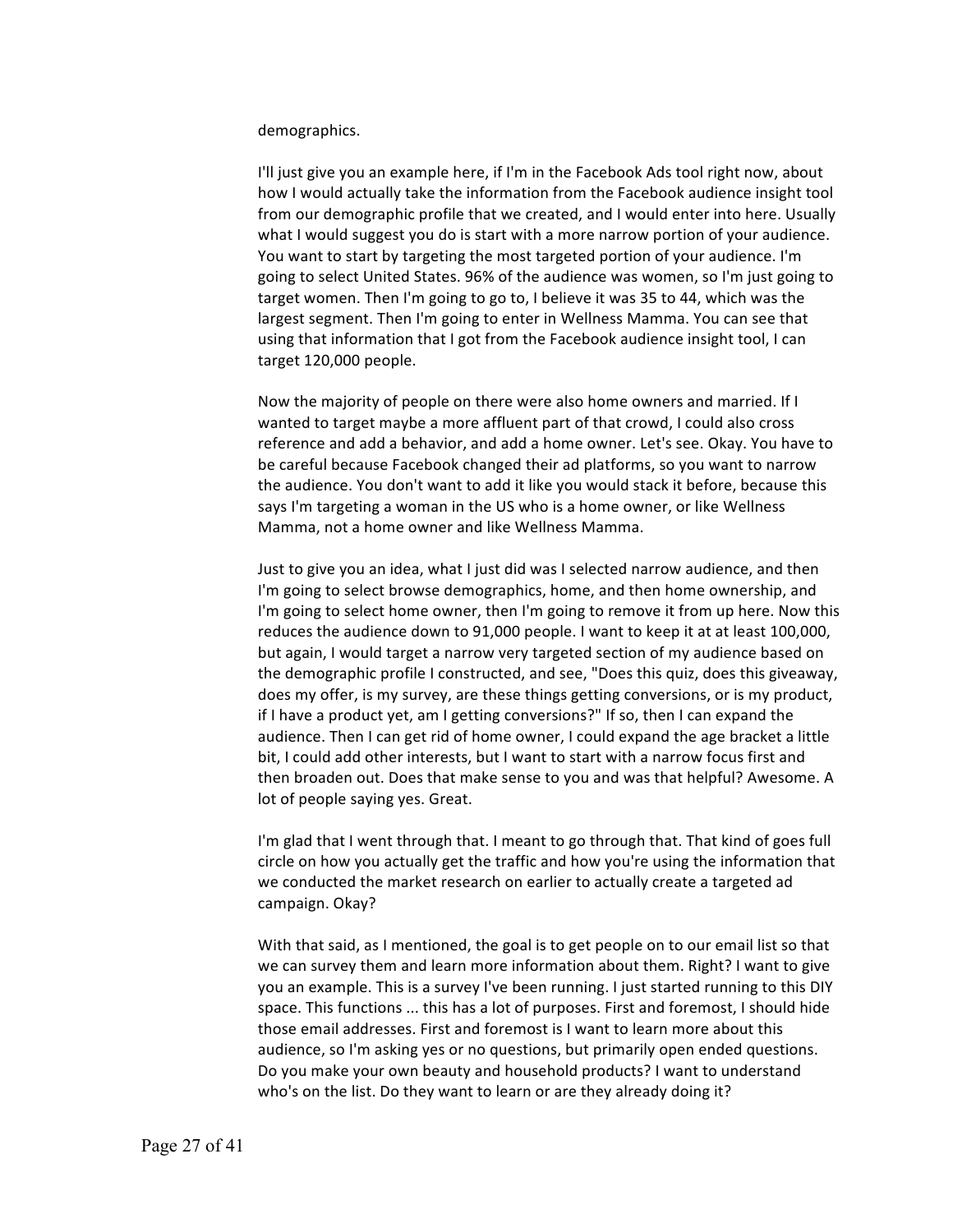Then more importantly, I focusing on open ended questions. In the template that I provided, there was a number of questions that I provided. These top three are the most important three. Again, the Ask book is going to go over a lot of this and give you specific examples in the Ask book. I'm not going to go ... Ryan will do the best job of teaching that in there. I'll give you some examples of questions that I use and have been using in my surveys that are open ended questions. You want to use open ended questions primarily because you want to get, you don't want to make assumptions about your audience. You want your audience to tell you things, right? Three great questions to start with are who are you? Get them to introduce yourself. What's your name, your age, where are you from, do you have kids? Are you married? Again, create an open ended survey questions. I use Survey Monkey for that, but also Ryan, from the Ask book, has his own survey software too. That's something that I'm going to check out because it's built specifically for the survey system.

In terms of pricing, it's actually pretty comparable pricing. While Survey Monkey does have a free package, it doesn't have as many ... there's a lot of other packages that have more features that Ryan's software does have. I forget the name of his software, but you could just Google it. Survey Monkey, I'll type in here. Sorry, that was a typo.

Okay, next question is, "What is your number one problem that you'd like to solve? Or, what is your number one question about that topic?" Again, if you're someone who isn't sure what exactly should be included in your product, ask your audience. Your audience should be the one telling you what your next product should be on, what their interests are, what information they want to learn about. Another good question is, "Why do you want to solve this problem?" Try to understand their motive behind this. A few other questions is, "Have you tried to solve this problem before? Why haven't you achieved this result before? What have you already tried?" Then questions I always like to include are, "What websites do you read often? And what are your other interests?" This is where scaling your Facebook ad campaigns and sideways selling are going to come in.

Let's look at the responses for the first three. Here's some examples. Questions, ingredients and the amounts and where to purchase them. There's just a lot of information. I kind of summarized it in this example down here. What is your number one question when it comes to making your own beauty and household products? Things that continue to come up, and in Ryan's book, he talks about organizing. What you're looking for is recurring comments, and you want to place them into four or five buckets. Best place to buy ingredients and which brands. What recipes will work for my skin? How to get started? With is your biggest struggle when it comes to making your own beauty products? Unsure of safe combinations, ratios, not enough time, how long does it take to make these? Not knowing how. Choosing the right ingredients to skin. What's interesting is a lot of these responses echo what we found as weaknesses in our competitors earlier. Now you're answering the question what are my competitors doing that I can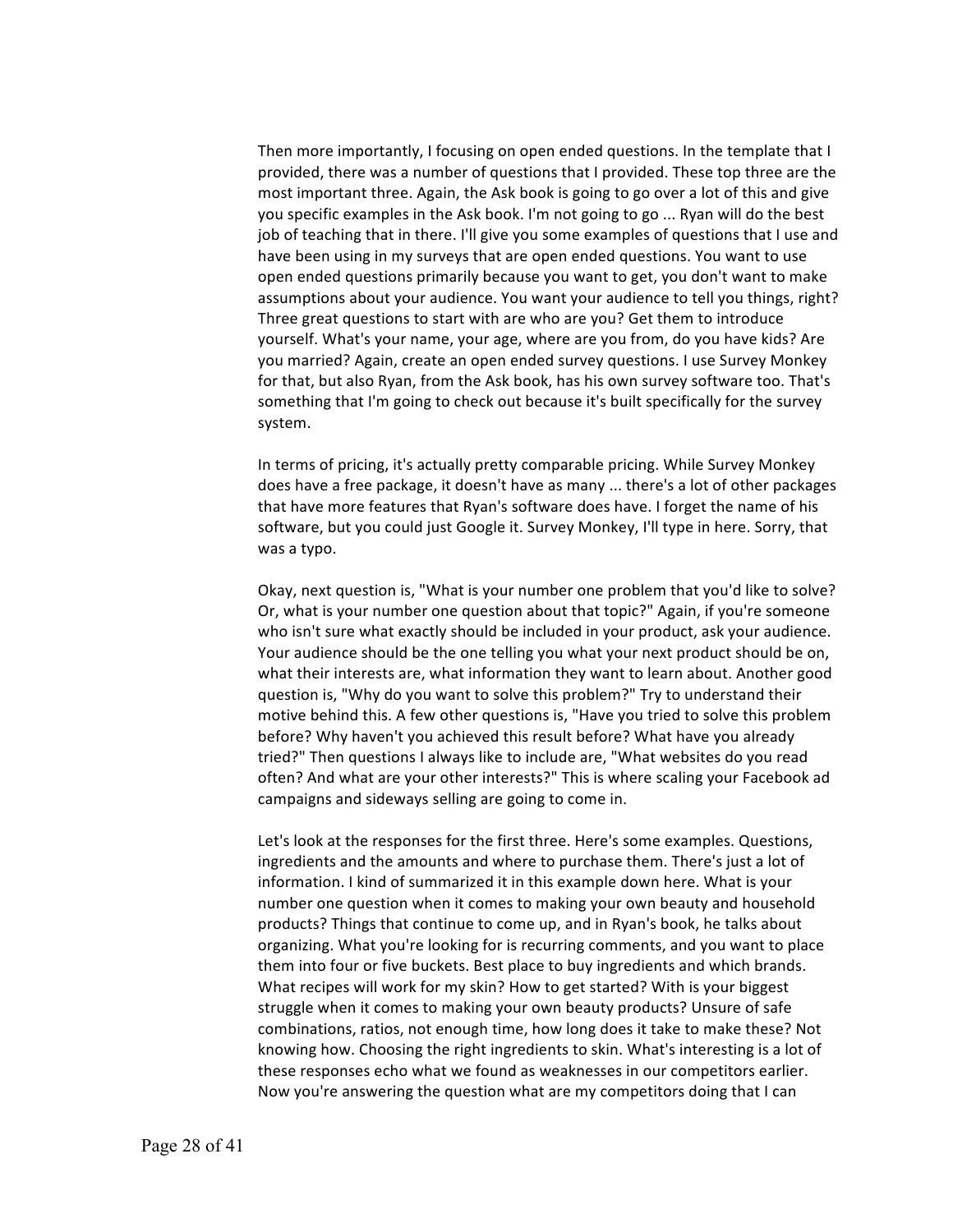improve on, that's based on your competitor research we did earlier, that my prospects and customers want. You're looking for that overlap between what we found in the first section and what we're identifying in the fourth section. Does that makes sense to you guys? Is it helpful? Is it clear?

Okay, great. That's really important. This should say why, not what. Why do they want to overcome this problem? Common answers were they don't want chemicals and toxins from store bought products. They want to know what's on their skin. They want to save money, and they want to safer and better opportunity for them and their family. This information is not only information we're going to use on our sales page, it's going to be information that goes into our product development, and actually using the exact words from the responses are important. Let's see here. I would like to be able to make some extra money. Less expensive. I'll know what's in them and what I'm putting on my body. You want to echo the way that they speak. You want to get to know your audience. That's why survey responses are so great. You use this information to modify your sales copy. If you already have a product, make sure you're overcoming all the objections. Make sure you're hitting on their desires and their fears. This is all information you're getting from your survey copy. If you don't have a product yet, make sure to include this in your product development. This is all really important stuff.

One thing that I thought was really important, a really good piece of advice, again was from Ryan's book which is on survey responses, and I had to agree that this is true. When you find a market that provides long responses to open ended questions, that's typically a great market. When I talk about on our diagram earlier, I talk about surveying your prospects. The first thing we're doing is we're reassessing demand and passion. We're going through these first three sections of market evaluation, competitor research, and demographic research, to get to the point where we're surveying our prospects. If we get here, and all the answers are very short, that's a red flag to me. What he says is you're looking for a character count of 300 for your top 20% of survey respondents. That's about three to five sentences long. If your top 20% of survey respondents are at least that long in length, that's a red flag. The reason why length is important is because it really indicates passion for that market, and also a desperate, it's a desperate thing, like they really want information on that. If you're getting really short answers, as demoralizing as it is, it's better to cut your losses here and move onto the evaluation of your next market.

Test a few markets doing this process to make sure that you're onto a good market for you, and that's a good fit for you because that will pay off in the future with higher conversion rates. Right? That's really really important. In terms of evaluating your opportunity, one thing you want to look at is survey responses, you also want to look at your lead generation cost and what your break even point would be. Obviously if I have ... Let's just say my cost per lead is .10, if I have a 1% conversion rate and I'm selling a \$40 product, that means I've made \$40 and I've only spent \$10. Obviously I've broken even and made a profit. It's a numbers game, so if you're not paying .10 per lead, if you're paying .40 per lead, then all of a sudden at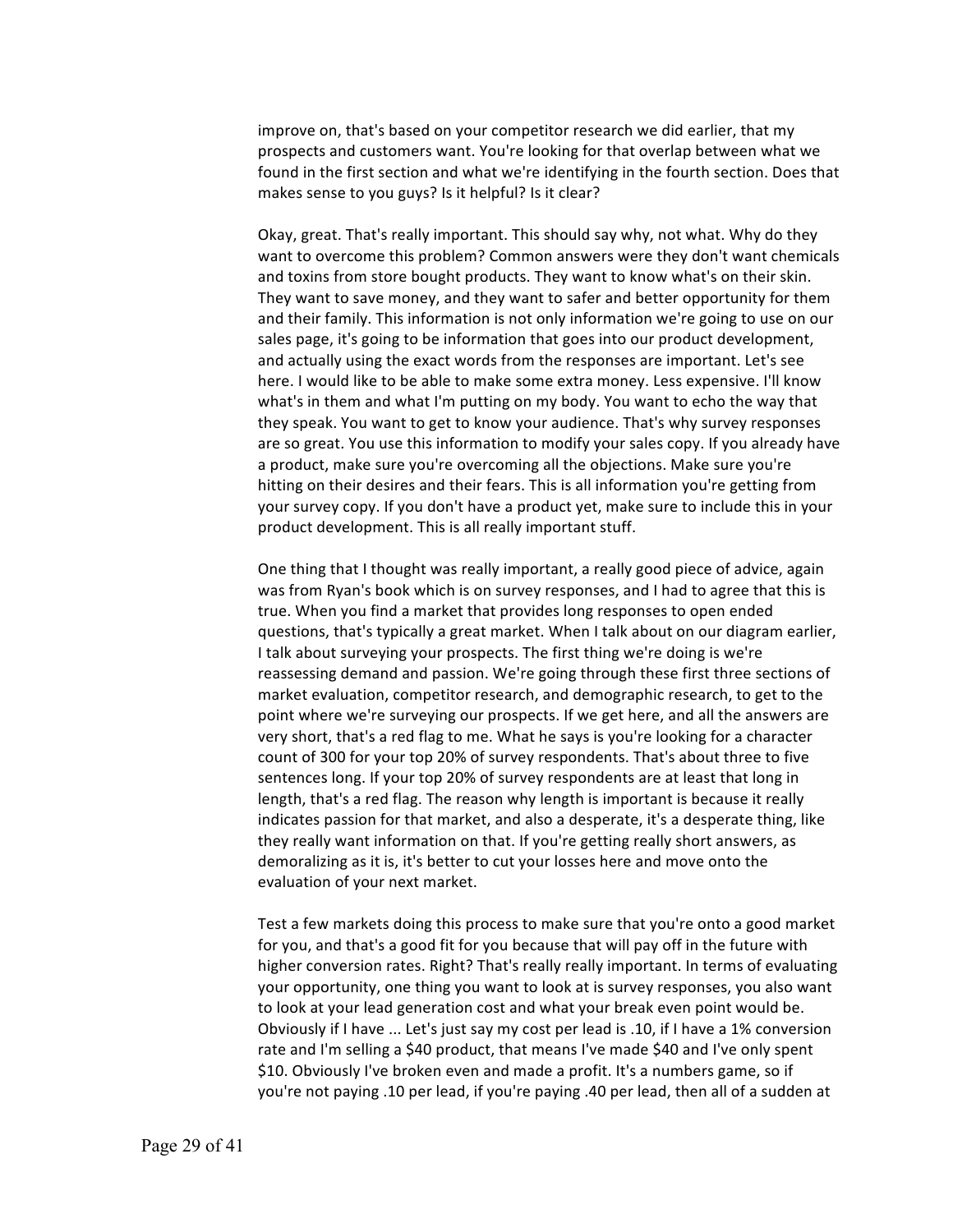a 1% conversion rate, we're only breaking even. You kind of want to figure out can you break even going forward with this product in this market, and at what percent conversion rate.

I think anything over a 6% conversion is going to be really tough because while you're sales page might have a conversion rate of 15%, you're not going to get every single person to open your email. You're not going to get every single person to click through to it. You want to think about that before you even get to the stage of releasing a new product, if you're someone who's going to be focusing on cold traffic and not affiliate partners.

The other thing you want to do when you have your survey and your prospects, is you want to refine your product idea. I mention that. In the DIY space, like time, it didn't occur to me that time might be a big constraint for people, big objection, as to why someone might not buy the product. What I did was I went back to my sales page and I refined my messaging to say that every recipe can be made in under 15 minutes. I'm addressing that. When I said earlier that we would abolish objections, we've got rid of objections, that's how we're doing it. We're looking at reasons, struggles, this market faces, and then we're over coming them in our product and addressing them in the sales copy. All right? Does that make sense? Okay, great.

Finally, what I want to talk about is sideways selling. This is a topic that had a lot of excitement when I was promoting this course. "Oh, do you have sideways selling?" I have these 800 or 900 people in this mailing list now, but how do I get them added on to another list? Like what are their other interests? In surveys, this is where you can actually ask that question. What other topics are you interested in learning more about. Again, this is a new survey, so we don't have a ton of responses, but travel more for less. How to create your own blog. Personal finance. Start an online business. These are all topics that I had products that I thought this audience might be interested in. Interestingly, it seems that 61% of the people are interested in traveling more. In order to do this on a technical level, what you can do is use Zapier. Z-a-p-i-e-r.com. What that does is it connects Survey Monkey with your autoresponder.

I'm going to give you an actual example of how you would actually sideways sell. In order to do that, what you need to do is you need to take people from one mailing list, and then you need to add them onto another mailing list on another topic. To do that, you need to A, figure out what other topic they're interested in. We're doing that through surveying right here. Then B, we need to move them over to that new mailing list within Active Campaign or Aweber or wherever it is. The way that I'm doing that is by using this tool, which is free. I think I have a paid plan. I don't think it's very expensive, but they do have a free version.

I'll actually go through and I'll show you how you do this. In this case, what I've done is I've set a trigger of a new survey response. I have Survey Monkey. I searched apps, I selected Survey Monkey, and every time someone response new, like a new survey response, I want to update the contact on my mailing list. What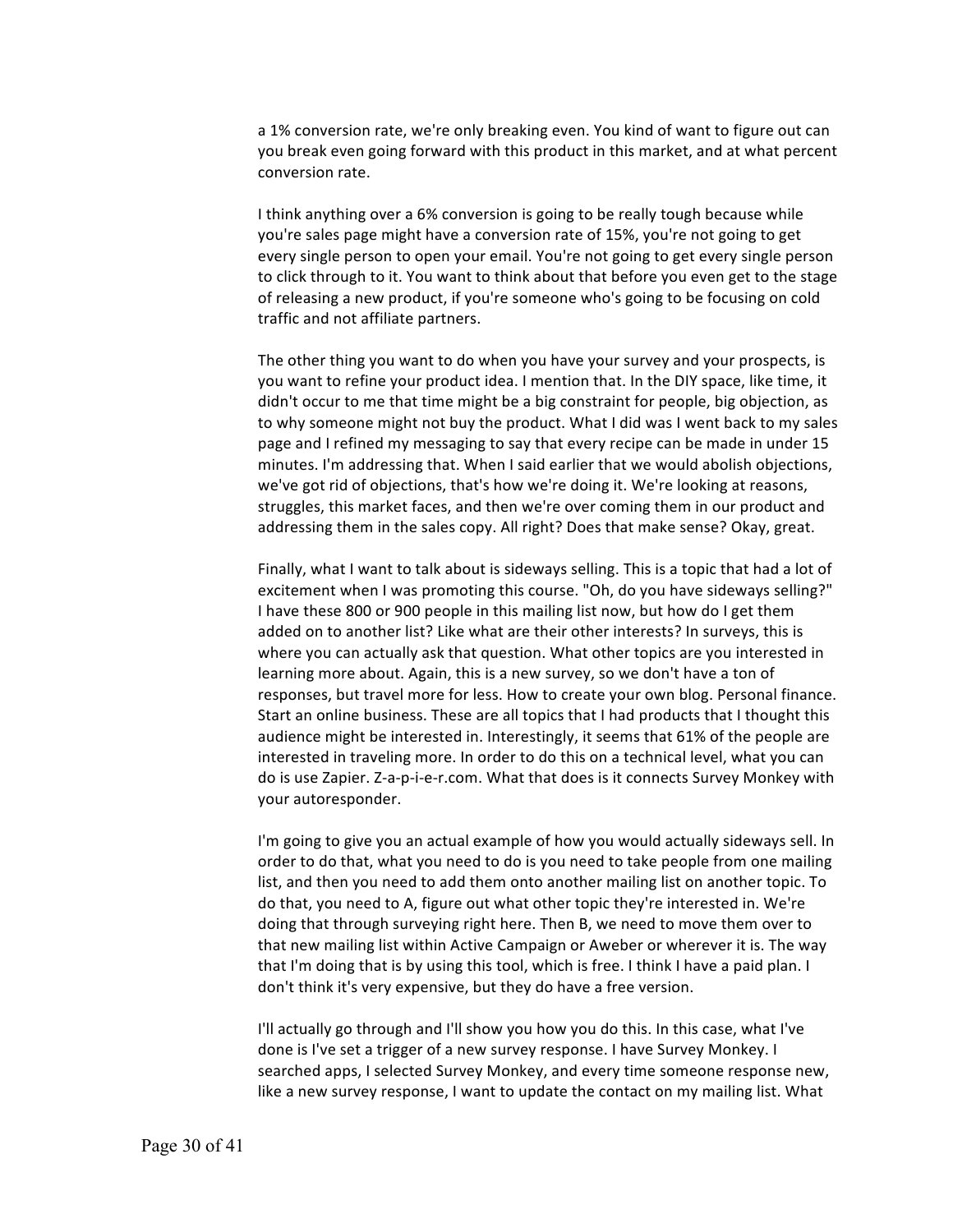happens from a technical level is we have these 852 people, email one, a survey sent out. They take that survey, and when they complete the survey, this tool talks to Active Campaign and updates the contact. It says, "This person's interested in travel." You can see right here I have 84 people from this 852 list that are also interested in travel. I'm doing automatic segmentation, also for personal finance, also for blogs, also for arts and crafts. The lists that I felt were important for me, I'm segmenting, sideways selling, I'm creating a new list, adding them onto this new list, and now creating products for that list. I'm now creating email marketing campaigns in that list.

One of the ways is through Survey Monkey, the other is through my software. Again, I can't do a demonstration of it, but if you are interested in it, you can add yourself to the wait list for more information on the topic. What my software does is it automatically profiles people who come onto the mailing list with a number of different interests and then automatically creates a new mailing lists. You can get nitty gritty information by doing it in Survey Monkey, the problem is survey response rate is quite low. That's basically what's happening on a technical level is I'm taking that mailing list of 852 people, and then I've created another mailing list of almost 100 people who are interested in travel, because either through a survey response or through my software, I've identified them as being interested in travel. From here I'm creating additional mailing lists. Is that clear? I want to make sure that this isn't too technical and that this is something that everyone understands.

Casey says, "You have to pre-define the other topics before hand." With my software you don't. There's a number of interests and behaviors that are automatically, that come with the program. With Survey Monkey, yes. You need to get them to vote on the interest. In this case, I just got them to vote on the interests that I was curious about. I wanted to know what their other interests were based on the products that I already have. If you were someone who just doesn't have products in any market, and you just want to understand a bunch of different niches, you can add like 10 different responses. Yes, you do want to do it in advance so that you can have your contact updated. What happens is after someone takes the survey, that survey response is sent back to Active Campaign and it updates the contact. You could select Aweber. You could select Mail Chimp. You can select whatever autoresponder you use.

I just want to show you one area that's important here. That's the edit template. What the important section is, what you're doing is you're selecting tags. You want to go to the question. This is called mapping. You want to go to the question where I'm asking, "What other topics are you interested in learning more about?" And select that as the answer. Now what happens is every time someone fills out that survey, Survey Monkey tags your subscriber with those topics and then based on that, I have a follow up campaign that goes out based on those tags. Does that make sense? Zapier is doing all of that for me. I'm not doing any of this. It took about two minutes to set up, and it's just making two programs that don't normally talk to each other, talk to each other.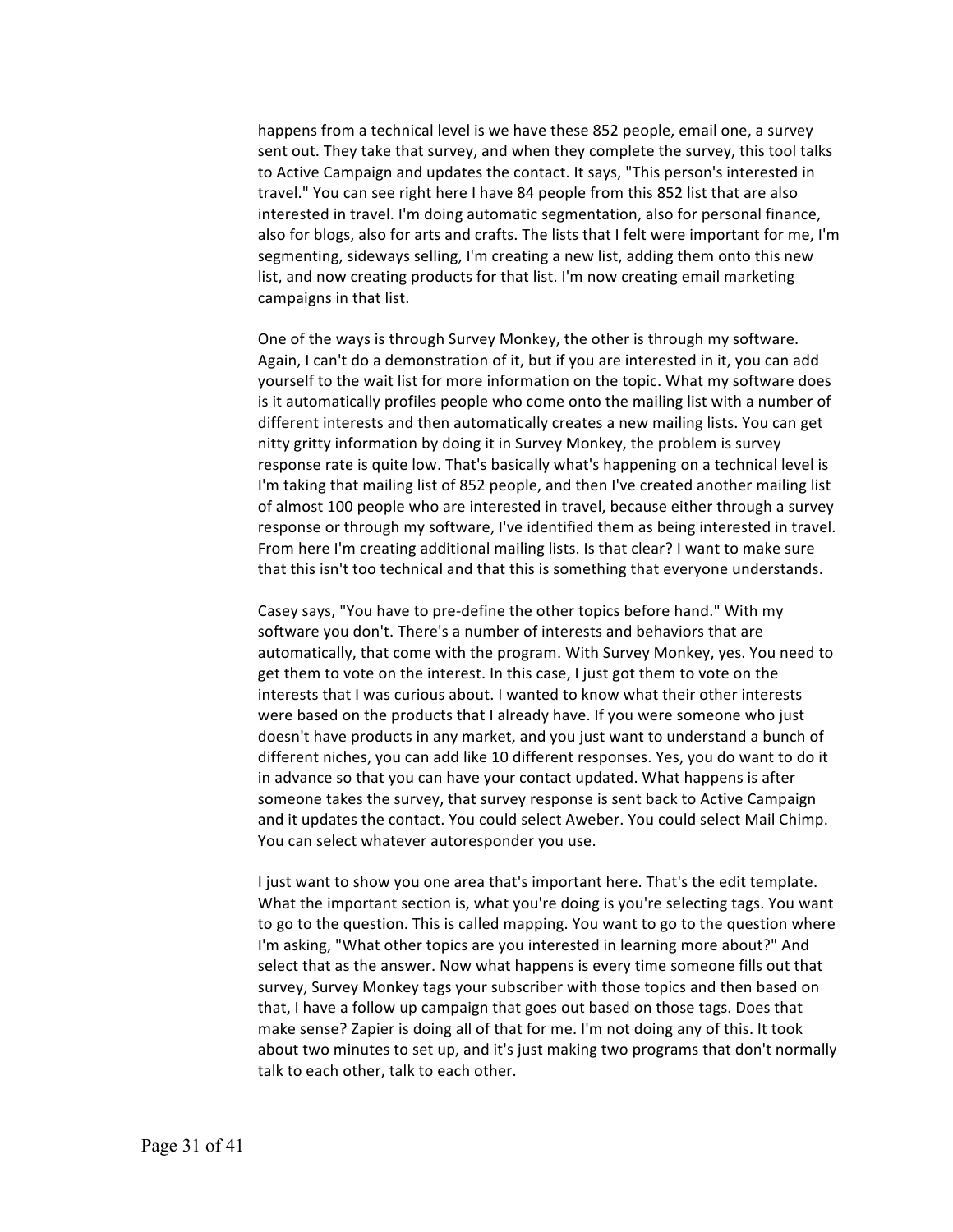Katherine says, "Great." Yeah, that's basically the concept there, all right guys. That idea is through Survey Monkey or through my software, you're identifying other interests, other affinities on your list, and you're using that to make decisions on other markets. For example, if ... so I'm in the DIY space. Let's pretend I'm not in the travel space, and I saw those responses. I would say, "Wow, a large portion of my list is really interested in travel. Maybe I want to learn more about that market."

Coming back to this mind map, what I would do is I would then go start this process all over again. I wouldn't automatically say, "Okay, I'm creating a product in the travel space." I would go through, I would identify my competitors. I would create a giveaway or a quiz. I would create a survey. I would try to understand what the opportunity is in that market, and then and only then would I create a new product. It doesn't have to be completely unrelated niches. If you're in the internet marketing space, you could have provided options like, "Are you interested in affiliate marketing? Are you interested in eCommerce? Are you interested in information marketing?" You can sub-segment within your niche to get more detailed within your specific niche. If you want to go really deep in that niche, that's what you can do. Or if you want to cross over into other niches, you can do that as well using the sideways selling concept. Again, you want to make sure you reevaluate everything, not blindly follow through.

That's basically my process of market researching and going through this, identifying market, coming up with product concepts, and then identifying growth opportunities and using that to create a road map for what my year's going to look like, what publishing projects I'm going to work on, and what projects align with my audience. Hopefully you guys have enjoyed this so far. I'm definitely going to stay on. I'm going to take questions. I would love, if you did enjoy this training, if you got value out of it, please let me know. I'd love to get any sort of testimonial or feedback on this. Then at the same time, I'm more than happy to answer any question that you might have.

Edwardo's asking, "I missed it, but can we access the software?" If you are interested in learning more about the software, just go to the chat box. I'm entering in a link right now for the wait list page. Basically, I'm going to be doing a large product launch on this in May, mid May or early June. I'm going to be getting 20 beta spots, releasing 20 beta spots late next week, to 20 different people. I also have a number of pretty large marketers beta testing it as well. Just to reiterate what the software does is it works automatically with your autoresponder, and so it's like proactive demographic behavior and interest profiling. It will automatically pull in your emails. It will profile your audience and give you all the demographics, but it will also push all that information back to your autoresponder so you're automatically sideways list building. You're automatically creating lists on travel, on business owners, on whether they're a nurse, on all of this information that is going to be really helpful for you to not only create more targeted ad campaigns, but to figure out growth opportunities into other markets as well. Then there'll be a bunch of email marketing training and email marketing templates as well.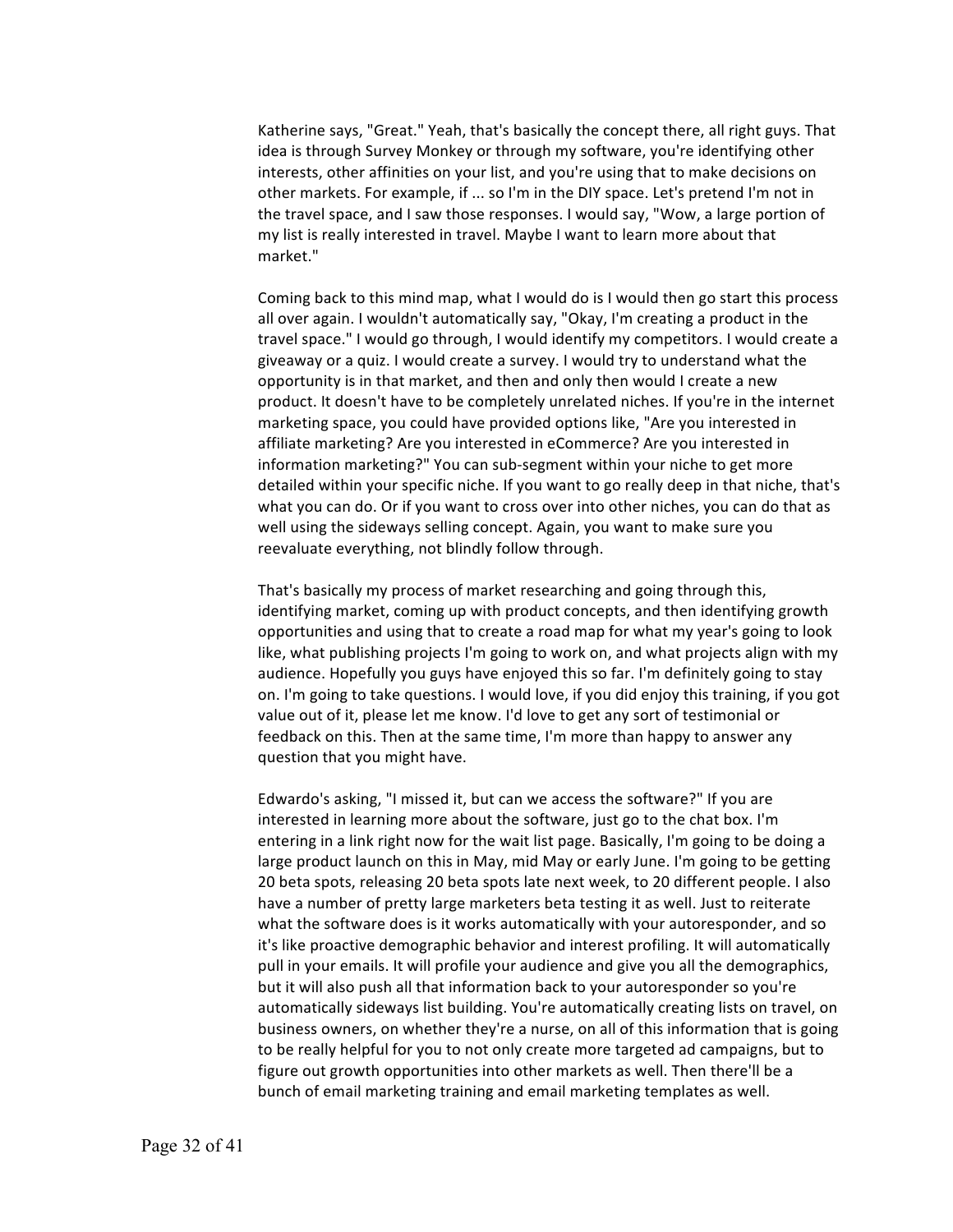Again, I did want to do a demonstration today, but I want to make sure that it's working perfectly before I invite anyone on to beta test. So that will be towards the later end of next week. There's only going to be 20 spots because the first 20 people I'm going to really look at it as more of a mentorship, focus on getting them getting results from this software so that we can create case studies out of it.

Katherine says, "I really enjoyed this training. I was doubtful because I have a background in marketing, but back in the day before they had internet. Thanks Brittany." No problem at all. I'm really glad that you heard that, that you enjoyed this.

Let's see here. I'm just looking at this. Yeah, Michael says, "Going back to creating your audience for your Facebook ads, can you briefly go through your process for expanding and scaling your ads after you find and targeted your audience that's converted?" Yeah. Let's come back to our ad platform here. Let's assume that this is an ad that's converting well for us, which by the way, I normally start with a page posting to each [inaudible 01:59:32] ad, that seems to be what really works really well for me, for these giveaways and for the quizzes.

We're starting with a really narrow audience set of 91,000 and an age of 35 to 44. If this is converting, then what I would probably do next is I would remove the behavior home owner. That would get the audience up to 120,000, which makes about sense because 75% of the audience is home owners. Then from there, if that's still converting, then the next thing I would do is I would make it to 65, or whatever the outset of the demographics are based on the ad tool. I think the younger age was 25. Yeah, 25. You can see that opens the audience right up to 370,000 people. That's almost triple or quadruples the audience size. Then from there I would begin to add more interests. I'm actually glad you asked how I would scale interests, because another question that I ask in Survey Monkey, and this is like just a beautiful question to ask is what other websites do you go to. The websites that constantly came up were Wellness Mamma, DIY Natural, Living Simply, Mommypotamus, those were the four recurring websites that came up all of the time in responses.

Again, when you're actually asking your subscribers where they go and where they hang out, that's really valuable because they're telling you where other like minded people are going to be. Right? That's going to be really helpful for you in terms of scaling, is now you have other like minded interests, like DIY Natural, Live Simply, Mommypotamus, and if you're tracking conversions, you can then do [inaudible 02:01:17] Audience to find even more of them. Scaling up is actually going to be really easy, based on this information that you're collecting. Now also, outside of Facebook ads, you can go to these four websites and see if they offer opportunities to buy ad space directly on their website and develop a relationship directly with them.

Edwardo says, "Thank you so much for doing this training. I was in and out because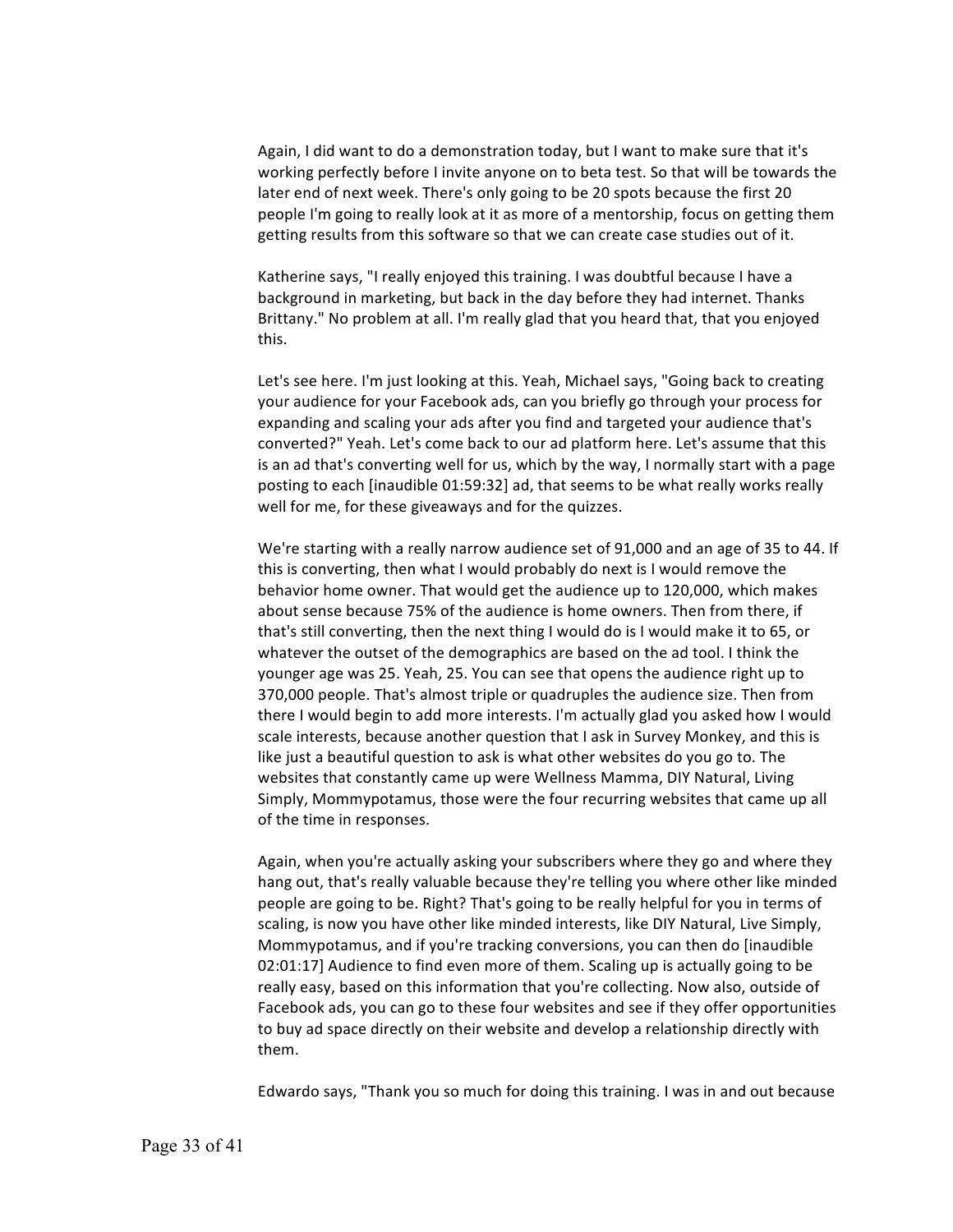I was at work, but I'm looking forward to the replay." Absolutely, I hope you guys enjoyed it. It is such an important topic and it's something that I really think will help you have more success with whether you're starting a new online business, or you already have one, hopefully you got some great actionable tools on today's call to move you forward.

Michael says, "Very in depth. I can't wait to review this four or five times. You talk so fast I don't have time to allow my mind to wander and contemplate this info." Yeah, absolutely. The replay I'll have up by tomorrow. I'll send you guys out an email so you can review this. Just so you know what I'm going to do also, is I'm that to have this transcribed and turned into a PDF as well, so that you're, Michael, for someone like you who does want to review it in a lot of detail, you can go through it and you can read it at your own pace. That will take probably about a week to put together, but I will absolutely do that.

Casey says, "Super valuable training. Thank you so much." Really glad to hear that. John Roe says, "PDF is great." Yes, lots of people like that. Michael says, "How long do we have access to the training?" You have access to the training, it's going to be in the members area. I'm not the type of person who deletes trainings after a little while. You'll just have access to it. Edwardo says, "I'm not an MLM, but I have a person that wants me to help him build a list for the service they're selling, and also build a down line. Do you have any advice on this niche?" Yes, it's the same sort of concept. I was actually thinking about this the other day. A lot of the essential oils are MLM companies. I was thinking it would probably be smart for me to actually join one of those companies too because I'm building such a great list of people who like essential oils. That's the thing is it's the same strategy, it's hard to give you a specific example when I don't know what MLM company or what the product is, but essentially to build a business in MLM, you just need ... you need customers, you need leads, it's the same process. I think these strategies would work well.

John Roe says, "Members area?" Yeah, it's actually the thank you page. Zapier should have sent you a product receipt, and on there it should have either a link to the URL and the thank you page, or member login. What I'll do is I'll confirm with Vic, my tech guy, tomorrow and get him to give me the specifics of how to access it. Then I'll share that in the replay email.

Okay. I think I missed one question. Guys, please use this time to ask questions. I'm more than happy to answer them. Ask away. I'll answer them. Okay. Cindy says, "Did you use researcher interest until you found a good market?" Yeah. That's exactly it. I always ... There's a big debate between whether you should go into a market your passionate about or not. Yeah, there's arguments of pros and cons of both. For me, I get board so easily that if I'm not interested in the market I'm going into, it's just not going to work out for me. Other people are the opposite, they're so emotional about the market that they're going into that they'd make irrational decisions. That was an interesting argument, if you guys are familiar with Matt Schmidt, that was one of the reasons why he recommends people don't go into a category that they're passionate about is because he says he finds that they make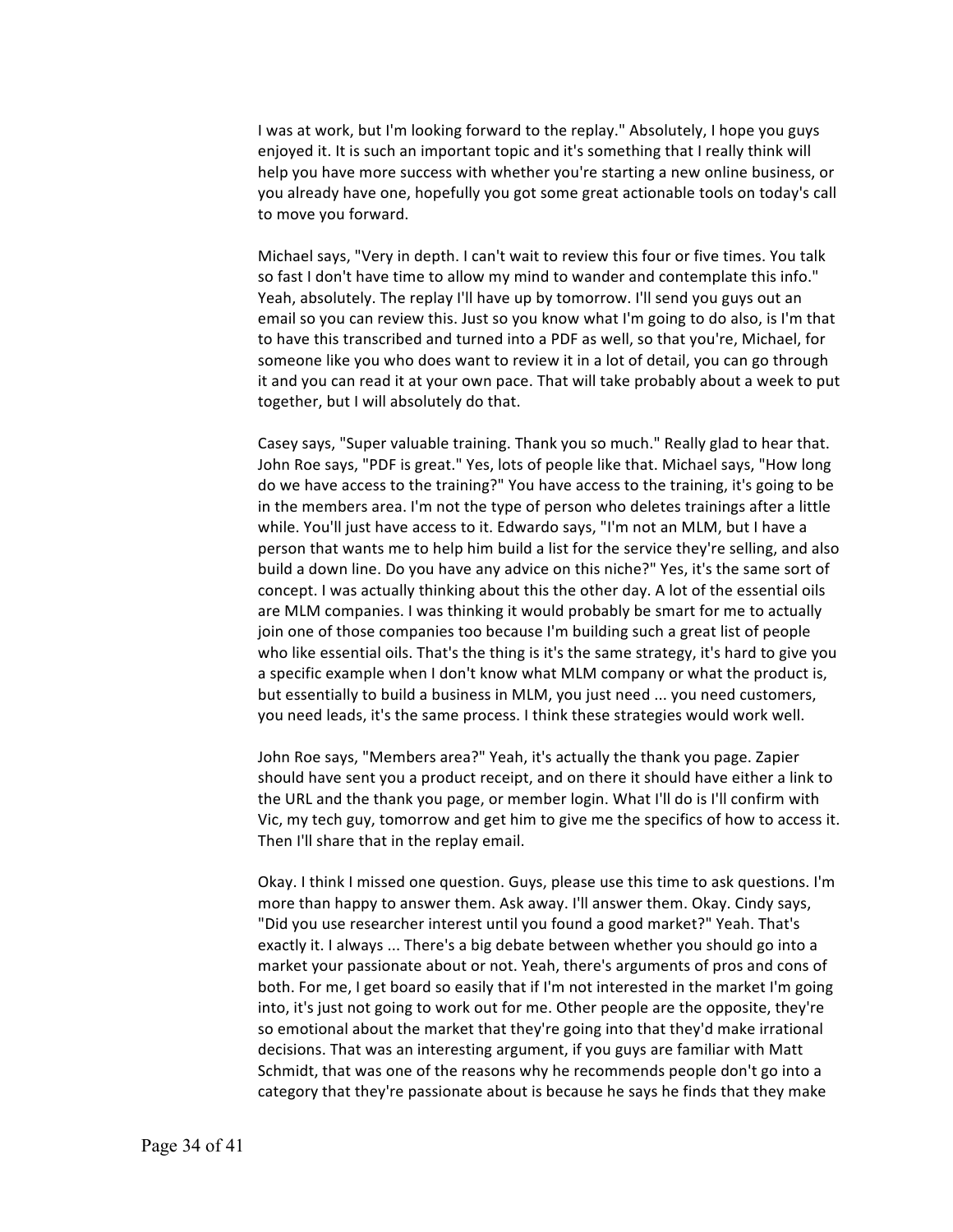irrational decisions. That is true, you still have to make decisions based on what the data's telling you. I start by identifying markets that I'm interested in, and then just researching those until I find one that looks good.

David says, "Great information. I'm going to get software for lead generation and would like to know how to promote an affiliate product webinar or an affiliate product." Again, it would be the same idea. I don't know what niche you're going into, but it's the same strategy. Again, you need to build a list. I would be reluctant about already being so dead set on a product because the problem with affiliate products is twofold. On the one side, the product may not be great, so you want to make sure it's a good product, otherwise you're going to burn your list. On the other side, you want to make sure the marketing's good and that it's hitting all the pain points that you got from your survey prospects. You still want to go through all this market research process, and if you get to the end and then the affiliate product is still a good fit, then promote it. You could do it by doing a quiz. You could do it by doing a giveaway, it just depends on what topic and what niche your in. You want to provide more info, I can brainstorm.

Yes, he says, "How do I promote the offer on Facebook?" I would build your mailing list first. Don't send it directly to the sales page, you want to build your list so that eventually, hopefully David, the goal should be for you to create your own product. Right? That's where most of the money's going to be made. I want you to create your own product, ideally, down the line. You don't have to do it initially, but be building your mailing list. I would run a quiz or I'd run a giveaway, and I would build your mailing list that way. I literally, just right now, I'm just using quizzes and giveaways and my autoresponder integration. It couldn't be easier. It takes about 15, 20 minutes to set up either one of them, and then I'm building my mailing list.

Okay, yeah. That sounds good, but still build your mailing list. Neuroscience, again, I'm not too familiar with that topic, but I'm sure there's going to be a great quiz on that, like, "How to rewire your brain." Or whatever it is that the topic is. I think that you'll be able to build a really good list on that.

John says, "This is some of the most detailed research information I've every seen. Thank you." John, that makes me really happy to hear. I tried to make it as detailed as possible, while still being actionable, and giving you a very clear cut mind map of the steps to follow so that you can actually know when a market's good and when it's not good, and then if it is good, how to refine your product offerings within that.

Michael says, "What is the best course out there on Facebook advertising that you would recommend?" It's a really good question. It's hard because the courses that I really enjoyed are too old now to recommend. There's not any course that I can think of that has up-to-date information that I've personally gone through. If you are interested in Facebook advertising, I will be releasing detailed Facebook advertising training when I release the software next week. Enter your email in there to get some information. The link is in the chat box. Outside of that, there's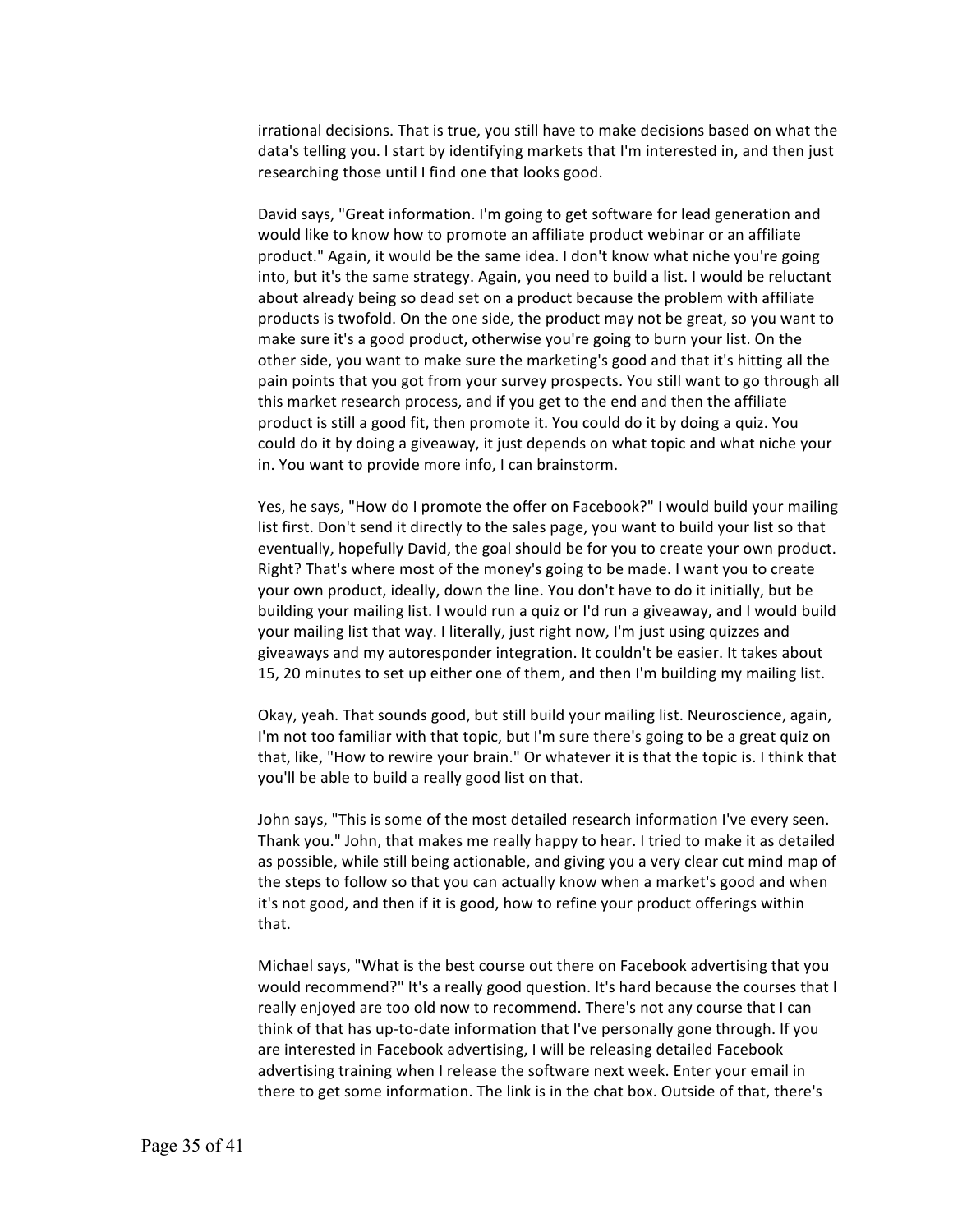just no one that has a thorough course out there that is up-to-date that I'm aware of.

Okay, let me see here. Edwardo says, "I'm also thinking about eCommerce, such as Shopify or maybe even Amazon as affiliate. What are you thoughts on Shopify and do you recommend or have any training on this that will complement this market training?" Edwardo, Shopify is definitely the way to go. I've used Shopify a ton. I love how easy it is. I know that I said this before, but I'm definitely not naturally a technical person. In fact, I tend to have rage blackouts when things don't go my way when I'm building a website or something like that. What I like about Shopify is that it is so easy to use. I would definitely recommend that. As far as courses go, I don't know the names off the top of my head, but I can recommend a few people to look at. Definitely Matt Schmidt and Travis [Batell 02:10:28] actually send out a lot of great free information if you follow him on his Facebook. He's so generous with the information that he has. I would suggest if you're looking to getting into eCommerce, Travis Batell, Matt Schmidt, Boris [Sorinziky 02:10:44], Don Wilson, those are all really good people that I have friendships with and that can personally vouch for that are doing really good things with eCommerce.

Steve says, "Can you brainstorm a little about a professional test preparations site. Like your brother, a giveaway doesn't really work. I have a list of little over 1000." Cool. Can you elaborate on what you mean by professional test preparation? Would that be SATs? Just as an example, this is built for a quiz. You could target people around SATs and be like, "How ready are you for the SATs?" Or something like that. Or, "What score would you get?" Something along those lines. The nice thing about quizzes that I didn't really go over earlier is you need to be thinking about them almost like a pre-sell opportunity. No matter what result they get, you should be selling them on why they should buy your product. If you have an SAT preparation course, then throughout the response or the outcome of the quiz, your subtly selling them that. Again, I don't know exactly ...

It's for Certified System Engineer Professionals. Do all engineers have to take that quiz? I'm not familiar with it, but again, it'd be the same idea. It doesn't matter what its for. If they have to take a quiz for it, it could be like, "How ready are you for the certified system engineer professional quiz?" Something along those lines. You would target the audience the same way. Steve, that's what I would do. Do a brainstorm around that. A quiz, I think, would work really well for that because people are already in the mindset of thinking about passing something.

Okay, let's see. Yes. David says, "I like the giveaway. That sounded great. In neuroscience we program the brain to overcome as it relates to laws of attraction and creating a life you desire." Go to Google and just Google law of attraction quizzes. You can get ideas for quizzes that are out there that seem to be getting a lot of engagement, and use that as a place to start from, just to get ideas. A lot of time you'll see quizzes, like now I'll start paying attention to it. You'll see quizzes in your news feed. Those quizzes can be easily translated over to your audience. Again, I'll send out some results in the next week or so on what software I would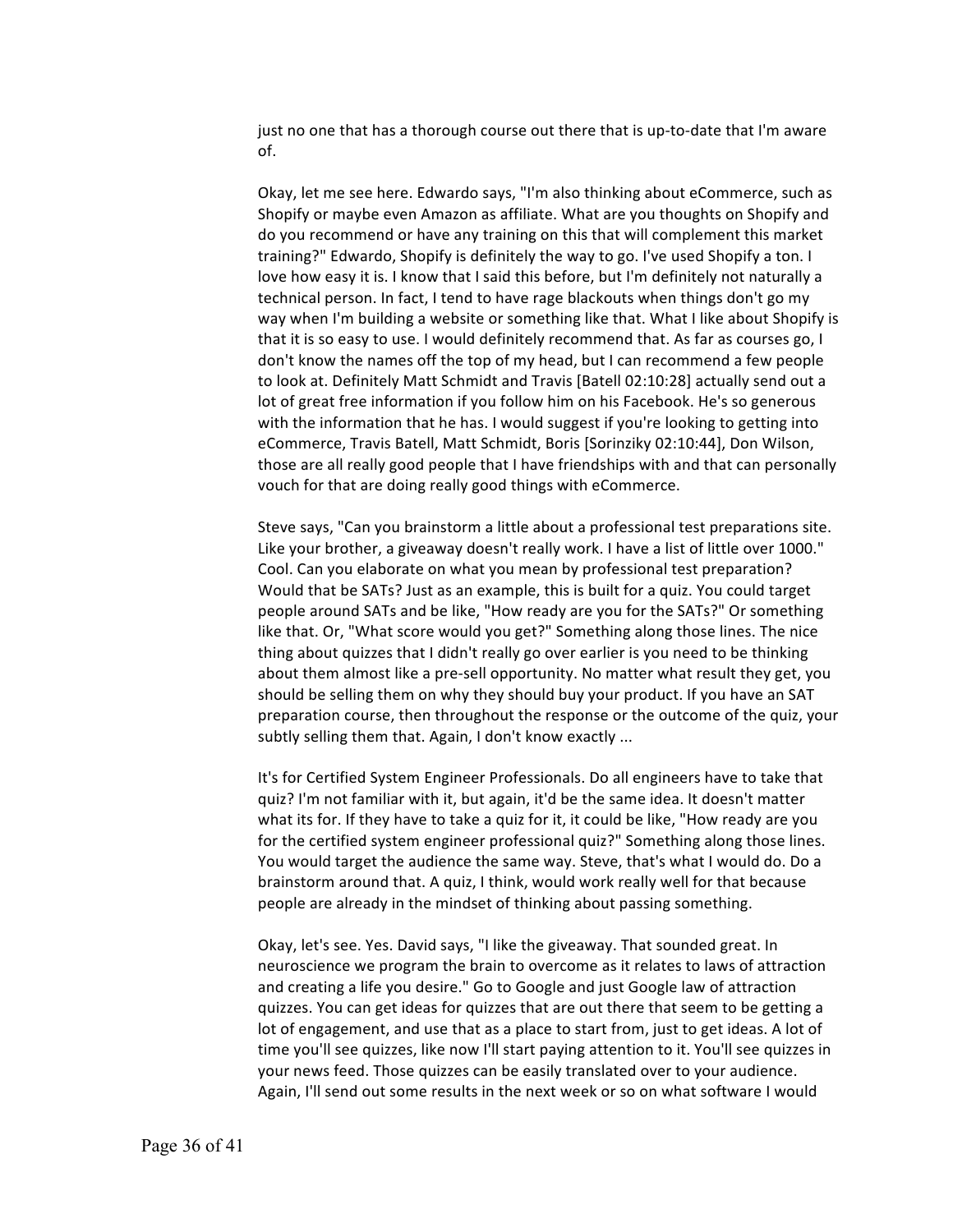actually recommend. I do really like Leadquizzes. I don't have anything negative to say about it. The only thing I wish was there was more advance survey segmentation. If there was open ended questions and tagging, that would be a game changer for me, to make me say, "Okay, go ahead 100%."

Michael says, "How do you feel about buying white label products?" Basically, white label products, I think you mean like PLR, that sort of thing, I'm not a big fan on that because, again, typically the people who create that material, they're not marketers, they're authors or something along those lines. You want to do your market research. If you do your market research, and you find that what the market research is telling you, what you're audience is telling you, is exactly what this white labeled product is that you could buy, then sure, get it and customize it. I think often there's going to be a disconnect between that, so there's a problem of, "Is the information any good? Is it the right information?" You got to still go through all these steps. I do understand the desire of white label products because then it's less time to create your product.

Earlier this year I had a program called the trust machine, which is all about quickly creating high quality products. If creating products is something you're interested in, maybe check that out, but I'm a bigger fan of creating your own products than buying white label products for those reasons, quality concerns, that's the biggest one.

Edwardo says, "Do you have any big courses coming up, you're a wealth of information. Keep it coming please. You're going to make me rich." Yeah, that's hopefully ... The plan is that you take this information and then you execute it. Obviously my goal really is to help you get to a place where you do have a great lifestyle business, or beyond that if that's your goal. Terms of new courses, like I said, I'm releasing a software. I'm going to open 20 beta spots next week, and then after that, the beta spots are going to be at significantly reduced price and a lot of other benefits. There's only 20 of those and then the actual course will be coming out in mid May. With the software I'm going to go into product creation. I'm going to go into Facebook ad training, and then I'm also going to go into lead generation and that sort of thing. I'm going to be doing a lot of video training and live training throughout that software. It's more, it's a software focus with training on how to take the information from that software and use it to launch a lifestyle business. Again, the sign up link for the opt-in page for the wait list is in the chat box. You can check that out.

Okay. I think I've answered all of the questions. Let me see here. I want to make sure I didn't miss anything. Again guys, I'm not in a super rush. If you do have more questions, I'm more than happy to answer them. When you ask questions it helps other people too because often they're thinking the same thing. If you have questions, type them in the question box. I'm more than happy to answer them. I'll take it from there. Just going through these questions, make sure I didn't miss anything here. Okay, I don't think that I've missed any questions. If you guys need more detail on any section of this training, please let me know because I'll be happy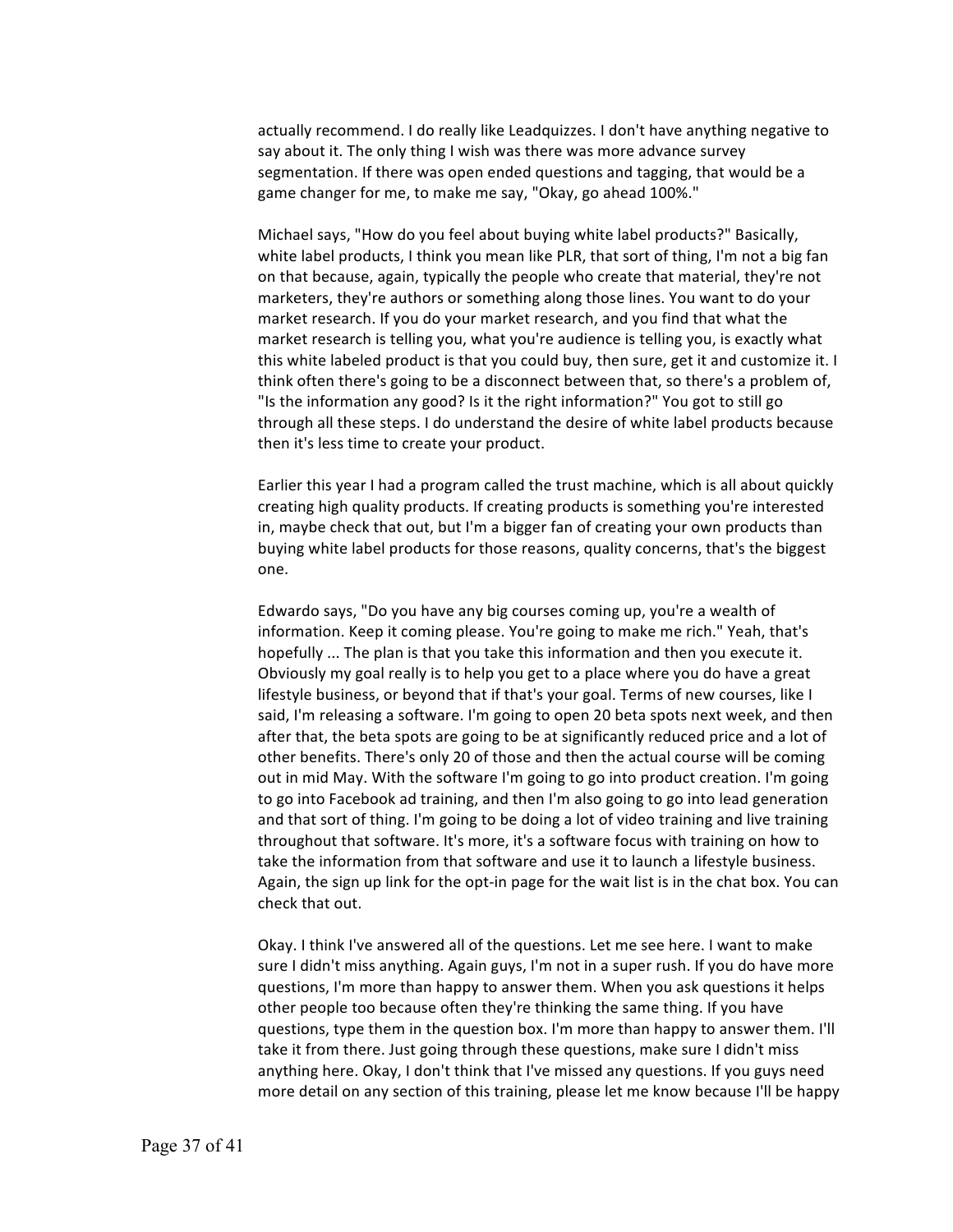to go into more detail.

David says, "Working with business and Facebook for a lead generation marketing and lead ads, what tips do you have that will help do well quickly, and even utilize ads that customers, and a few free leads?" I'm just trying to make sure I understand this. David, are you saying you work with small businesses to help them get leads? Tips for ads that will do well quickly. Everything that I went over today, that's really as quick as I can describe how to do well quickly with this information. It comes down to good demographic research, good market research, and plugging that into your Facebook ads. Honestly, I don't know of any better opt-in strategy than the quizzes and the giveaways. That really is the best strategy, in terms of getting results quickly. When you can reduce your cost per click and you can increase your conversion rate, you have more opt-ins, you get more people on your list, and you can afford to have a lower conversion rate on your product. Obviously you want to focus on getting a higher conversion rate on your product, but you derisk the project quite a lot.

Cyn says, "How much time should we spend on the market research? I can see myself getting several sites to review and not getting to the next step." You just have to get to the next step. There's no way else I can really say it. It's hard for me to say only spend 20 minutes or only spend 30 minutes on it. What I said earlier, and you might have missed it, is once you get to the point where you're seeing a lot of redundancies in reviewing the different sites, like you're seeing a lot of the same strengths, positives and negatives amongst sites and a lot of the same market opportunities amongst your competitors, move on. You want to get to the stage as fast as possible where you're building your own mailing list and surveying your own mailing list so you can evaluate the opportunity through survey and through that step. You don't want to linger too long in the backgrounds of the internet. You want to actually start building your business.

It's really hard for me to put a timeline on it, because tonight I could go evaluate a new niche and be building my quiz by tomorrow, but maybe I spend two hours doing it. I've developed a better sense for these things over time through practice. You want to spend a few hours doing it, if I were to put a time frame on it, because you do want to read as much as possible, but you don't want to spend ... you shouldn't spend more than a few days doing this, getting to the point where you're building your list and surveying it. Right? You should be able to do all of this in like four, five, six days, so you're not taking too long.

Michael says, "Have you tried content marketing instead of, or in addition, to quizzes and giveaways?" Absolutely, yeah, I do a lot of content marketing as well. That's another great strategy that I could have gone over too. That was a big focus of my trust machine program that I released earlier this year. Content marketing absolutely does work. You can use it in conjunction with quizzes and giveaways, or you can just be sending traffic to content marketing. With content marketing, I'm still able to get that really really low cost per click. Usually the cost per lead is a little bit higher, but again, the quality's higher because they spend a lot of time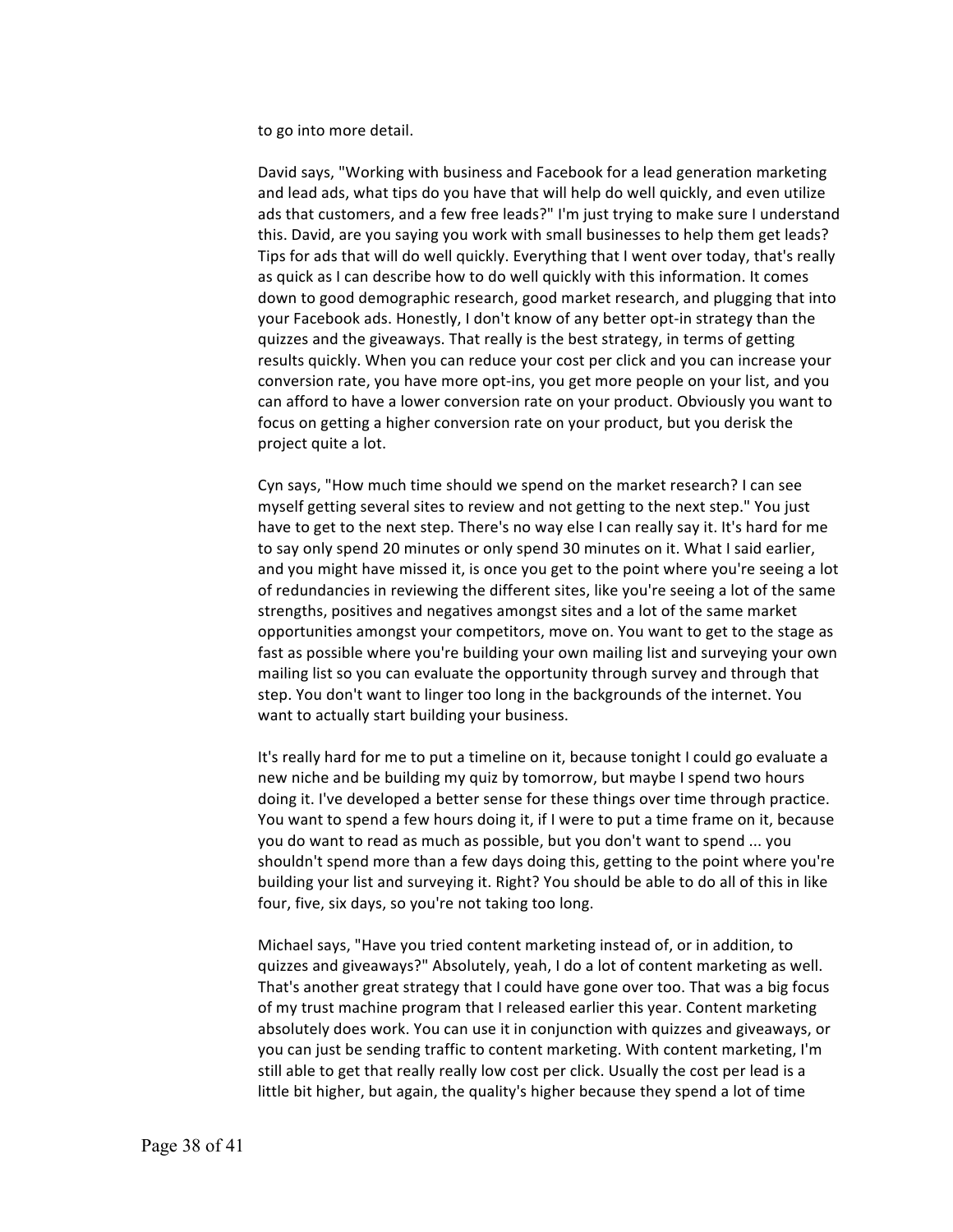reading your information. That does still work really well. If you go back in your email inbox, I sent out a number of video tutorials and stuff on it in the last few months, on content marketing.

Yeah, Michael says, "Like a blog post that pre-sells a product, sometimes often." Exactly. Go through your email, back in January, February, I sent some information on content marketing and I talked all about that.

The other Michael, it's getting confusing, Michael M says, "You can test all three." Absolutely, test them all. Even if it's just \$5 a day for each ad campaign.

Michael says, "I got Trust Machine from my girlfriend, just haven't gone through it yet." Yeah, in that case, go through there because there's a lot of good information on content marketing. Yeah, there is definitely a lot of great opportunity in content marketing. I didn't really go into it today because again, the focus is on market research. Content marketing is great for building a long haul business, the stage market research. In today's webinar, in today's training, I really just wanted to help you as rapidly as possible assess the market, figure out what they want, and then get to the next stage. That's where I think content marketing should come into the mix.

Let's see. Okay, David says, "Would the market research work to get clients that have a ... Will this work to get clients that have a business?" Yeah. "How would an angle [inaudible 02:23:32] customers with Facebook ads that have a business interested in leads?" Yeah. There's a ton of business like that. Chiropractors, dentists, massage studios, hair salons, all of that stuff. "How would [inaudible 02:23:47] get customers with Facebook ads that have ..." Yeah, you could run a quiz, like let's just say salons, how well is your hair salon ... Is your hair salon losing money? Is your hair salon leaving money on the table? Something like that. You could do a quiz about the different hair salon personalities. Again, it comes down to targeting too. Truthfully, for offline customers, and this is where I started. I started working for service based, offline customers. Nothing really beats getting on the phone and calling. Call 10 businesses that day. Obviously it's not as automated as Facebook ads marketing. I do think you can use the quizzing, though I wouldn't use the giveaway angle, but the quiz angle, for getting customers with Facebook ads that are in the lead business. I would come up with some sort of crafty quiz around that.

Michael says, "That makes perfect sense. Content marketing is the next step for building a brand." Exactly. That's where I would incorporate that.

This is kind of like a step back from that. Okay. Casey says, "How much time do you need to spend usually in order to get the data needed to evaluate the market?" Again, it's hard to put that in a time frame because if you're spending \$100 a day ad budget versus a \$5 a day ad budget, you're going to get different results. Right? To put it in perspective, you should be able to spend \$50 total, between \$20 and \$50, and be able to get between 20 and 50 survey responses, and with that, have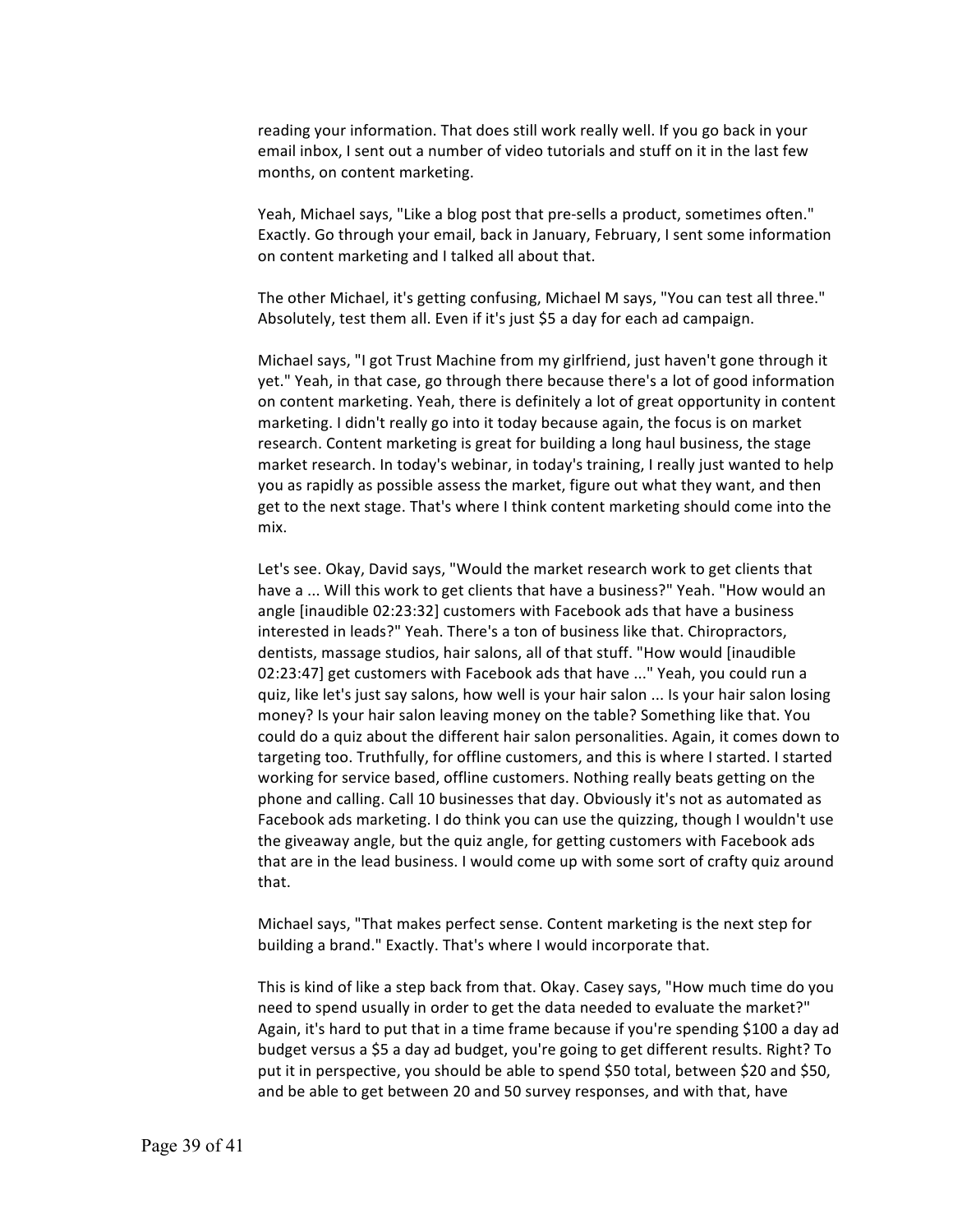enough information to make the decisions that you need to go to the next step of whether you're going to evaluate that market, sorry, whether you're going to continue with that market. You should be able to do that in four, five, six days. Okay? You could do multiple ones at the same time, right, while you're waiting for the responses to come in. You just have to know yourself. If you're going to get overwhelmed by doing it in multiple different markets, then don't. For me, it's not a problem, but again, I've had more practice. That's the best way I could answer that is it depends on your ad budget. I would start with \$5, maximum \$10 a day in ad budget. If it's converting and you're getting great opt-ins and your getting survey responses, then you could double your budget and speed things up a little bit.

You might be thinking, "Well, I don't want to spend \$20 to \$50 in order to tap the market." What I'm telling you, not doing this, and hopefully it's processing with you, not doing this is going to cost you a lot more time and a lot more money and bad mistakes and bad course investments, and going down a rabbit hole with some other gimmick or business model online. It doesn't matter what business you get into or what market you get into, you have to do this and this will save you money, save you time, and make you more money in the long run. Spend the few days, spend the week, spend the \$50 to evaluate each market properly. I made a lot of good suggestions here. I told you to get the book Ask by Ryan. That's a great book that will help. It's like \$10. If you're interested in sideways list building, if you're interested in market research and ad training, join the wait list at idealme.com/listinsight. I made a few good recommendations here for how to accelerate things, but I gave you the process today for really how to thoroughly evaluate a market properly.

Okay. I'm not seeing any other questions just yet. If there are, I'm going to wait around for another few minutes here, make sure that I'm not leaving prematurely. If I don't get another question in the next 60 seconds, I'll assume it's because there aren't any other ones. Hopefully I do because I'm happy to stick around.

Yeah, Casey says, "Do you do the lead generation and the surveys at the same time so the prospect opts in and is taken to the survey right away." Yes. The prospect opts in, that completes the quiz or enters the giveaway. Then they're added onto my email list and immediately receive an email from me regarding the survey.

Mike says, "This presentation will be available on the idealme and trustme site, right?" It won't be available in the Trust Machine because it's a different product, but I will send out an email to everyone who's on this call with a link of exactly where the recording will be so that you're not spending too long looking for it.

John says, "You're on the west coast time, go enjoy yourself." Thank you. It's more my throat. After talking to yourself for three hours, your throat gets really dry. You can probably hear it's fading a little bit. Again, I'm happy to stay on longer if I need to answer anymore questions.

Michael says, "This is what I was looking for. Thank you." No problem Michael. I'm